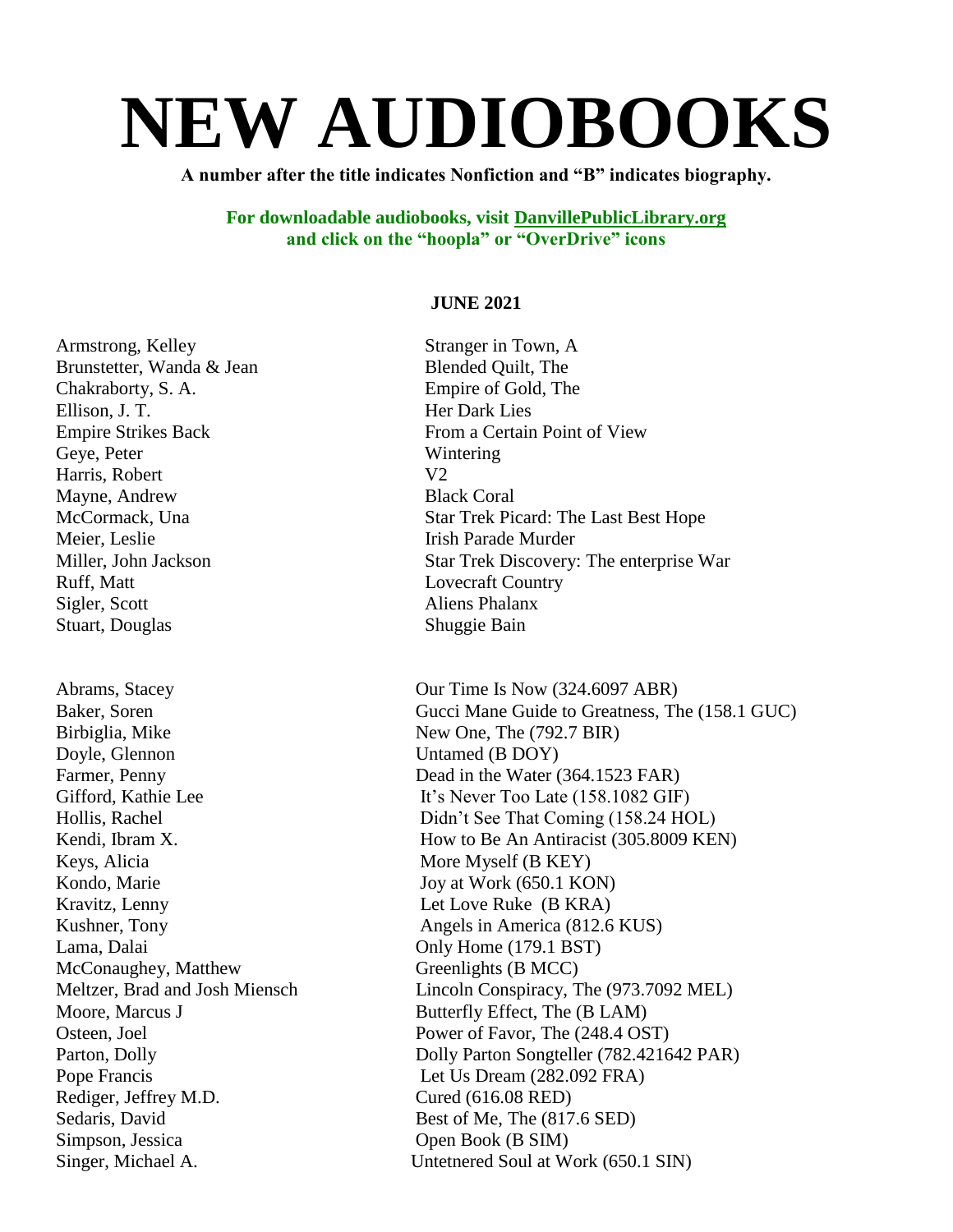Benjamin, Melanie Children's Blizzard, The Bohjalian, Chris Red Lotus, The Box, C. J. Dark Sky Chamberlain, Diane Big Lies in a Small Town Cussler, Clive Journey of the Pharaohs Goodkind, Terry Heart of Black Ice Hornby, Gill Miss Austen Jackson, Lisa You Betrayed Me Jewell, Lisa Making of Us, The Kellerman, Jonathan and Jesse Half Moon Bay O'Connor, Carlene Murder in an Irish Cottage Phillips, Susan Elizabeth Dance Away with Me Slaughter, Karin Silent Wife, The Steele, Danielle Affair, The Walton, Dawnie Final Revival of Opal & New Woods, Stuart Hush-Hush

Bolton, John Room Where it Happened, The (973.933 BOL) Greene, Brian Until the End of Time (523.1 GRE) Hannity, Sean Live Free or Die (320.973 HAN) Lucado, Max Begin again (248.4 LUC)

Abercrombie, Joe Little Hatred, A Andrews, Mary Kay **Hello**, Summer Backman, Fredrik Anxious People Baldacci, David Daylight Balson, Ronald H. Eli's Promise Bardugo, Leigh Ninth House Barelli, Natalie Unfaithful

Smarsh, Sarah She Come By It Natural (782.421642 SMA) Stevenson, Shawn Eat Smarter (613.2 STE)

Terkeurst, Lysa Forgiving What You Can't Forget (234.5 TER) Turner, Tina Happiness Becomes You (158.1 TUR) Tyson, Cicely Just As I Am (B TYS) West, Lindy Shit, Actually (791.4375 WES) Woodward, Bob Rage (973.933 WOO)

#### **MAY 2021**

Gottlieb, Lori Maybe you should talk to Someone (616.8914 GOT) Meyer, Joyce Quiet Times with God Devotional (242.2 MEY) Trump, Mary L. Ph.D. Too Much and Never Enough (973.333 TRU) Andrews-Dyer, Helena and Thomas. R. Eric Reclaiming her Time The Power of Maxine Waters

#### **APRIL 2021**

Bennett, Brit Vanishing Half, The Chan, Amy Breakup Bootcamp (158.1 CHAN)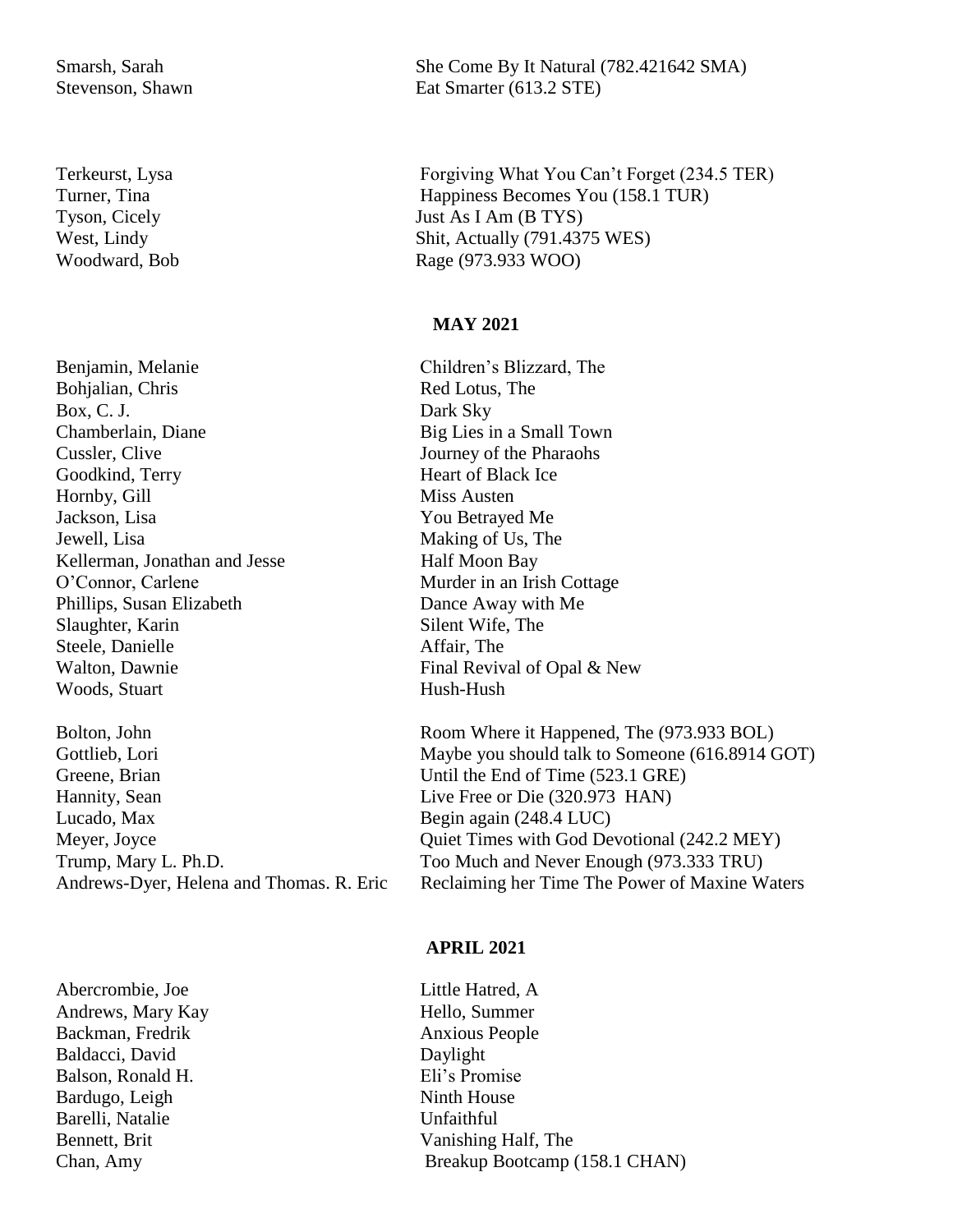Ciesielski, J'Nell Socialite, The Clipston, Amy Coffee Corner, The Cole, Alyssa When No One is Watching Deveraux, Jude A Forgotten Murder Eason, Lynette **Active Defense** Ferrante, Elena Lying Life of Adults, The Fluke, Joanne Coconut Layer Cake Murder Follett, Ken Evening and the Morning, The Fung, Dr. Jason Cancer Code, The (616.99 FUNG) Gray, Shelley Shepard A Perfect Amish Romance Gutfeld, Greg Plus, The (158.1 GUT) Haig, Matt Midnight Library, The Hannah, Kristin Four Winds, The Harper, Jane Survivors, The Hawkins, Rachel Wife Upstairs, The Hendricks & Sarah Pekkanen You Are Not Alone Hiaasen, Carl Squeeze Me Horowitz, Anthony Moonflowers Murders Jewell, Lisa Truth about Melody Browne, The Kelly, Martha Hall Sunflowers Sister Kim, Nancy Jooyoun Last Story of Mina Lee, The King, Stephen Later Kingsbury, Karen Truly, Madly, Deeply Kingfisher, T. Twisted Ones, The Kleypas, Lisa Devil's Daughter Kramer, Jana and Caussin, Michael Good Fight, The (306.872 KRA) Lauren, Christina Honey Don't List, The Mallery, Susan Friendship List, The Mallery, Susan Vineyard at Painted Moon, The McKinlay, Jenn One For the Books Meier, Leslie Easter Bunny Murder Meier, Leslie Mistletoe Murder Monroe, Mary Alice **On Ocean Boulevard** Morgan, Sarah **One More for Christmas** Mosley, Walter Elements of Fiction (808.3 MOS) North, Claire Pursuit of William Abbey, The Paretsky, Sara Dead Land Patterson, James Coast to Coast Murders, The Patterson, James Deadly Cross Patterson, James NYPD Red 6 Patterson, James Texas Outlaw Patterson, James and Serafin, Shan Three Women Disappear Perkins, Bill Die with Zero ((332.024 PER) Reichs. Kathy Conspiracy of Bones, A Roberts, Nora Hideaway Rosenfelt, David Muzzled Sanford, John Masked Prey Skeslien Charles, Janet Paris Library Sleeth, Matthew 24/6 (263.3 SLE)

Chiaverini, Jennifer Mrs. Lincoln's Sisters Osteen, Joel Empty Out the Negative (248.4 OST)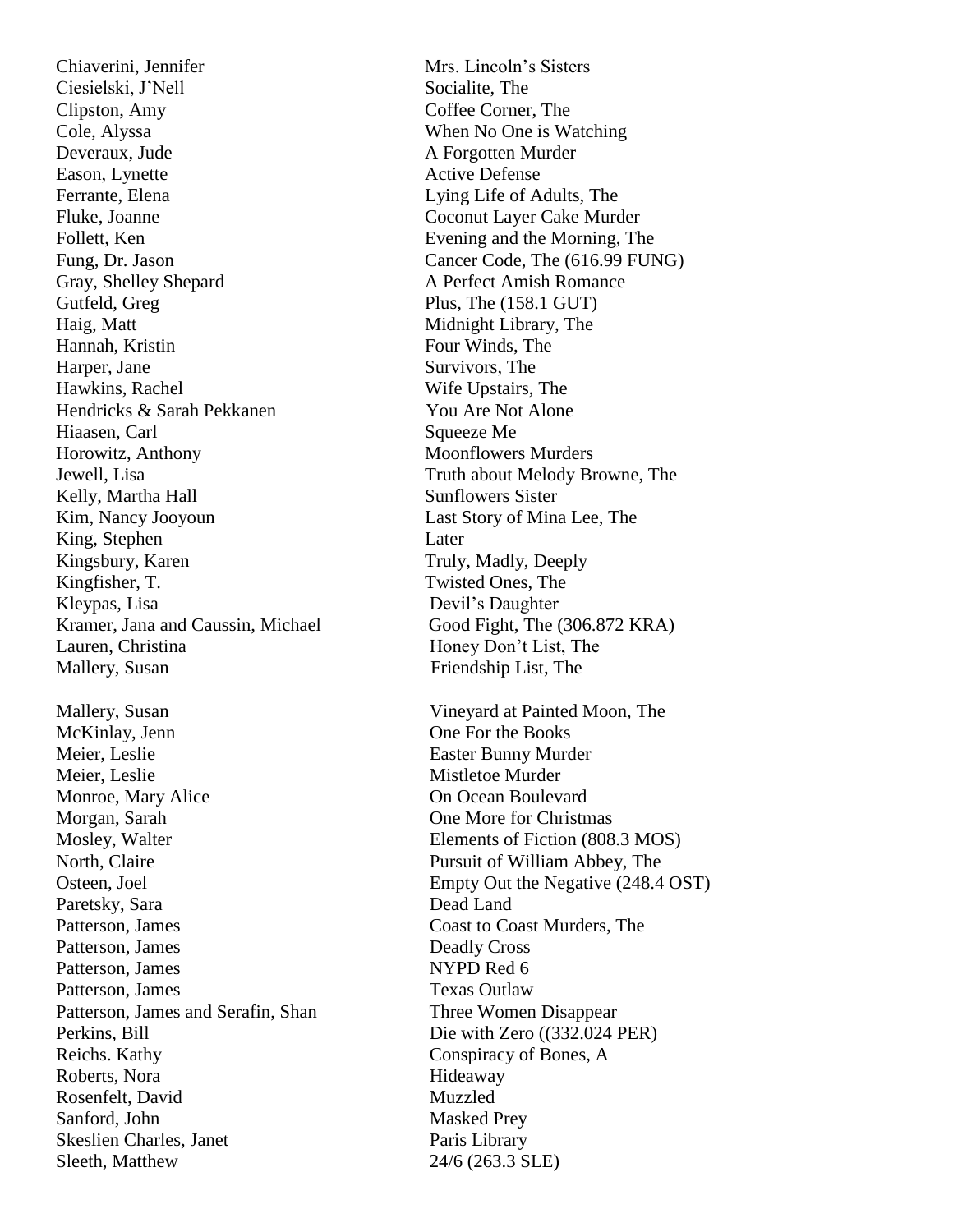Steel, Danielle Neighbor Willig, Lauren Band of Sisters Woods, Stuart Hit List

Boyd, Natasha Indigo Girl, The

Connelly, Michael Law of Innocence, The Connolly, John Dirty South, The Cussler, Clive Marauder Eason, Lynette Code of Valor Fink, Joseph & Jeffrey Cranor Faceless Old Woman, The French, Tana Searcher, The Gaiman, Neil Sandman Giovanni, Nikki Make Me Rain (811.6 Gio) Hilderbrand, Elin Troubles in Paradise Jewell, Lisa Invisible Girl **Jiles, Paulette** Simon the Fiddler Kingbury, Karen Someone Like You Kloos. Marko Aftershocks Lamanna, Gina Shoot The Breeze Leigh, Melinda Hour of Need Mallery, Susan Happily This Christmas Patterson, James/Dubois, Brendan Cornwalls Vanish, The Penny, Louise All the Devils are Here Salvatore, R. A. Relentless Sapkowski, Andrezj Last Wish Sapkowski, Andrezj Season of Storms Steel, Danielle All That Glitters Steel, Danielle Royal

Walschots, Natalie Zina **Hench** Ward, J. R. Jackal, The

Stroud, Matt Thin Blue Lie (363.2 STR) Winspear, Jacqueline Consequences of Fear, The

#### **MARCH 2021**

Alam, Rumaan Leave the World Behind Archer, Jeffrey Hidden in Plain Sight Boyer, Susan M. Lowcountry Boondoggle Carruthers, Charlene A. Unapologetic A Black, Queer, and Feminist Mandate for Radical Movements 305.48 CAR Chambers, Becky Long Way to a Small, Angry Planet The Groeschel, Craig Dangerous Prayers (248.32 GRO) Harrow, Alix E. Ten Thousand Doors of January, The Harvey, Miles King of Confidence, The (B STR) Mask, Deirdre Address Book, The (388.1 MAS) Richardson, Kim Michele Book Woman of Troublesome Creek, The Roanhorse, Rebecca Star Wars: Resistance Reborn Swanson, Peter Kind Worth Killing, The Taylor, Candacy Overground Railroad (973.049 TAY) Unger, Lisa Confessions on the 7:45 Wade, Francesca Square Haunting (820.9928 WAD) Wallace, Daniel Mr. Sebastian and the Negro Magician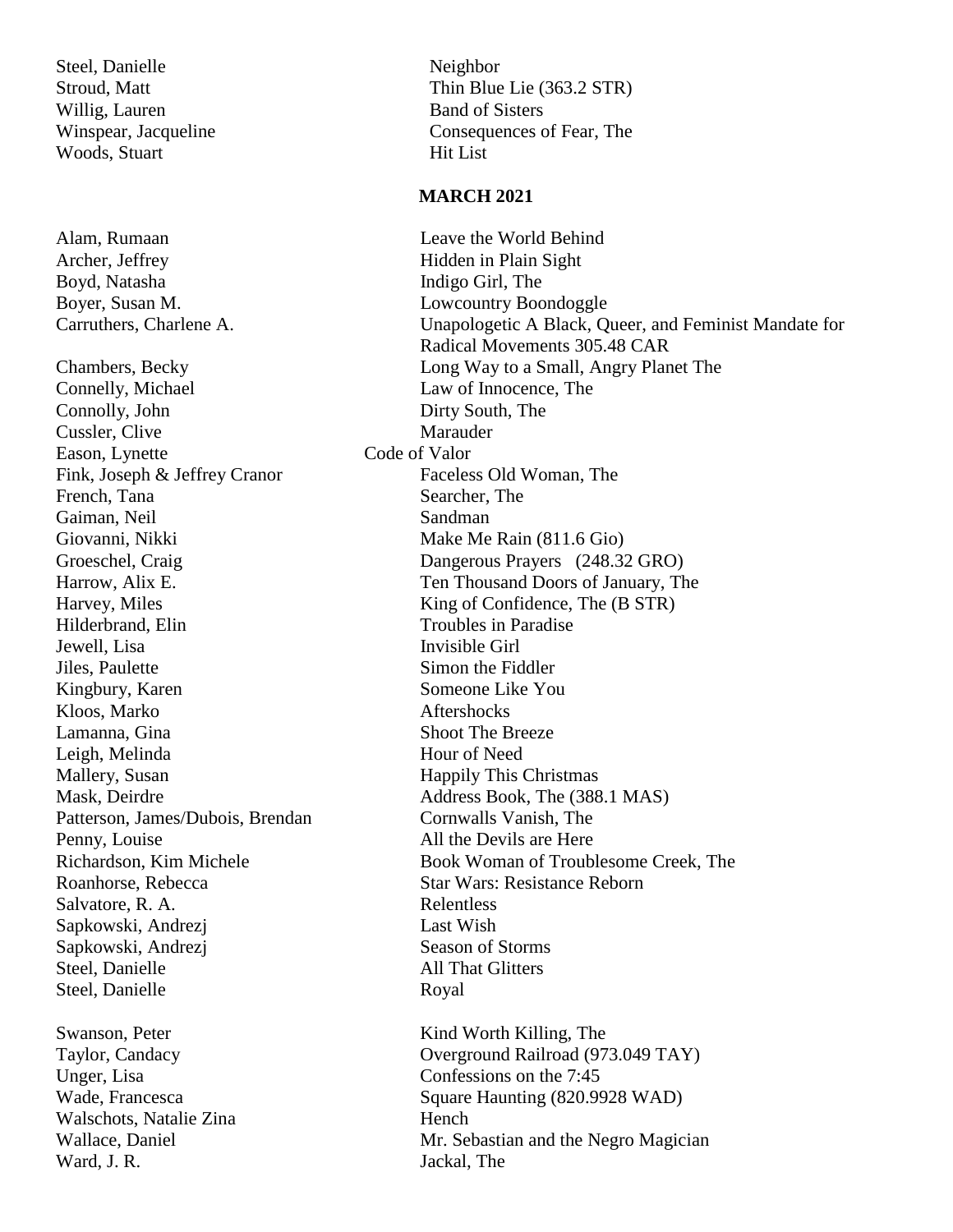#### **FEBRUARY 2021**

| Walk the Wire<br>Queering of Corporate America, The<br>306.7609 BALL<br><b>Poisoned Pages</b><br>Dead by Midnight<br>Something She's Not Telling Us<br>In the Lion's Den<br>Banty House, The<br>Girls with No Names, The<br>Private Cathedral, A<br>Chen, Mike<br>Beginning at the End, A<br>Sentinel, The<br>Ready Player Two<br><b>Amish Sweethearts</b><br>Clipston, Amy<br>Connelly, Michael<br>Fair Warning<br>Say It Louder!<br>364.1324 CRO<br>You Had Me at Hola<br>Chance of a Lifetime<br>Future is Faster Than You Think, The<br>338.064 DIA<br>Fortune and Glory<br>Wonder Boy of the Whistle Stop, The<br>Various<br>Fight of the Century<br>323.0607 FIG<br><b>Total Power</b><br>Guest List, The<br>Intiated<br>Garcia, Amanda Yates<br>Gladwell, Malcolm<br>Talking to Strangers (302 GLA)<br>Dark Tides<br>Gregory, Philippa<br>Big Lie, The<br>Grippando, James<br>Grisham, John<br>Time for Mercy, The<br>Everything Beautiful in Its Time (306.8745 HAG)<br>Hager, Jenna Bush<br>Book of Lost Names, The<br>Harmel, Kristin<br>Harrington, Anna<br>Inconvenient Duke, An<br>Harrow, Alix E.<br>Once and Future Witches, The<br>Harry, Debbie<br>Face It<br><b>B HAR</b><br>Dominion<br>Holland, Tom<br>261 HOL<br>Hinger, Charlotte<br>Lethal Lineage<br>City We Became, The<br>Jemisin, N. K.<br>Jones, Stephen Graham<br>Only Good Indians, The<br>Joshi, Alka<br>Henna Artist, The<br><b>B</b> JOP<br>George-Warren, Holly<br>Janis<br>King, Stephen<br>If It Bleeds<br>King, Stephen<br>Institute, The<br>Kline, Christina Baker<br>Exiles, The<br>Kwan, Kevin<br>Sex and Vanity<br>End of Her, The<br>Lapena, Shari<br>Larson, Erik<br>Splendid and the Vile, The (940.54 LAR)<br>Lady Osbaldestone and the Missing Christmas Carols<br>Laurens, Stephanie<br>First Sister, The<br>Lewis, Linden A. | Ali, Hana                   | At Home with Muhammad Ali<br>796.83092 ALI |
|------------------------------------------------------------------------------------------------------------------------------------------------------------------------------------------------------------------------------------------------------------------------------------------------------------------------------------------------------------------------------------------------------------------------------------------------------------------------------------------------------------------------------------------------------------------------------------------------------------------------------------------------------------------------------------------------------------------------------------------------------------------------------------------------------------------------------------------------------------------------------------------------------------------------------------------------------------------------------------------------------------------------------------------------------------------------------------------------------------------------------------------------------------------------------------------------------------------------------------------------------------------------------------------------------------------------------------------------------------------------------------------------------------------------------------------------------------------------------------------------------------------------------------------------------------------------------------------------------------------------------------------------------------------------------------------------------------------------------------------------------------------------------------------------------------------------------|-----------------------------|--------------------------------------------|
|                                                                                                                                                                                                                                                                                                                                                                                                                                                                                                                                                                                                                                                                                                                                                                                                                                                                                                                                                                                                                                                                                                                                                                                                                                                                                                                                                                                                                                                                                                                                                                                                                                                                                                                                                                                                                              | Baldacci, David             |                                            |
|                                                                                                                                                                                                                                                                                                                                                                                                                                                                                                                                                                                                                                                                                                                                                                                                                                                                                                                                                                                                                                                                                                                                                                                                                                                                                                                                                                                                                                                                                                                                                                                                                                                                                                                                                                                                                              | Ball, Carlos A.             |                                            |
|                                                                                                                                                                                                                                                                                                                                                                                                                                                                                                                                                                                                                                                                                                                                                                                                                                                                                                                                                                                                                                                                                                                                                                                                                                                                                                                                                                                                                                                                                                                                                                                                                                                                                                                                                                                                                              | Barrett, Lorna              |                                            |
|                                                                                                                                                                                                                                                                                                                                                                                                                                                                                                                                                                                                                                                                                                                                                                                                                                                                                                                                                                                                                                                                                                                                                                                                                                                                                                                                                                                                                                                                                                                                                                                                                                                                                                                                                                                                                              | Barton, Beverly             |                                            |
|                                                                                                                                                                                                                                                                                                                                                                                                                                                                                                                                                                                                                                                                                                                                                                                                                                                                                                                                                                                                                                                                                                                                                                                                                                                                                                                                                                                                                                                                                                                                                                                                                                                                                                                                                                                                                              | Bell, Darcy                 |                                            |
|                                                                                                                                                                                                                                                                                                                                                                                                                                                                                                                                                                                                                                                                                                                                                                                                                                                                                                                                                                                                                                                                                                                                                                                                                                                                                                                                                                                                                                                                                                                                                                                                                                                                                                                                                                                                                              | Bradford, Barbara Taylor    |                                            |
|                                                                                                                                                                                                                                                                                                                                                                                                                                                                                                                                                                                                                                                                                                                                                                                                                                                                                                                                                                                                                                                                                                                                                                                                                                                                                                                                                                                                                                                                                                                                                                                                                                                                                                                                                                                                                              | Brown, Carolyn              |                                            |
|                                                                                                                                                                                                                                                                                                                                                                                                                                                                                                                                                                                                                                                                                                                                                                                                                                                                                                                                                                                                                                                                                                                                                                                                                                                                                                                                                                                                                                                                                                                                                                                                                                                                                                                                                                                                                              | Burdick, Serena             |                                            |
|                                                                                                                                                                                                                                                                                                                                                                                                                                                                                                                                                                                                                                                                                                                                                                                                                                                                                                                                                                                                                                                                                                                                                                                                                                                                                                                                                                                                                                                                                                                                                                                                                                                                                                                                                                                                                              | Burke, James Lee            |                                            |
|                                                                                                                                                                                                                                                                                                                                                                                                                                                                                                                                                                                                                                                                                                                                                                                                                                                                                                                                                                                                                                                                                                                                                                                                                                                                                                                                                                                                                                                                                                                                                                                                                                                                                                                                                                                                                              |                             |                                            |
|                                                                                                                                                                                                                                                                                                                                                                                                                                                                                                                                                                                                                                                                                                                                                                                                                                                                                                                                                                                                                                                                                                                                                                                                                                                                                                                                                                                                                                                                                                                                                                                                                                                                                                                                                                                                                              | Child, Lee and Andrew Child |                                            |
|                                                                                                                                                                                                                                                                                                                                                                                                                                                                                                                                                                                                                                                                                                                                                                                                                                                                                                                                                                                                                                                                                                                                                                                                                                                                                                                                                                                                                                                                                                                                                                                                                                                                                                                                                                                                                              | Cline, Ernest               |                                            |
|                                                                                                                                                                                                                                                                                                                                                                                                                                                                                                                                                                                                                                                                                                                                                                                                                                                                                                                                                                                                                                                                                                                                                                                                                                                                                                                                                                                                                                                                                                                                                                                                                                                                                                                                                                                                                              |                             |                                            |
|                                                                                                                                                                                                                                                                                                                                                                                                                                                                                                                                                                                                                                                                                                                                                                                                                                                                                                                                                                                                                                                                                                                                                                                                                                                                                                                                                                                                                                                                                                                                                                                                                                                                                                                                                                                                                              |                             |                                            |
|                                                                                                                                                                                                                                                                                                                                                                                                                                                                                                                                                                                                                                                                                                                                                                                                                                                                                                                                                                                                                                                                                                                                                                                                                                                                                                                                                                                                                                                                                                                                                                                                                                                                                                                                                                                                                              | Cross, Tiffany D.           |                                            |
|                                                                                                                                                                                                                                                                                                                                                                                                                                                                                                                                                                                                                                                                                                                                                                                                                                                                                                                                                                                                                                                                                                                                                                                                                                                                                                                                                                                                                                                                                                                                                                                                                                                                                                                                                                                                                              | Daria, Alexis               |                                            |
|                                                                                                                                                                                                                                                                                                                                                                                                                                                                                                                                                                                                                                                                                                                                                                                                                                                                                                                                                                                                                                                                                                                                                                                                                                                                                                                                                                                                                                                                                                                                                                                                                                                                                                                                                                                                                              | Deveraux, Jude              |                                            |
|                                                                                                                                                                                                                                                                                                                                                                                                                                                                                                                                                                                                                                                                                                                                                                                                                                                                                                                                                                                                                                                                                                                                                                                                                                                                                                                                                                                                                                                                                                                                                                                                                                                                                                                                                                                                                              | Diamandis, Peter H.         |                                            |
|                                                                                                                                                                                                                                                                                                                                                                                                                                                                                                                                                                                                                                                                                                                                                                                                                                                                                                                                                                                                                                                                                                                                                                                                                                                                                                                                                                                                                                                                                                                                                                                                                                                                                                                                                                                                                              | Evanovich, Janet            |                                            |
|                                                                                                                                                                                                                                                                                                                                                                                                                                                                                                                                                                                                                                                                                                                                                                                                                                                                                                                                                                                                                                                                                                                                                                                                                                                                                                                                                                                                                                                                                                                                                                                                                                                                                                                                                                                                                              | Flagg, Fannie               |                                            |
|                                                                                                                                                                                                                                                                                                                                                                                                                                                                                                                                                                                                                                                                                                                                                                                                                                                                                                                                                                                                                                                                                                                                                                                                                                                                                                                                                                                                                                                                                                                                                                                                                                                                                                                                                                                                                              |                             |                                            |
|                                                                                                                                                                                                                                                                                                                                                                                                                                                                                                                                                                                                                                                                                                                                                                                                                                                                                                                                                                                                                                                                                                                                                                                                                                                                                                                                                                                                                                                                                                                                                                                                                                                                                                                                                                                                                              | Flynn, Vince                |                                            |
|                                                                                                                                                                                                                                                                                                                                                                                                                                                                                                                                                                                                                                                                                                                                                                                                                                                                                                                                                                                                                                                                                                                                                                                                                                                                                                                                                                                                                                                                                                                                                                                                                                                                                                                                                                                                                              | Foley, Lucy                 |                                            |
|                                                                                                                                                                                                                                                                                                                                                                                                                                                                                                                                                                                                                                                                                                                                                                                                                                                                                                                                                                                                                                                                                                                                                                                                                                                                                                                                                                                                                                                                                                                                                                                                                                                                                                                                                                                                                              |                             |                                            |
|                                                                                                                                                                                                                                                                                                                                                                                                                                                                                                                                                                                                                                                                                                                                                                                                                                                                                                                                                                                                                                                                                                                                                                                                                                                                                                                                                                                                                                                                                                                                                                                                                                                                                                                                                                                                                              |                             |                                            |
|                                                                                                                                                                                                                                                                                                                                                                                                                                                                                                                                                                                                                                                                                                                                                                                                                                                                                                                                                                                                                                                                                                                                                                                                                                                                                                                                                                                                                                                                                                                                                                                                                                                                                                                                                                                                                              |                             |                                            |
|                                                                                                                                                                                                                                                                                                                                                                                                                                                                                                                                                                                                                                                                                                                                                                                                                                                                                                                                                                                                                                                                                                                                                                                                                                                                                                                                                                                                                                                                                                                                                                                                                                                                                                                                                                                                                              |                             |                                            |
|                                                                                                                                                                                                                                                                                                                                                                                                                                                                                                                                                                                                                                                                                                                                                                                                                                                                                                                                                                                                                                                                                                                                                                                                                                                                                                                                                                                                                                                                                                                                                                                                                                                                                                                                                                                                                              |                             |                                            |
|                                                                                                                                                                                                                                                                                                                                                                                                                                                                                                                                                                                                                                                                                                                                                                                                                                                                                                                                                                                                                                                                                                                                                                                                                                                                                                                                                                                                                                                                                                                                                                                                                                                                                                                                                                                                                              |                             |                                            |
|                                                                                                                                                                                                                                                                                                                                                                                                                                                                                                                                                                                                                                                                                                                                                                                                                                                                                                                                                                                                                                                                                                                                                                                                                                                                                                                                                                                                                                                                                                                                                                                                                                                                                                                                                                                                                              |                             |                                            |
|                                                                                                                                                                                                                                                                                                                                                                                                                                                                                                                                                                                                                                                                                                                                                                                                                                                                                                                                                                                                                                                                                                                                                                                                                                                                                                                                                                                                                                                                                                                                                                                                                                                                                                                                                                                                                              |                             |                                            |
|                                                                                                                                                                                                                                                                                                                                                                                                                                                                                                                                                                                                                                                                                                                                                                                                                                                                                                                                                                                                                                                                                                                                                                                                                                                                                                                                                                                                                                                                                                                                                                                                                                                                                                                                                                                                                              |                             |                                            |
|                                                                                                                                                                                                                                                                                                                                                                                                                                                                                                                                                                                                                                                                                                                                                                                                                                                                                                                                                                                                                                                                                                                                                                                                                                                                                                                                                                                                                                                                                                                                                                                                                                                                                                                                                                                                                              |                             |                                            |
|                                                                                                                                                                                                                                                                                                                                                                                                                                                                                                                                                                                                                                                                                                                                                                                                                                                                                                                                                                                                                                                                                                                                                                                                                                                                                                                                                                                                                                                                                                                                                                                                                                                                                                                                                                                                                              |                             |                                            |
|                                                                                                                                                                                                                                                                                                                                                                                                                                                                                                                                                                                                                                                                                                                                                                                                                                                                                                                                                                                                                                                                                                                                                                                                                                                                                                                                                                                                                                                                                                                                                                                                                                                                                                                                                                                                                              |                             |                                            |
|                                                                                                                                                                                                                                                                                                                                                                                                                                                                                                                                                                                                                                                                                                                                                                                                                                                                                                                                                                                                                                                                                                                                                                                                                                                                                                                                                                                                                                                                                                                                                                                                                                                                                                                                                                                                                              |                             |                                            |
|                                                                                                                                                                                                                                                                                                                                                                                                                                                                                                                                                                                                                                                                                                                                                                                                                                                                                                                                                                                                                                                                                                                                                                                                                                                                                                                                                                                                                                                                                                                                                                                                                                                                                                                                                                                                                              |                             |                                            |
|                                                                                                                                                                                                                                                                                                                                                                                                                                                                                                                                                                                                                                                                                                                                                                                                                                                                                                                                                                                                                                                                                                                                                                                                                                                                                                                                                                                                                                                                                                                                                                                                                                                                                                                                                                                                                              |                             |                                            |
|                                                                                                                                                                                                                                                                                                                                                                                                                                                                                                                                                                                                                                                                                                                                                                                                                                                                                                                                                                                                                                                                                                                                                                                                                                                                                                                                                                                                                                                                                                                                                                                                                                                                                                                                                                                                                              |                             |                                            |
|                                                                                                                                                                                                                                                                                                                                                                                                                                                                                                                                                                                                                                                                                                                                                                                                                                                                                                                                                                                                                                                                                                                                                                                                                                                                                                                                                                                                                                                                                                                                                                                                                                                                                                                                                                                                                              |                             |                                            |
|                                                                                                                                                                                                                                                                                                                                                                                                                                                                                                                                                                                                                                                                                                                                                                                                                                                                                                                                                                                                                                                                                                                                                                                                                                                                                                                                                                                                                                                                                                                                                                                                                                                                                                                                                                                                                              |                             |                                            |
|                                                                                                                                                                                                                                                                                                                                                                                                                                                                                                                                                                                                                                                                                                                                                                                                                                                                                                                                                                                                                                                                                                                                                                                                                                                                                                                                                                                                                                                                                                                                                                                                                                                                                                                                                                                                                              |                             |                                            |
|                                                                                                                                                                                                                                                                                                                                                                                                                                                                                                                                                                                                                                                                                                                                                                                                                                                                                                                                                                                                                                                                                                                                                                                                                                                                                                                                                                                                                                                                                                                                                                                                                                                                                                                                                                                                                              |                             |                                            |
|                                                                                                                                                                                                                                                                                                                                                                                                                                                                                                                                                                                                                                                                                                                                                                                                                                                                                                                                                                                                                                                                                                                                                                                                                                                                                                                                                                                                                                                                                                                                                                                                                                                                                                                                                                                                                              |                             |                                            |
|                                                                                                                                                                                                                                                                                                                                                                                                                                                                                                                                                                                                                                                                                                                                                                                                                                                                                                                                                                                                                                                                                                                                                                                                                                                                                                                                                                                                                                                                                                                                                                                                                                                                                                                                                                                                                              |                             |                                            |
|                                                                                                                                                                                                                                                                                                                                                                                                                                                                                                                                                                                                                                                                                                                                                                                                                                                                                                                                                                                                                                                                                                                                                                                                                                                                                                                                                                                                                                                                                                                                                                                                                                                                                                                                                                                                                              |                             |                                            |
|                                                                                                                                                                                                                                                                                                                                                                                                                                                                                                                                                                                                                                                                                                                                                                                                                                                                                                                                                                                                                                                                                                                                                                                                                                                                                                                                                                                                                                                                                                                                                                                                                                                                                                                                                                                                                              |                             |                                            |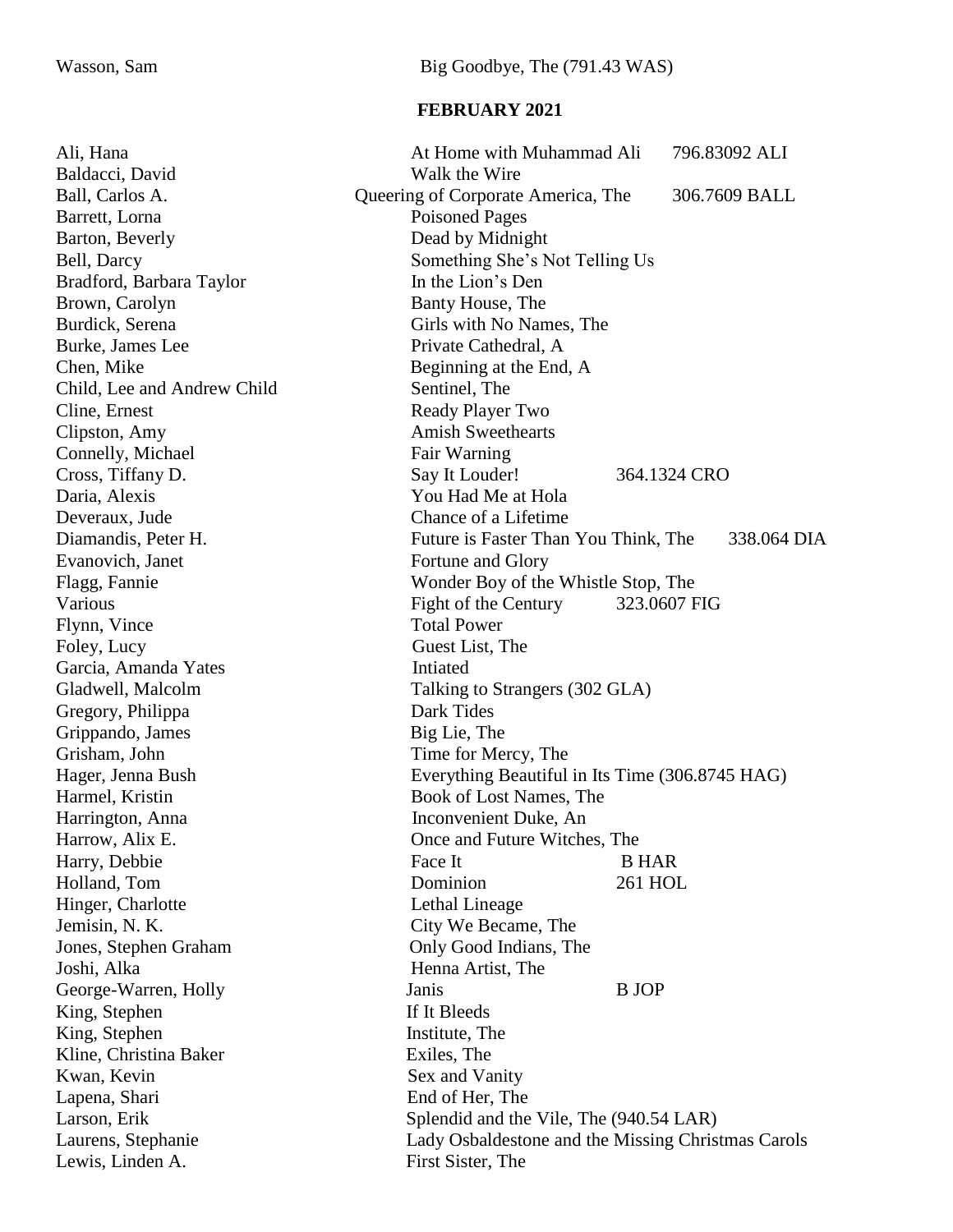Mihalik, Jessie Aurora Blazing Mitchell, Caroline Left for Dead Murphy, Yannick This is the Water Nay, Roz Hurry Home Noble, Shelley Lucky's Beach Reid, Kiley Such a Fun Age Robb, J. D. Golden in Death Robinson, Marilynne, Jack Santos, Yaffa S. Taste of Sage, A Silva, Daniel Order, The Sparks, Nicholas Return, The Thor, Brad Near Dark Trussoni, Danielle **Ancestor**, The Ancestor, The Turow, Scott Last Trial, The Weiner, Jennifer Big Summer Woods, Stuart Choppy Water Woods, Stuart Shakeup

#### **10/30/2020**

#### **10/28/2020**

Macomber, Debbie Walk Along the Beach, A Mandel, Emily St. John Glass Hotel, The Mayhew, Anna Jean Dry Grass of August, The McAlevey, Jane Collective Bargain, Union, Organizing, and the Fight for Democracy 331.8909 MCA McKinlay, Jenn One for the Books Meier, Leslie Back to School Murder Obama, Barack Promised Land, A (B OBA) O'Neal Barbara Garden of Happy Endings, The Parker, Priya Art of Gathering, The (302.1 PAR) Patterson, James House of Kennedy, The Patterson, James Summer House, The Picoult, Jodi Book of Two Ways, The Rapinoe, Megan One Life (796.334 RAP) Schwab, V.E Invisible Life of Addie LeRue, The Seinfild, Jerry Is This Anything? (792.7 SEI) West, Catherine Adel Saving Ruby King Williams, Wendy Language of Butterflies 595.78 WIL Windsor, Edie Wild and Precious Life, A B WIN Wizenberg, Molly Fixed Stars, The B WIZ Woods, Sherryl Flirting with Disaster

Trebek, Alex The Answer Is... (B TRE) Wilkerson, Isabel Caste (305.5122 WIL)

Donoghue, Emma Pull of the Stars, The Flagg, Fannie I Still Dream About Yourself Hibbert, Talia Take a Hint, Dani Brown Kidd, Sue Monk Book of Longings, The Mantel, Hilary Mirror & the Light, The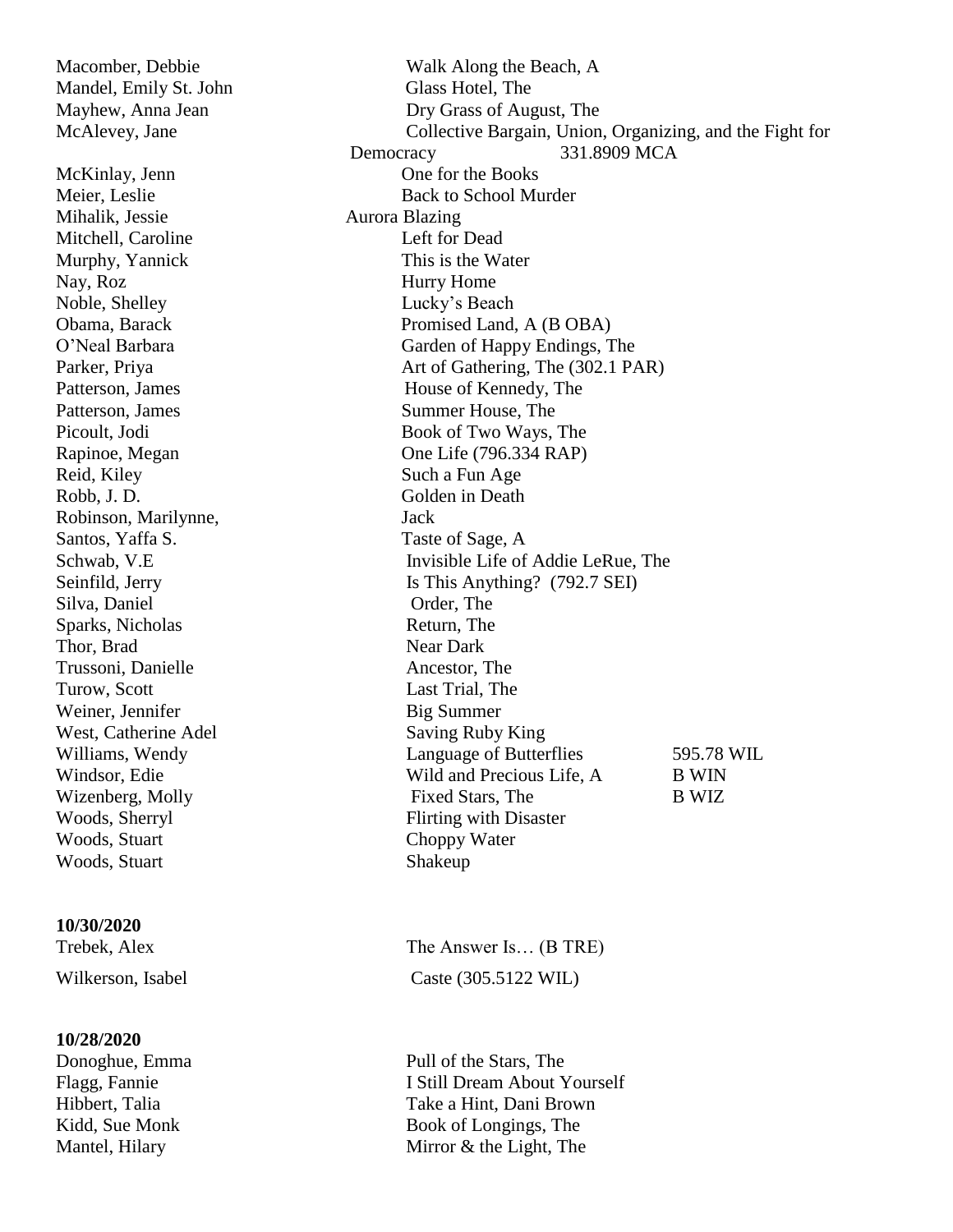Nguyen, Phan Que Mai Mountains Sing, The Patterson, James 20<sup>th</sup> Victim Robb, J.D. Shadows in Death

#### **10/15/20**

Coulter, Catherine Deadlock Delaney, JP Playing Nice Fuller, Kathleen Amish Family, An McCreight, Kimberly Good Marriage, A White, Karen Time Between, The Williams, Beatriz Her Last Flight

#### **09/29/20**

Grisham, John Camino Winds Herrera, Adriana **American Dreamers** Hilderbrand, Elin 28 Summers Hunter, Denise Carolina Breeze Lillie, Vanessa Little Voices Locke, Attica Heaven, My Home Palmer, Diana Wyoming Heart Patchett, Ann Dutch House, The Tracy, P. J. Ice Cold Heart Ware, Ruth One By One

#### **09/25/2020**

Glenconner, Anne Lady In Waiting Pinter, Jason Hide Away

#### **08/31/2020**

Cleeves, Ann Long Call, The

#### **08/17/2020**

Wingate, Lisa Book of Lost Friends, The

Gyasi, Yaa Transcendent Kingdom Wiggs, Susan **Lost and Found Bookshop**, The Diangelo, Robin White Fragility (305.8 DIA)

Bunch, Lonnie G. III A Fool's Errand (069.09753 BUN) Forbes, Curdella **A Tall History of Sugar** Goff, Bob Live in Grace, Walk in Love (242.2 GOFF) Gowda, Shilpi Somaya Shape of Family, The Harjo, Joy American Sunrise, The 811.6 HAR Laadd, Sarah E. Thief Lanwyn Manor Major, Michelle Magnolia Sisters, The Roberts, Sheila Beachside Beginnings Taylor, Mildred D. All The Days Past, All The Days To Come Thayne, RaeAnne Summer at Lake Haven

Hurston, Zora Neale **Hitting a Straight Lick with a Crooked Stick** Jacobs, John Hornor Lush and Seething Hell, A Oates, Joyce Carol Night. Sleep. Death. The Stars

Berry, Steve Warsaw Protocol, The Rollins, James Last Odyssey, The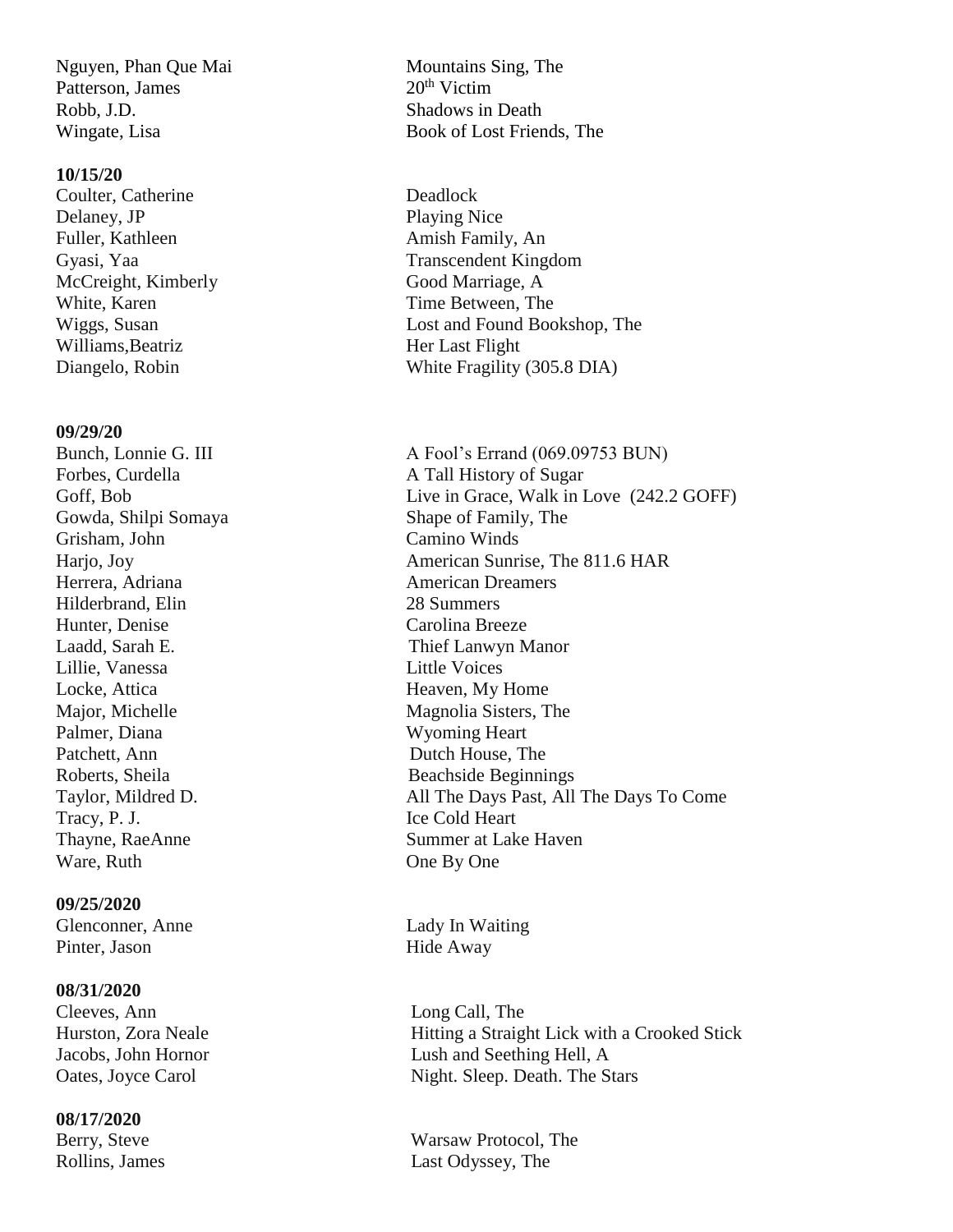#### **08/13/2020**

Box, C. J. Long Range Coble, Colleen One Little Lie Koontz, Dean Devoted McCann, Colum Apeirogon McClellan, Brian Blood of Empire Serle, Rebecca Five Years, In

#### **08/05/2020**

Hand, Elizabeth Curious Toys Jin, Meng Little Gods Wagers, K. B. Pale Light in the Black, A Moorer, Allison Blood (B MOO)

#### **07/30/2020**

Alharthi, Jokha Celestial Bodies Bruen, Ken Galway Girl Denning, Troy Halo Oblivion Fishman, Zoe Invisible as Air Ide, Joe Hi Five

- Delinsky, Barbara Week at the Shore, A Fowler, Therese Anne Good Neighborhood, A Giffin, Emily Lies That Bind, The McMillan, Terry It's Not All Downhill From Here Pitts, Leonard Jr. **Last Thing You Surrender**, The Tyler, Anne Redhead by the Side of the Road
- Okorafor, Nnedi<br>
Outer Spaces (155.24 OKO) Moorehead, Caroline House in the Mountains, A (940.5345 MOO) Fehrman, Craig Author in Chief (973.09 FEH) Blumenthal, Sidney All the Powers of Earth (973.7092 BLU) Hernandez Castillo, Marcelo Children of the Land (B HER) Gillon, Steven M. America's Reluctaant Prince (B KEN) Mitchell, Pat Becoming a Dangerous Woman (B MIT) Rippon, Adam Beautiful on the Outside (B RIP)

Ankrum, Barbara Cowboy to Remember, A Cannizzaro, Mark Seven Days in Augusta (796.3566 CAN) Cary, Lorene Ladysitting(616.1 CARY) Duane, Anna Mae Educated for Freedom (306.362 DUA) Ehrman, Bart D. Heaven and Hell (236.2 EHR) Eyre, Eric Death in Mud Lick 362.29 EYRE) Flea Acid for The Children (B FLEA) Fox, Amaryllis Life Undercover (327.127 FOX) Greger, Michael M.D. How Not to Diet (613.2 GRE) Hamalainen, Pekka Lakota America (978.004 HAM) Hurley, Kameron Light Brigade, The Leonard, Christopher Secret History of Koch Industries and Corporate Power in America (338.7 LEO) Li, William W. M.D. Eat to Beat Disease (616.3 LI)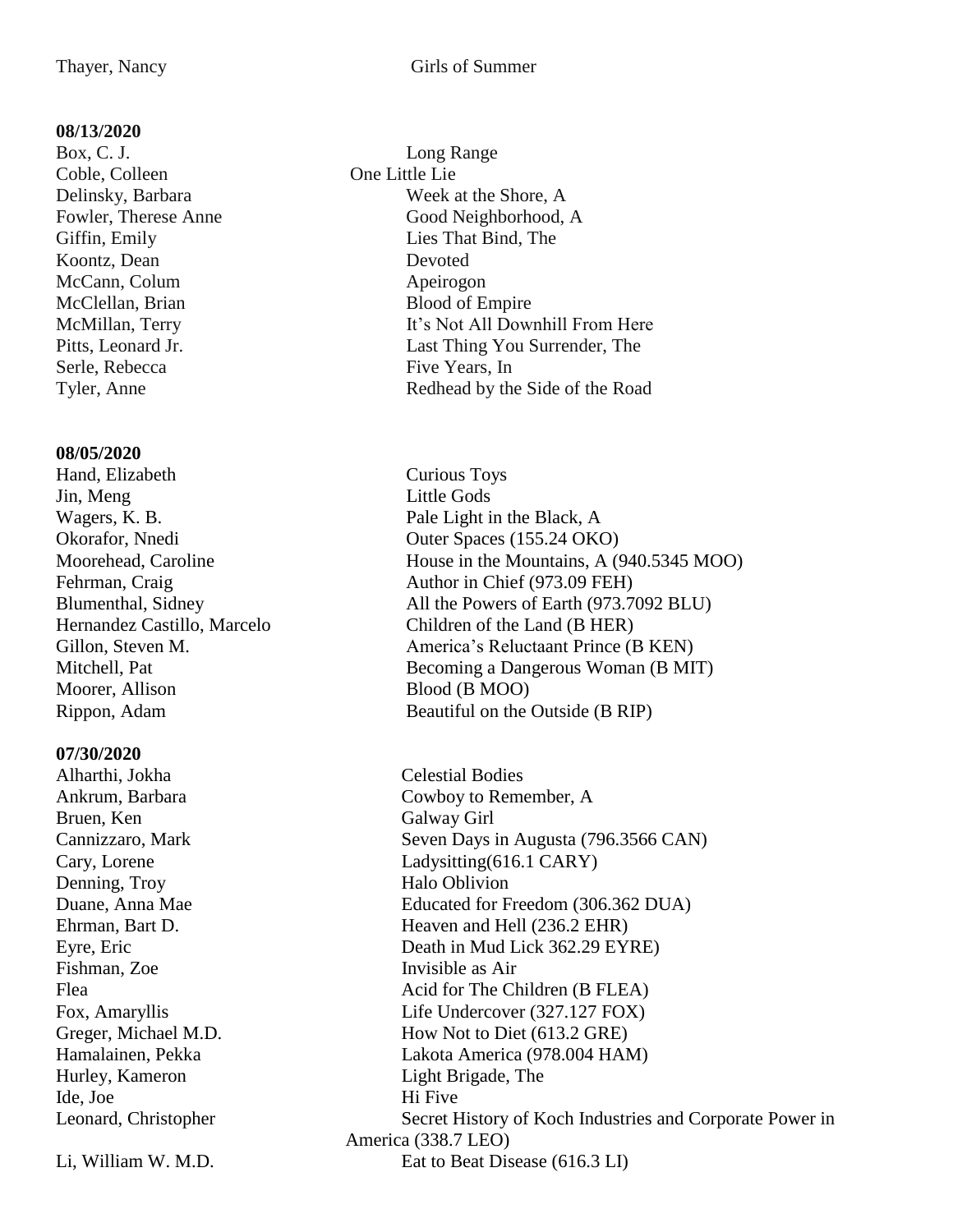Long, Julie Anne Angel in a Devil's Arms Ryan, W. C. House Ghost, A Stephenson, Neal Fall Vandermeer, Jeff Dead Astronauts

#### **07/09/2020**

Howard, Linda **After Sundown** 

#### **06/29/2020**

Crombie, Deborah Bitter Feast, A **Cummins, Jeanine American Dirt** Hurwitz, Gregg Into the Fire Preston & Child Crooked River

#### **05/04/2020**

Angelo, Megan Followers Archer, Jeffrey Nothing Ventured Barclay, Linwood Elevator Pitch Cussler, Clive Final Option Finder, Joseph House on Fire McBride, James Deacon King Kong Moore, Liz Long Bright River Patterson, James Blindside O'Leary, Beth Flatshare, The White, Randy Wayne Salt River Wilson, Kevin Nothing to See Here

#### **04/14/2020**

Allende, Isabael **Long Petal of the Sea** Cornwell, Patricia Quantum

Maum, Courtney Before and After The Book Deal (808.02 MAUM) McCarthy, Andrew C. Ball of Collusion (324.973 MCC) Otis, Abbey Mei Alien Virus Love Disaster Perlmutter, David Brain Wash (612.8 PER) Perry, Imani Breathe A Letter to My Son (306.8508 PER) Sainz Borgo, Karina It Would Be Night In Caracas Willink, Jocko Leadership Strategy and Tactics (658.4 WIL)

Finkbeiner, Susie Manner of Things Swanson, Peter Eight Perfect Murders

Coben, Harlan Boys From The Woods, The Dickey, Eric Jerome Business of Lovers, The

Atkinson, Rick British are Coming, The (973.3 ATK) Cameron, Marc Tom Clancy: Code of Honor Clark, Mary Higgins Kiss the Girls and Make them Cry Eskens, Allen Nothing More Dangerous Kate, Jessica Love and Other Mistakes Mosley, Walter Trouble is What I Do Rainsford, Sue Follow Me to Ground Roberts, Nora Rise of Magicks, The

Breslin, Kate Far Side of the Sea Forleo, Marie **Everything is Figure Outable (158.1 FOR)**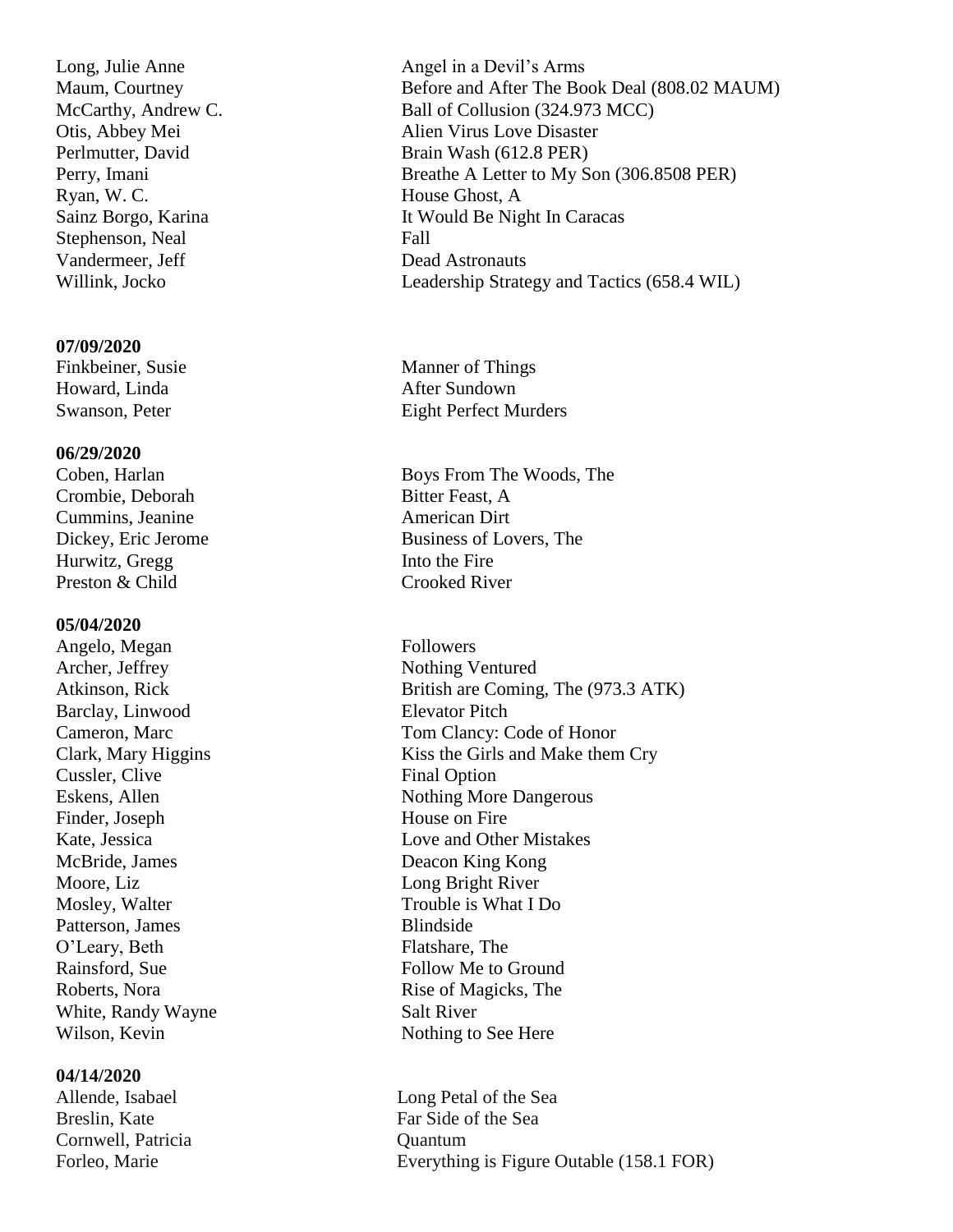Woods, Stuart Treason

#### **03/04/20**

Gardner, Lisa When You See Me Kim, Angie Miracle Creek Mills, Kyle Lethal Agent Moore, Demi Inside Out (B Moo) Newton-John, Olivia Olivia (B NEW) Patterson, James Lost

#### **02/06/2020**

#### **02/05/2020**

Corey, James S. A. Leviathan Wakes Laurens, Stephanie Perfect Lover, The Thayer, Nancy Let it Snow

#### **01/14/20**

Aciman, Andre Find Me Andrews, Julie Home Work (B AND) Delaney, JP Wife, The Donaghue, Emma Akin Hill, Joe Full Throttle Maddow, Rachel Blowout

Millas, Juan Jose From the Shadows Morris, Heather Cilka's Journey Napolitano, Ann Dear Edward Ripken, Cal Jr. Just Show Up ( 796.357 RIP) Steel, Danielle Moral Compass Taylor, Brad Hunter Killer

Dyson, Michael Eric Jay-Z (782.421649 DYS) Hannah, Sophie Perfect Little Children Lemay, Mimi What We Will Become Helderman, Rosalind Mueller Report, The (324.973 MUE) Williams, Beatriz Wicked Redhead, the

#### Cha, Steph Your House Will Pay

Andrews, V. C. Broken Glass Buttigieg, Pete Shortest Way Home (977.2 BUT) Dare, Tessa Wallflower Wager, The El-Mohtar, Amal This is How you Lose the Time War King, Martin Luther, Jr Where Do We Go From Here (323.1196 KING) Hibbert, Talia Get a LIFE, Chloe Brown

Attenberg, Jami All This Could Be Yours Brown, Christopher Rule of Capture Clear, James Atomic Habits (155.2 CLE) Forstchen, William R. One Second After Graff, Garrett M. Conly Plane in the Sky, The (973.931 GRA) Farrow, Ronan Catch and Kill (331.4 FAR) Kotb, Hoda I Really Needed This Today (170.44 KOTB) Krueger, William Kent This Tender Land Pavone, Chris Paris Diversion, The Morgenstern, Erin Starless Sea, The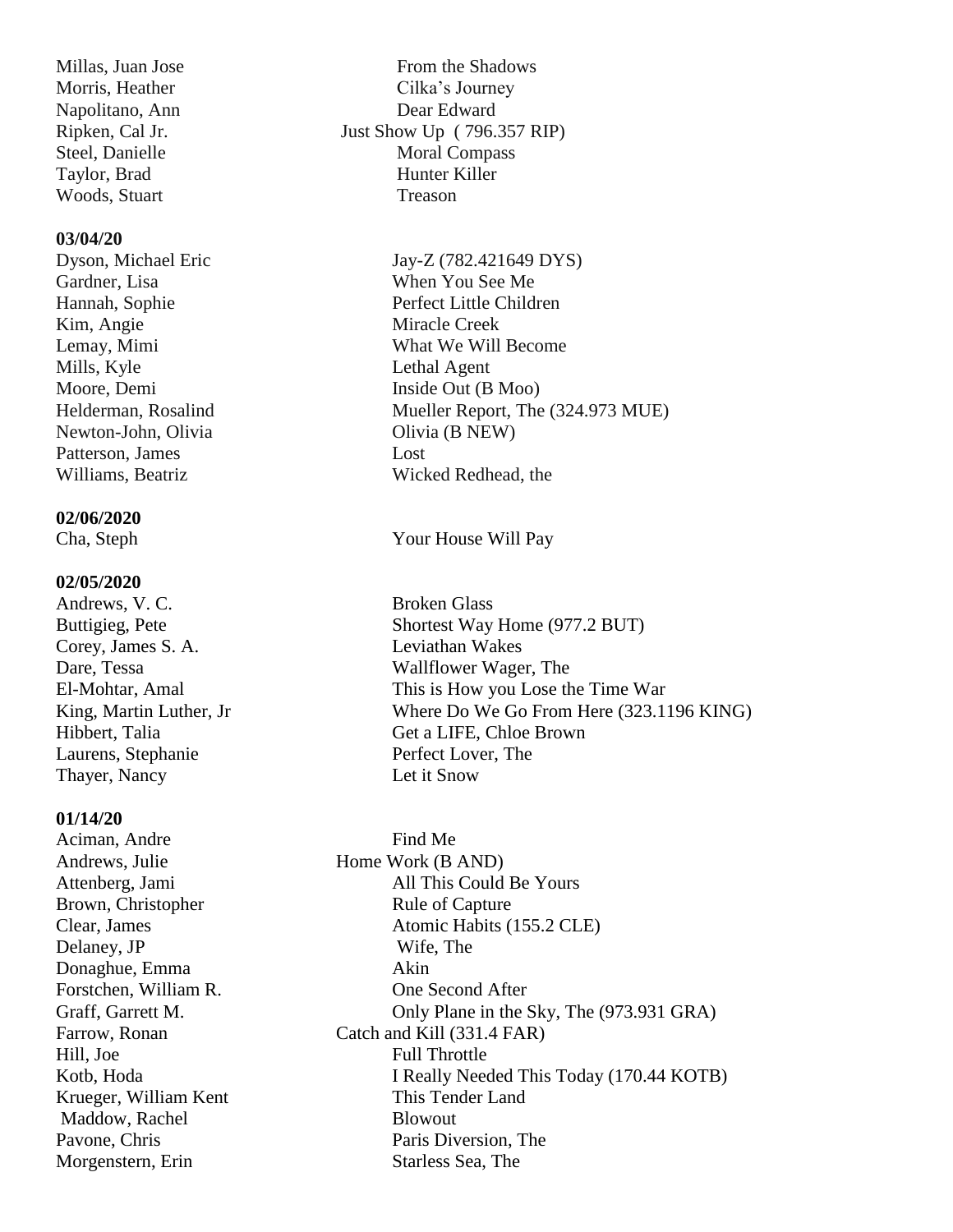Preston, & Child Old Bones Rosenberg, Joel C. Tehran Initiative, The Rushdie, Salman Quichotte Salvatore, R. A. Boundless Strout, Elizabeth Oliver, Again Winterson, Jeanette Fran Kiss Stein

#### **01/09/20**

Bryson, Bill Body, The (612 BRY) Morris, Edmund Edison ( B EDI) Gerritsen, Tess Shape of Night, The John, Elton Me (B JOH) Koontz, Dean Watchers Moyes, Jojo Giver of Stars, The Patterson, James Criss Cross Sandford, John Bloody Genius Steel, Danielle Dark Side, The Wellington, David Last Astronaut, The

#### **01/04/20**

Hoang, Helen Bride Test, The Martin, George R. R. Clash of Kings Sveistrup, Soren Chestnut Man, The

#### **01/02/20**

Cabot, Meg No Judgments Chbosky, Stephen Imaginary Friend Cline, Ernest Ready Player One

Rothfuss, Patrick Name of the Wind, The Scott, Rion Amilcar World Doesn't Require You, The Walker, Matthew PhD Why We Sleep? (612.8 WAL)

Bullard, Eugene All Blood Runs Red (B BUL) Gladwell, Malcolm Talking to Strangers (302 GLA) Mattis, Jim Call Sign Chaos (B MAT) McCall Smith, Alexander To the Land of Long Lost Friends McFarlane, Mhairi Don't You Forget About Me Stradal, J. Ryan Lager Queen of Minnesota, The O'Reilly, Bill United States of Trump, The (B TRU)

Foer, Jonathan Safran We Are The Weather (363.73874 FOER) Geist, Bill Lake of the Ozarks (977.8 GEI) Jenoff, Pam Lost Girls of Paris, The Martin, George R. R. Knight of the Seven Kingdoms, The Stephenson, Neal Rise and Fall of D.O.D.O. Van Ness, Jonathan Over the Top (B VAN)

Adams, Douglas Hitchhiker's Guide to the Galaxy, The Baldacci, David A Minute to Midnight Barnett, Karen Road to Paradise, The Barry, Dave Lessons From Lucy (817.6 BAR) Burroughs, Augusten Toil & Trouble (B BUR) Center, Katherine Things You Save in a Fire Chambers, Becky Record of a Spaceborn Few Child, Lee Jack Reacher Blue Moonlight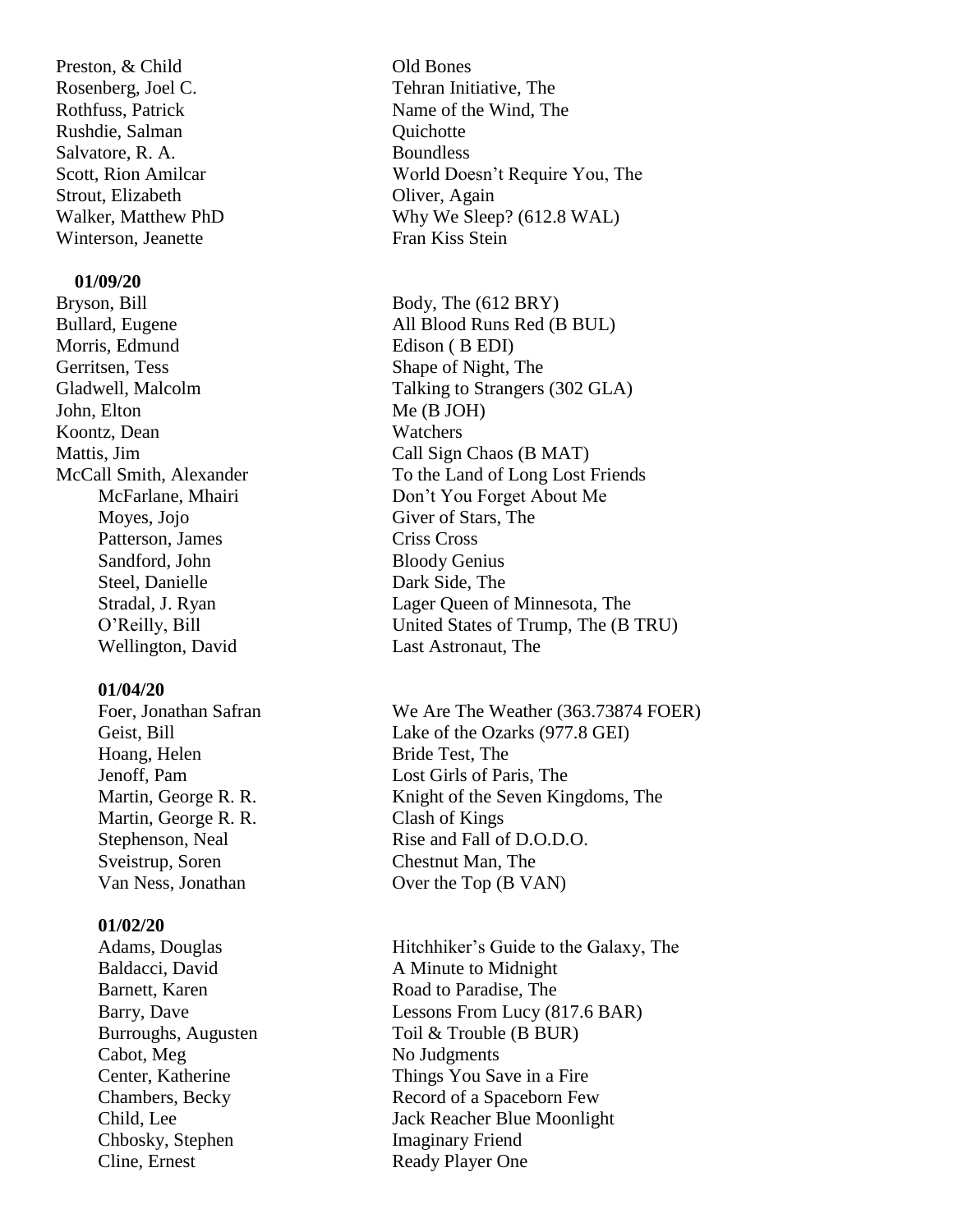Connelly, Michael Night Fire, The Cussler, Clive Titanic Secret, The DeMille, Nelson Deserter, The Diamond, Jared Upheaval (303.48 DIA) Evanovich, Janet Twisted Twenty-Six Feehan, Christine Dark Illusion Golden, Christopher Ararat Harris, Robert Second Sleep, The Herbert, Brian Dune House Atreides Hoag, Tami Bitter Season, The Jenkins, Beverly Rebel Jewell, Lisa Family Upstairs, The Johnson, Craig Land of Wolves Martin, George R. R. Games of Thrones McCracken, Elizabeth Bowlaway McKinley, Robin Sunshine Patterson, James Inn, The Patterson, James Killer Instinct Slaughter, Karin Last Widow, The Smarsh. Sarah Heartland (978.1 SMA) Smith, Martin Cruz Siberian Dilemma, The Steel, Danielle Child's Play Steel, Danielle Spy Stiefvater, Maggie Call Down the Hawk Woods. Stuart Stealth Woodson, Jacqueline Red at the Bone

## **12/17/19**

 **12/10/19** Patterson, James 19th Christmas

 **12/05/19** Garwood, Julie Castles

Common Let Love Have the Last Word (177.7 COM) Hilderbrand, Elin What Happens in Paradise Hoffman, Alice World that we Knew, The LeCarre, John Agent Running in the Field Levin, Josh Queen, The (364.16 Levin) Manson, Mark Everything is F<sup>\*</sup>ucked (158.1 MAN) Patterson, James Sophia Princess Among Beasts Rowe, Mike Way I Heard It, The (818.602 ROWE) Russell, Gareth Ship of Dreams, The (910.91634 RUS) Slate, Jenny Little Weirds (791.45028 SLA)

Spera, Deb Call Your Daughter Home Toil & Trouble 15 Tales of Women & Witchcraft Wiggs, Susan **Oysterville Sewing Circle**, The

**Buckley, David** Elton John: The Biography (B JOH) Gowar, Imogen Hermes Mermaid and Mrs. Hancock, The

**Macomber, Debbie Mrs. Miracle Christmas, A** 

White, Karen Christmas Spirits on Tradd Street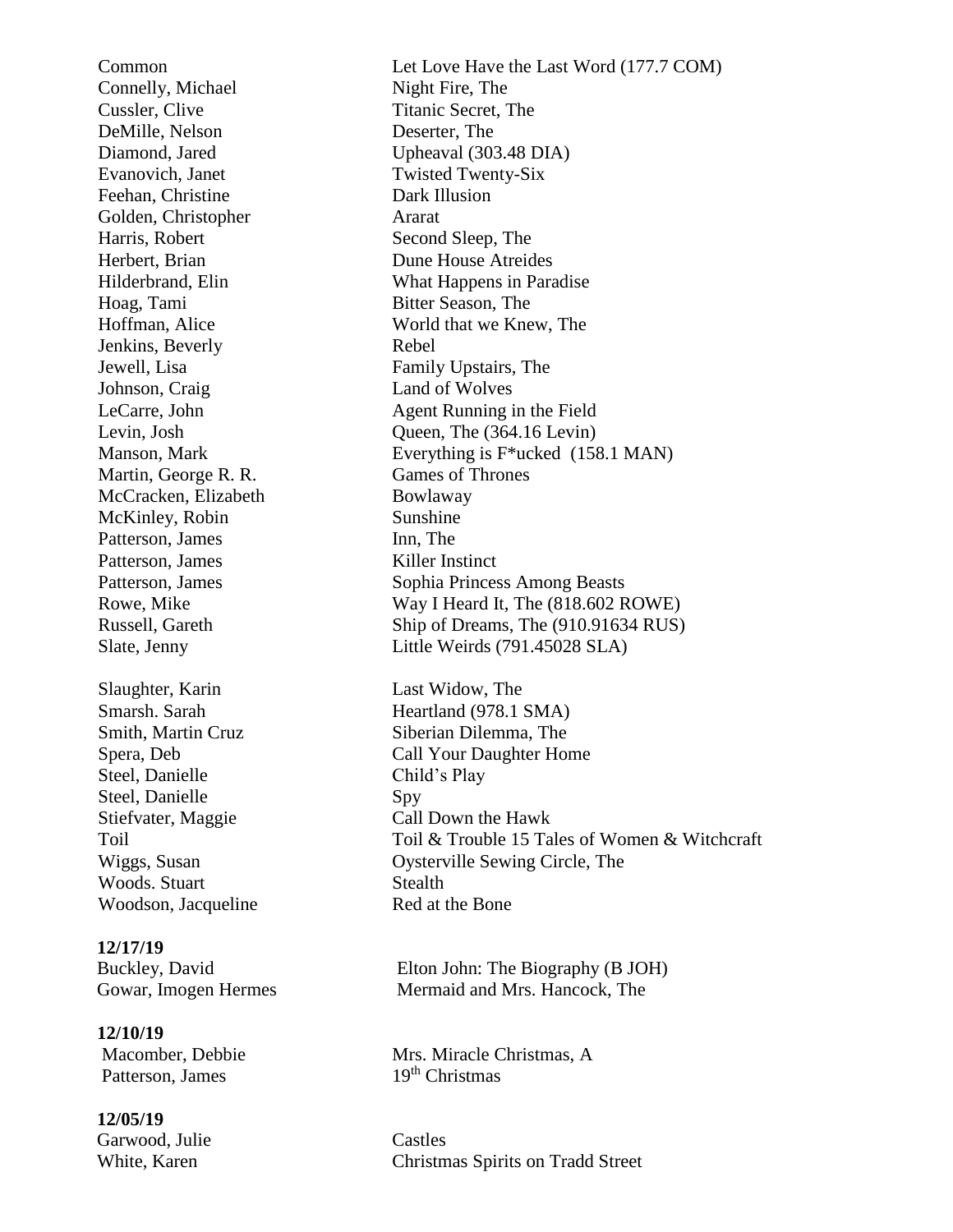#### **11/26/19**

Evans, Richard Paul Noel Street Kanon, Joseph Accomplice, The

#### **11/19/19**

Arnett, Kristen Mostly Dead Things Box, C. J. Bitterroots, The Brown, Sandra **Outfox** Goldman, Matt Shallow, The **Canam, Heather Deadly Harvest Irvin, Kelly Over The Line** Heller, Peter River, The James, Eloisa Say No to the Duke Johansen, Iris Smoke Screen **Lapena, Shari Someone We Know**  Lui, Cixin Three-Body Problem Preston & Child Verses for the Dead Rum, Etaf A Woman is no Man Ware, Ruth Turn of the Key, The

#### **11/05/19**

Caine, Rachel Stillhouse Lake Coble,Colleen Strands of Truth Gregory, Philippa Tidelands Jance, J. A. A Last Goodbye McKinty, Adrian The Chain Patchett, Ann Dutch House, The Silva, David New Girl, The

#### **10/31/19**

Atwood, Margaret Testaments, The Baldacci, David **One Good Deed** Chevalier, Tracy Single Thread, A

Andrews, Donna **Canadian Cowl be Home for Christmas**  Chiaverini, Jennifer Christmas Boutique, The **Lauren, Christina UnHoneymooners, The**  Naigle, Nancy Christmas in Evergreen Rosenfelt, David Dachshund Through the Snowfall

Higginbotham, Adam Midnight in Chernobyl (353.17 HIG) Lambert, Ray **Every Man A Hero (940.5421421 LAM)** Taddeo, Lisa Three Women (306.7082 TAD) Will, George F. Conservative Sensibility, The (320.520973 WILL)

Atherton, Nancy *Aunt Dimity & the Wishing Well* Green, jane Friends we Keep, The Lagercrantz, David Girl Who Lived Twice, The Miranda, Megan The Last House Guest Nosrat, Samin Salt Fat Acid Heat (641.5 NOS) Willig, Lauren Summer County, The

Chambers, Becky Closed and Common Orbit, A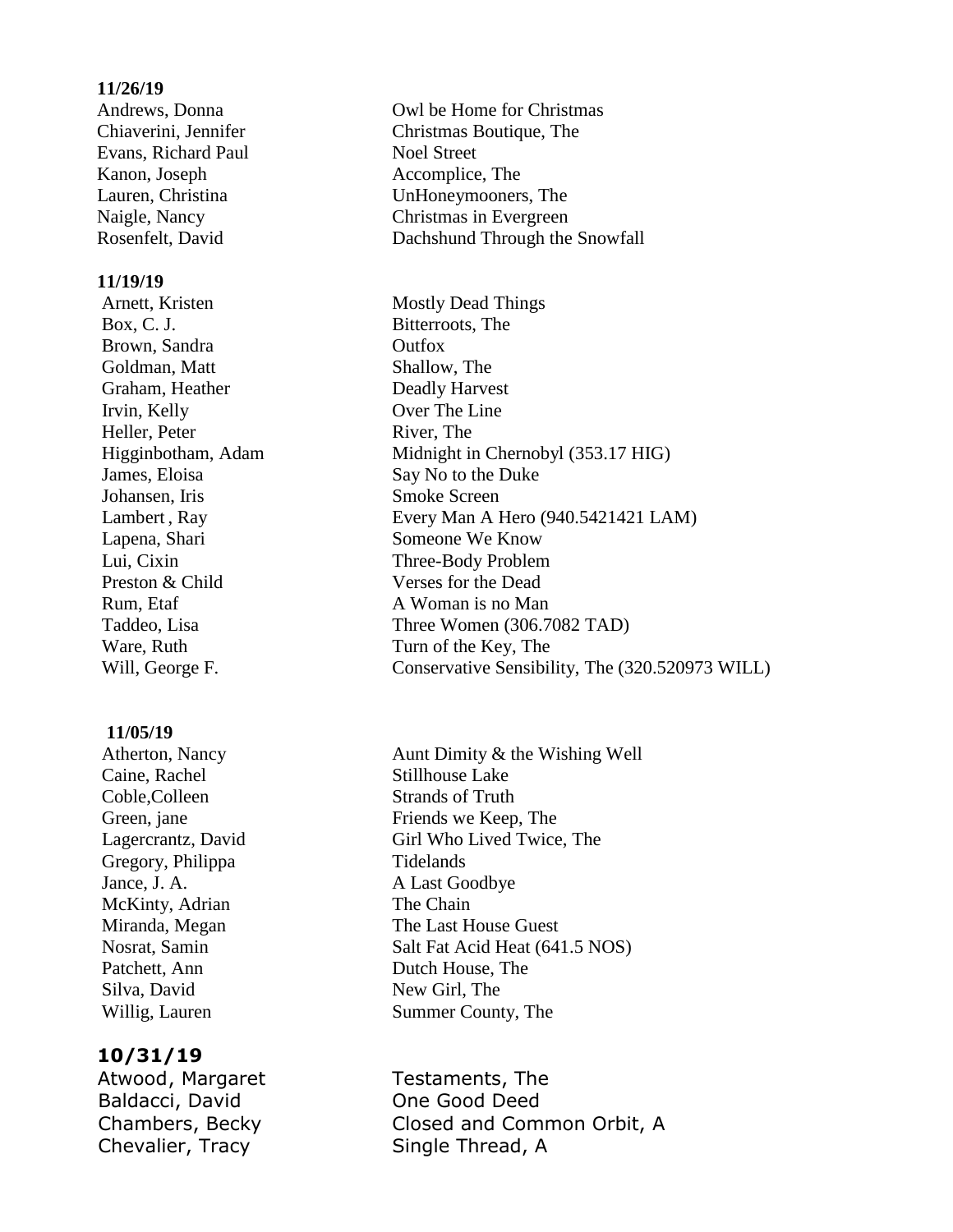Coates, Ta-Nehisi Water Dancer, The Coulter, Catherine Labyrinth Grisham, John Guardians, The Jackson, Joshilyn Never Have I Ever Keane, Mary Beth Ask Again. Yes **King, Stephen Institute, The** Macomber, Debbie Window on the Bay Robb, J. D. Vendetta in Death Roberts, Nora **Under Currents**  Russo, Richard Chances Are… Steel, Danielle Lost and Found

#### **10/22/19**

Hillerman, Anne Tale Teller, The

#### **10/15/19**

Flynn, Gillian Grownup, The

#### **10/14/19**

Baker, Chandler Whisper Network Barton, Fiona Suspect, The Gaiman, Neil **Good Omens** Griffin, Anne When all Is Said Hunter, Stephen Game of Snipers Lippman, Laura Lady in the Lake Letts, Elizabeth Finding Dorothy North, Alex Whisper Man, The O'breht, Tea Inland Parker, T. Jefferson Last good Guy, The Penny, Louise **A Better Man** Sager, Riley **Lock Every Door** Thor, Brad Back Lash Whitehead, Colson Nickel Boys, The Woods, Stuart Skin Game

**Kwok, Jean Searching for Sylvie Lee Mastai, Elan All Our Wrong Todays** Zahn, Timothy Star Wars: Thrawn Treason

Backman, Fredrik **A** Man Called Overboard Benjamin, Melanie **Mistress of the Ritz** Crais, Robert **A Dangerous Man** Wingate, Lisa Before We Were Yourself

Caine, Michael Blowing the Bloody Doors Off (791.4302 CAI) Gray, Claudia **Star Wars: Master & Apprentice** Kilgariff, Karen Stay Sexy & Don't Get Murdered (155.3 KIL) Maden, Mike Tom Clancy: Enemy Contact Zahn, Timothy Star Wars: Thrawn Alliances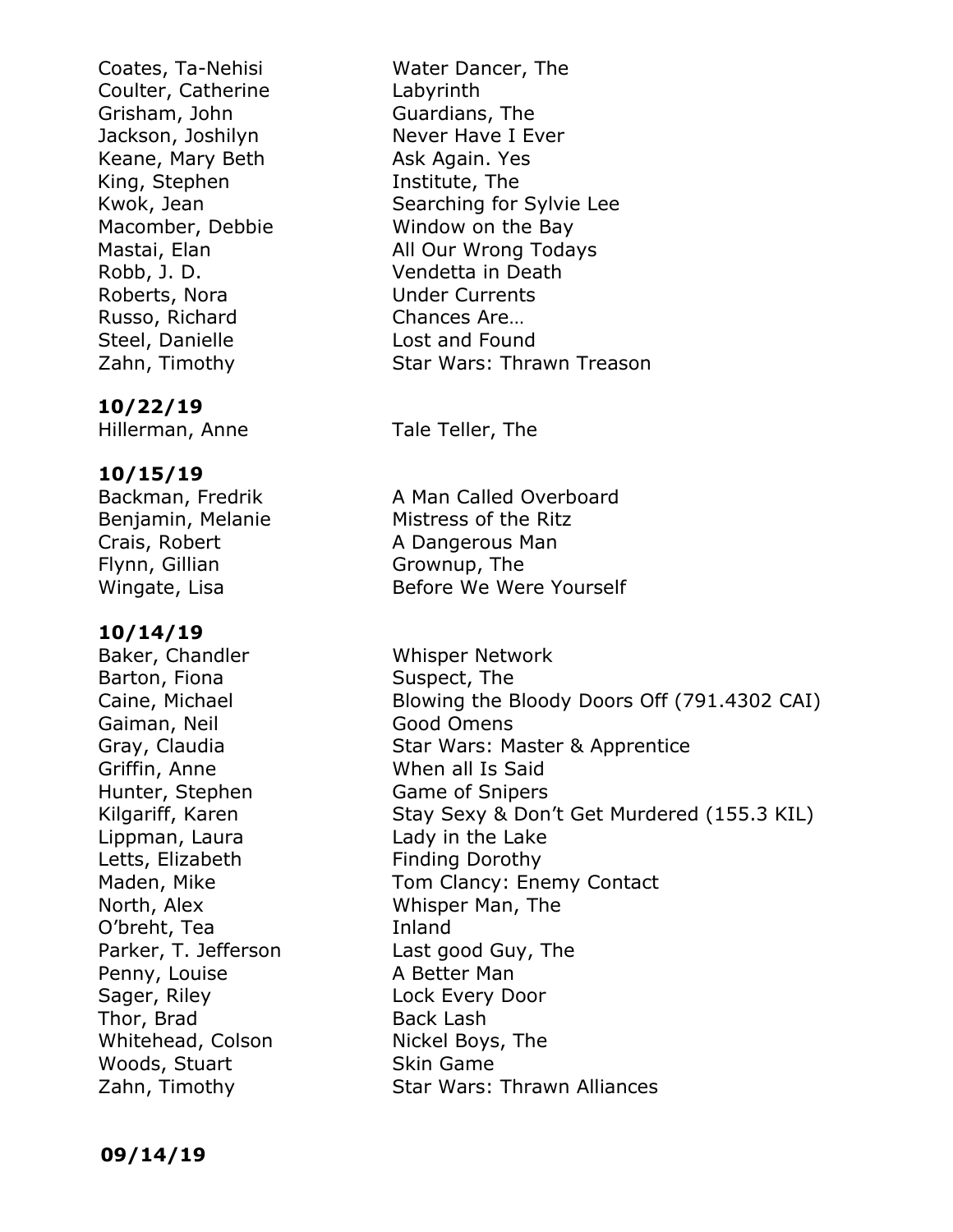## **09/12/19**

#### **09/11/19**

Atkinson, Kate Big Sky Briggs, Patricia Storm Cursed Crouch, Blake Recursion Ellory, James This Storm Evans, Richard Paul **Road Home, The** Woods, Sherryl **Tropical Blues** Woods, Stuart Contraband

#### **08/30/19**

Barry, Jessica Freefall

#### **08/29/19**

Brown, Carolyn Ladies' Room, The Chiaverini, Jennifer Resistance Women Cussler, Clive **Cussler, Clive Cussler**, Clive Frank, Dorothea Benton Queen Bee Harris, Thomas Cari Mora Horowitz, Anthony Sentence is Death, The Jance, J. A. A List, The Koontz, Dean Night Window, The Patterson, James Unsolved Roberts, Nora **Dance Upon the Air** Roberts, Nora Mother's Love, A Steel, Danielle Blessing in Disguise Weiner, Jennifer Mrs. Everything

#### **08/19/19**

## **07/31/19**

Andrews, Mary Kay **Sunset Beach** Blake, Sarah Guest Book, The Evanovich, Janet Big Kahuna, The Hilderbrand, Elin Summer of '69

Hawking, Stephen Brief Answers to the Big Questions (500 HAW)

Hannah, Sophie **Agatha Christie: The Mystery of Three Quarters** Hatmaker, Jen **Communisher Communisher** Of Mess and Moxie (248.843 HAT) Hirsch, Paddy Devil's Half Mile, The

Levin, Mark R. Unfreedom of the Press (070.4 LEV) Manson Mark Subtle Art of Not Giving a F\*uck (158.1 MAN) McRaven, William H. Sea Stories (359.0092 McR)

Bach, David Latte Factor, The (332.024 BACH) Brinkley, Douglas **American Moonshot (629.40973 BRI)** Cep, Casey **Furious Hours (364.152 CEP)** Child, Lee Too Much Time, Small Wars, & Not a Drill

Handler, Chelsea Life Will Be the Death of Me (817.6 HAN)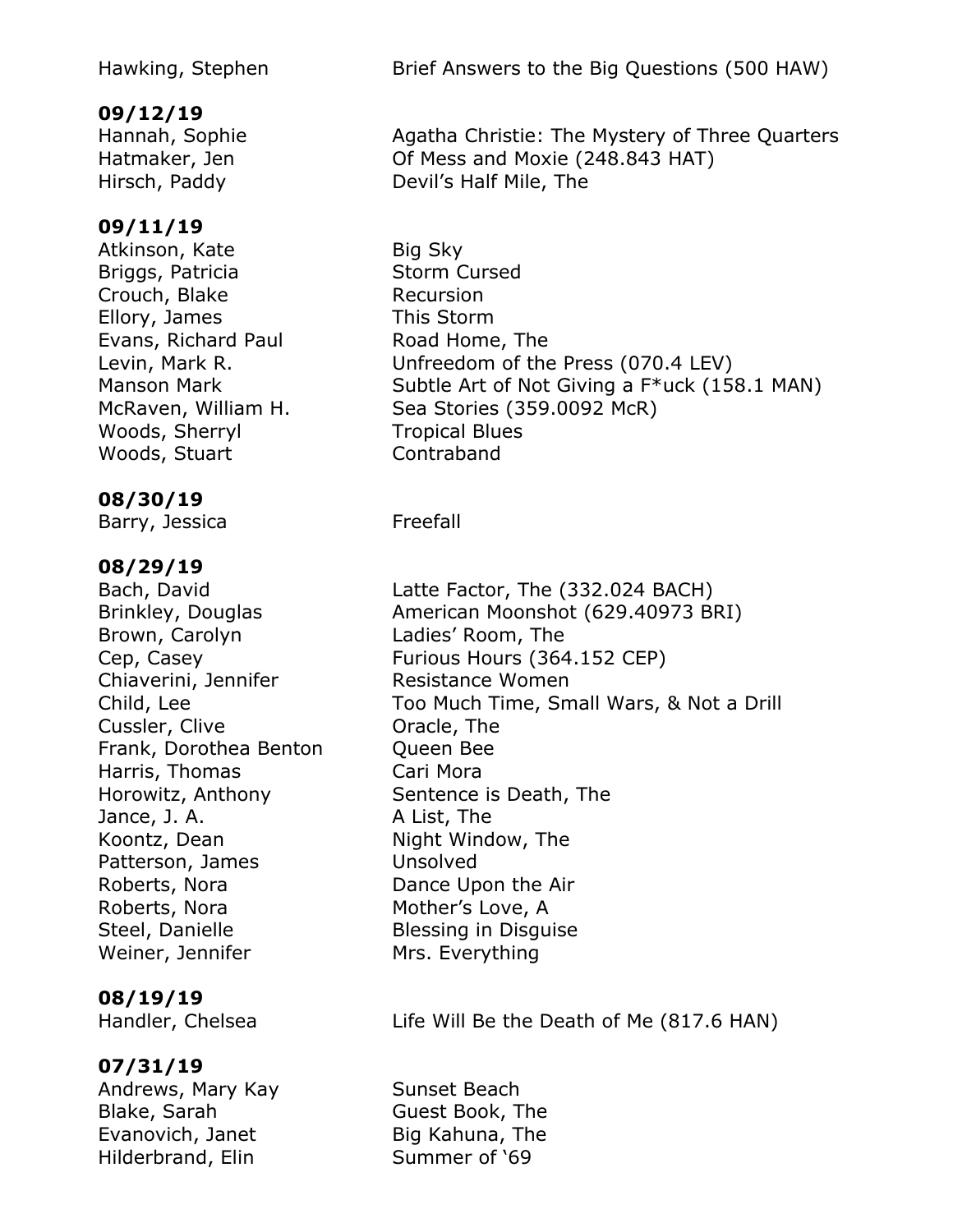Ward, J. R. Savior, The

#### **07/29/19**

#### **07/26/19**

Berry, Steve Malta Exchange Coben, Harlan Run Away Coulter, Catherine Last Second, The Cussler, Clive Celtic Empire Feehan, Christine Toxic Game Gilbert, Elizabeth City of Girls Michaelides, Alex Silent Patient, The Rosenberg, Joel C. Persian Gamble, The Wilson, G. Willow Bird King, The Winspear, Jacqueline **American Agent, The** 

#### **07/08/19**

Baldacci, David Redemption Brennan-Jobs, Lisa Small Fry Bush, Barbara Matriarch, The (B BUS) Carreyrou, John Bad Blood (338.7 CAR) Kerr, Philip Metroplis Kingsbury, Karen Two Weeks Macy, Beth Dopesick (362.2909 MAC) McCullough, David Pioneers, The (977 MCC) McEwan,Ian Machines Like Me Patterson, James Miracle at St. Andrews Quick, Amanda Tight Rope Spitz, Bob Reagan (B REA) Sandford, John Neon Prey Scottoline, Lisa Someone Knows Traister, Rebecca Good and Mad (305.4209 TRA) Wieland, Liza Paris, 7 A. M. Itkoff, Dave Robin (B WIL)

Monroe, Mary Alice Summer Guest. The

Brown, Brene Dare To Lead (658.4092 BRO) Hanson, Victor Davis Case for Trump, The (973.933 HANSON) Clavin, Tom Wild Bill: The True Story (B HIC) Hollis, Rachel Girl, Stop Apologizing (158.1082 HOL) Makos, Adam Spearhead (940.54 MAKOS) McCabe, Andrew G. Threat, The (363.2509 MCC) Reilly, Rick Commander in Cheat (973.933 REI) Sinise, Gary Grateful American (B SIN) Winfrey, Oprah **Path Made Clear, The (158.1 WIN)** 

Reid, Taylor Jenkins Daisy Jones & The Six

Brooks, David Second Mountain, The (302 BRO) Idle, Eric **Always Look On The Bright Side Of Life (B IDL)** Montgomery, Sy **How To Be A Good Creature (590 MON)** Mullally, Megan & Offerman, N Greatest Love Story Ever Told (791.4502 MUL)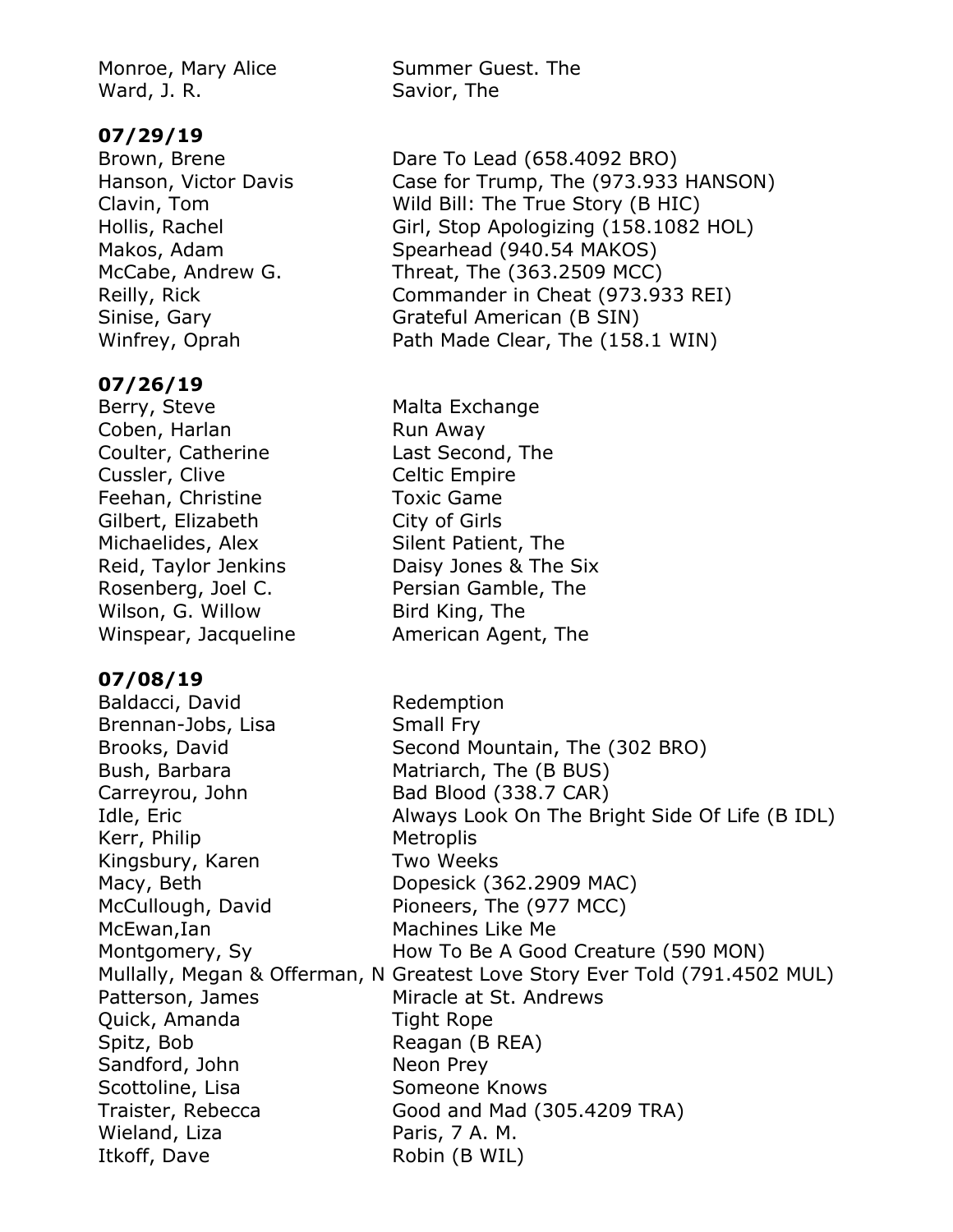#### **06/27/19**

Box. C. J. Wolf Pack Iles, Greg Cemetery Road James, E. L. Mister, The

#### **06/24/19**

Hooper, Kay **Deadly Web, A** Johansen, Iris Vendetta Kellerman, Jonathan Wedding Guest, The Mallery, Susan Best of my Love Tudor, C. J. **Hiding Place, The** 

#### **06/12/19**

Burns, Anna **Milkman** Cussler, Clive **Rising Sea, The** Flynn, Gillian Dark Places Kellerman, Jonathan Night Moves Kinsella, Sophie **I** Owe You One Kineslla, Sophie Surprise Me Lee, Min Jin **Pachinko** Woods, Stuart **Delicate Touch**, A Woods, Stuart Shoot First

#### **06/03/19**

Coulter, Catherine Sixth Day, The

Bharara, Preet Doing Justice (347.73 BHA) Deaver, Jeffery Never Game, The Liardet, Frances We Must Be Brave

Blakeslee, Nate **American Wolf (599.773 BLA)** Gates, Melinda Moment of Lift, The (305.42 GAT) Howard, Linda Woman Left Behind, The Kim, Phuc Phan Thi Fire Road (959.704 KIM) Meltzer, Brad First Conspiracy, The McMarten,Anthony Darkest Hour (941.084 McC) Mundy, Liza **Code Girls (940.54 MUN)** Shapiro, Ben Right Side of History, The (306.0973 SHA) Sheff, David Beautiful Boy (362.29 SHE) Terkeurst, Lysa It's Not Supposed to be This Way (248.8 TER) Vincent, Lynn Indianapolis (940.54 VIN)

Goss, Theodora **Strange Case of the Alchemists Daughter** Taylor, Patrick **Irish Country Cottage, An** MacIntyre, Ben Spy and the Traitor, The (327.1209 MAC) Stallworth, Ron Blackkklansman (322.4 STA)

Kishimi, Ichiro Courage to be Disliked, The (158 KIS)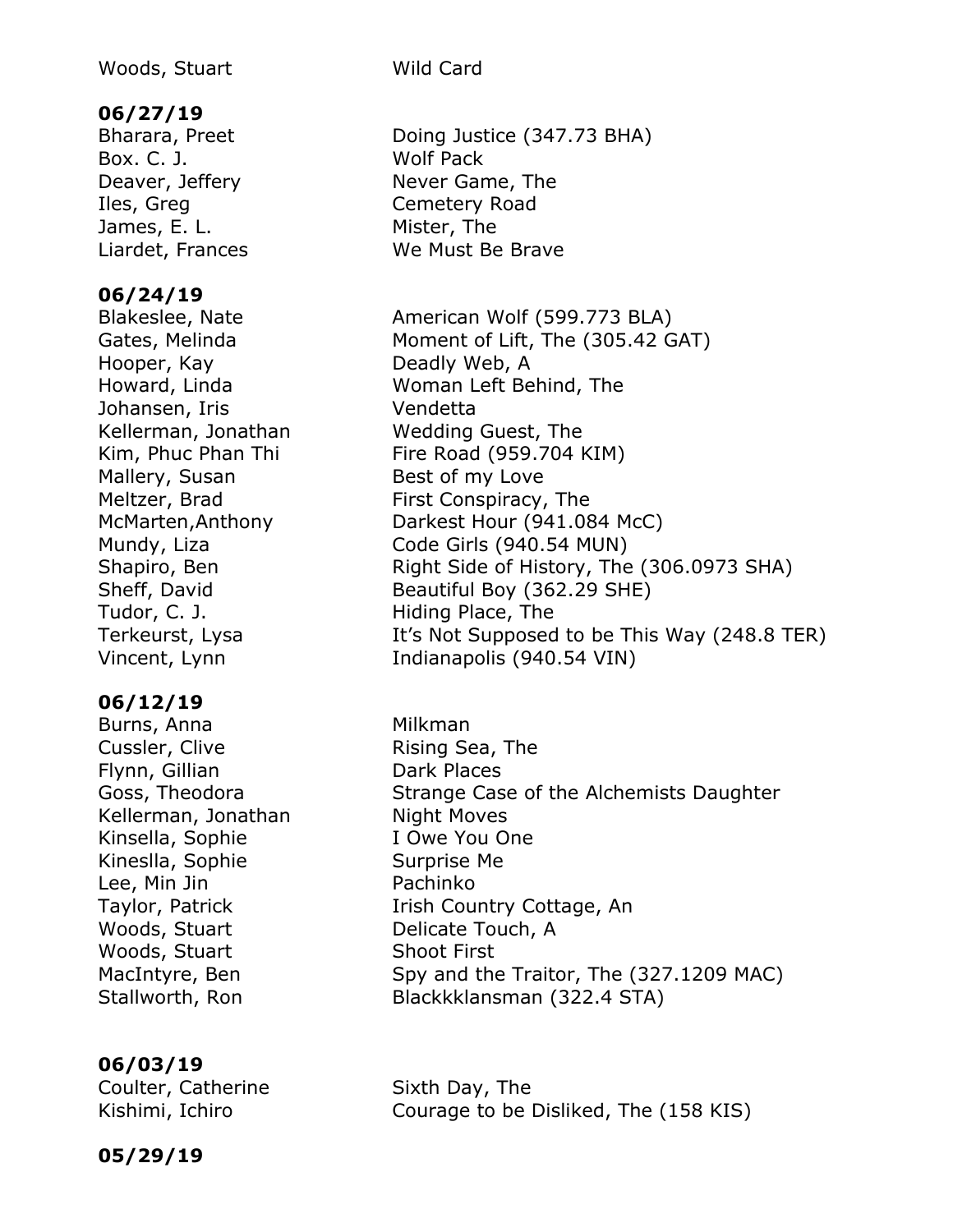Armstrong, Neil A. First Man (B ARM) Crouch, Blake Good Behavior Fink, Joseph Alice isn't Dead Patterson, James Liar, Liar Pike, Signe **Lost Queen**, The Robson, Jennifer **Gown**, The

#### **05/22/19**

#### **05/21/19**

Atwood, Margaret Handmaid's Tale, The Benjamin, Chloe **Immortalist**, The Carr, Jack Terminal List, The Dubus, Andre III Gone So Long Hendricks, Greer An Anonymous Girl Horowitz, Anthony Forever and a Day Michaels, Fern Balancing Act Moore, Christopher **Noir** Patterson. James Family Lawyer, The Steel, Danelle Silent Night Wiggs, Susan Between You & Me Winslow, Dan Border, The

#### **05/15/19**

Patterson, James First Lady, The Staveley, Brian Skullsworn

#### **05/07/19**

Genova, Lisa **Every Note Played** Horowitz, Anthony Magpie Murders

Harris, Joanne M. Testament of Loki, The

Dare, Tessa **Duchess Deal**, The

Axe, Josh Dr. Keto Diet (613.8 AXE) Bishop, John Unfu\*k Yourself (158.1 BIS) Bohjalian, Chris Flight Attendant, The Bradley, Alan Golden Tresses of the Dead, The Dickey, Eric Jerome Before We Were Wicked Eisler, Barry **Killer Collective, The** Hendricks, Greer Wife Between Us, The Hollis, Rachel Girl, Wash Your Face (248.843 HOL) Jones, Darynda Eleventh Grave in Moonlight Melville, Wilma Hero Dogs (636.7 MEL) Patterson, James Cornwalls Are Gone, The Patterson, James Eighteen Abduction, The Saujani, Reshma Brave, Not Perfect (155.3 SAU) See, Lisa **Island of Sea Women**, The Skibell, Joseph Curable Romantic, A

Bowen, Rhys Tuscan Child, The Fluke, Joanne **Raspberry Danish Murder**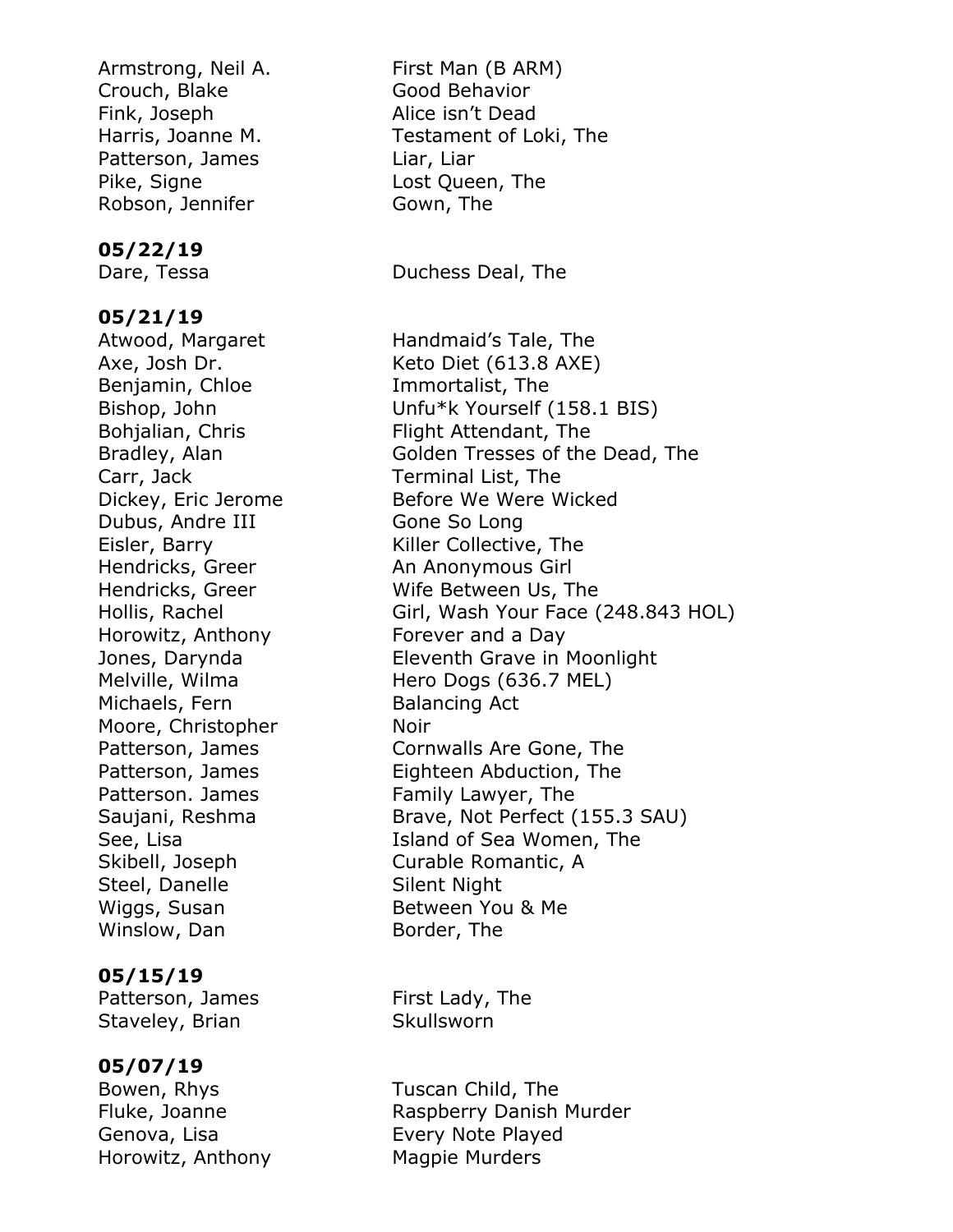Mallery, Susan Hold Me Patterson, James Chef, The Rankin, Ian In A House Of Lies Toibin, Colm **House of Names** 

#### **05/01/19**

Baldwin, Alec Nevertheless (B BAL) Gardner, Lisa Never Tell Grippando, James Death in Live Oak, A James, Marlon Black Leopard Red Wolf Johnansen, Iris Shattered Mirror Morrison, Toni Source of Self-Regard (814.6 MOR)

#### **04/25/19**

Ferrera, America **American Like Me (970.0730 AME)** Cussler, Clive Sea of Greed Flynn, Gillian Sharp Objects Greer, Andrew Sean Less Harper, Jane Lost Man, The Ide, Joe Wrecked Leckie, Ann **Raven Tower**, The Moyes, Jojo Still Me Postorino, Rosella At the Wolf's Table Robb, J. D. Leverage in Death Scottoline, Lisa  $\sim$  Feared Vandermeir, Jeff **Annihilation** 

Kelly, Julia **Light Over London**, The Knight, Sarah Calm the F<sup>\*</sup>ck Down (152.4 KNI) Patterson, James House Next Door, The Turton, Stuart 7 ½ Deaths of Evelyn Hardcastle, The Wilson, Teri **Accidental Beauty Queen, The** 

#### **04/22/19**

Carmon, Irin & Knizhnik, Shana Notorious RBG (B GIN) Kelly, Martha Hall **Lost Roses** Malerman, Josh Bird Box Philbrick, Nathaniel In the Hurricane's Eye (973.3 PHIL) Winters, Ben H. Golden State Winchester, Simon Perfectionist, The (620.009 WIN)

#### **04/15/19**

Berry, Steve Bishop's Pawn, The Carter, Jimmy Faith: a Journey for All (234.23 CAR) Honeyman, Gail Eleanor Oliphant is Completely Fine Jance, J. A. **Duel to the Death** Lescroart, John Poison

Jones, Feminsta ` Reclaiming our Space (305.48 JON) Mosley, Walter This Year You Write Your Novel (808.3 MOS) Valente, Catherynne M. Refrigerator Monologues, The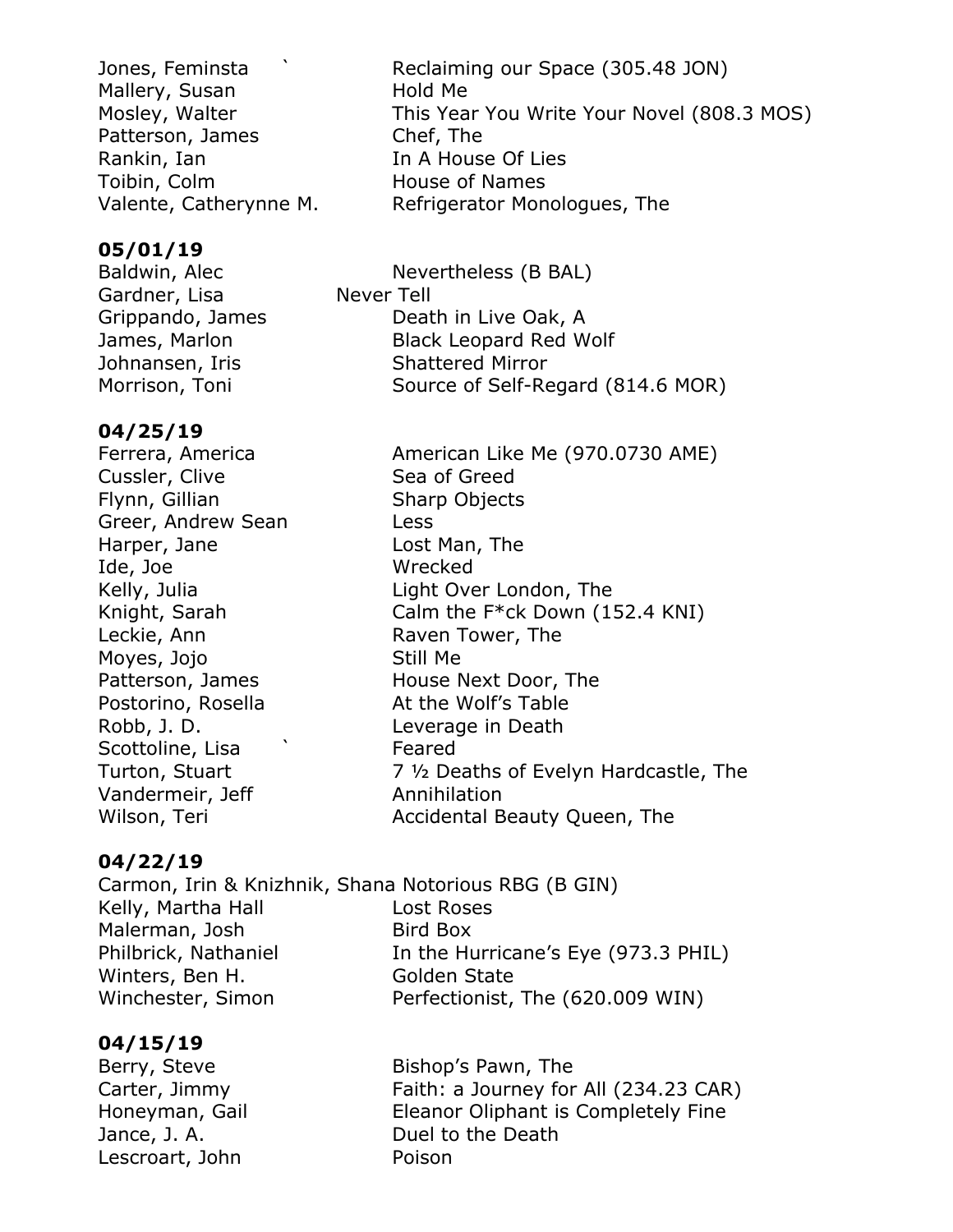Mallery, Susan Sisters Like Us Martin, George R. R. Fire & Blood Robb, J.D. Connections in Death Steel, Danielle **Turning Point** Thompson Walker, Karen Dreamers, The

#### *04/09/19*

Barbash, Tom Dakota Winters, The Bergmann, Emanuel Trick, The Brown, Carolyn Sometimes Sisters, The Chee, Alexander Edinburgh Maine, Sarah Women of the Dunes Meier, Leslie **Yule Log Murder** Mosley, Walter **Devil in a Blue Dress** Romano-Lax, Andromeda Plum Rains (B VAR)

#### **03/27/19**

LeCarre', John A Perfect Spy

## **03/26/19**

Brackmann, Lisa Black Swan Rising Kennedy, Robert F. KEK Leckie, Ann **Ancillary Justice** Leckie, Ann **Ancillary Sword** MUR) Patterson, James Target Alex Cross Van Dyken, Rachel Dirty Exes

#### **03/12/19**

Rollins, James Crucible

Abdul-Jabbar, Kareem On The Shoulders of Giants (796.323 ABD) Perry, Imani **Looking for Lorraine (B HAN)** Levy, Deborah Cost of Living, The (B LEV) Ruiz Zafon, Carlos Labyrinth of the Spirits, The Vargas, Jose Antonio Dear America, Notes of an Undocumented Citizen

Fountain, Ben Beautiful Country Burn Again 9324.973 FOU)

Byrne, Kerrigan **Duke with the Dragon Tattoo**, The DeBerry, Virginia Better Than I Know Myself Gay, Roxane Bad Feminist (814 GAY) Harris, Kamala Truths We Hold, The (B HAR) Keneally, Tom Crimes of the Father Mazzeo, Tilar J. Eliza Hamilton (973.4092 MAZ) Murakami, Haruki What I Talk About When I Talk About Running (B

Obioma, Chigozie **An Orchestra of Minorities** Ozeki, Ruth Tale For The Time Being, The Rauch, Jonathan Happiness Curve, The (155.6 RAU) Roy, Arundhati God of Small Things, The

Jones, Sherry Josephine Baker's Last Dance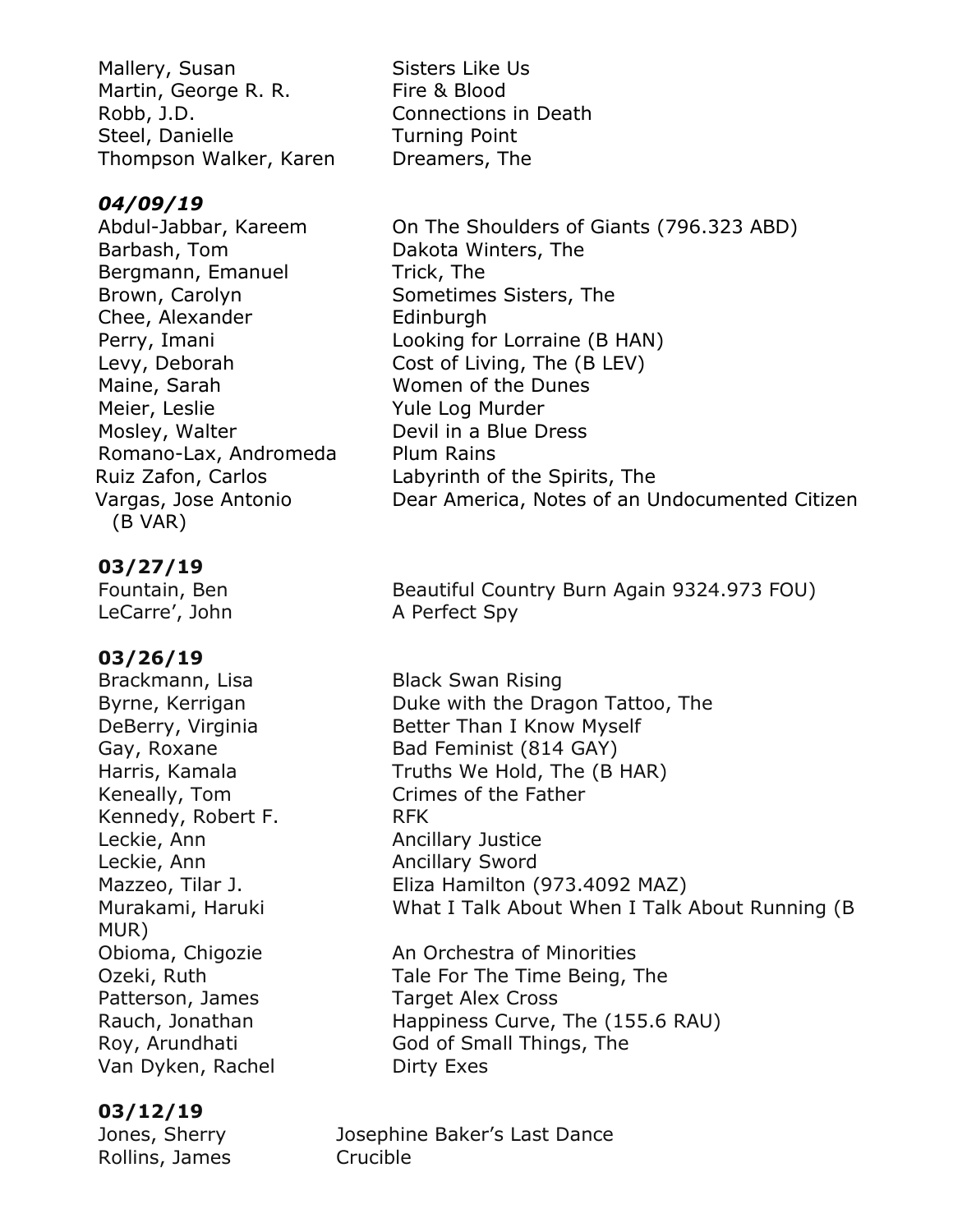#### **03/11/19**

Ko, Lisa Leaves, The

Boyle, T. C. Tortilla Curtain, The Grann, David White Darkness, The (919.8904 GRA) Picoult, Jodi A Spark of Light

#### **03/08/19**

Davis, Jenkins, Hunt The Pace (610.922 DAV)

#### **03/02/19**

Gardner, Lisa Find Her Kuang, R. F. Poppy War, The Quindlen, Anna Still Life with Bread Crumbs

#### **02/25/19**

Allende, Isabel **Daughter of Fortune** Alvarez, Julia Saving the World Cisneros, Sandra House on Mango Street, The Coelho, Paulo Witch of Portobello, The Harari, Yuval Noah 21 Lessons for the  $21<sup>st</sup>$  Century (909.83 HAR) Poitier, Sidney Life Beyond Measure (791.4302 POI) Schaap, Jeremy Triumph (796.42 SCH) Steel, Danielle Beauchamp Hall Weber, Carl Man on the Run

#### **02/12/19**

| Adiga, Aravind | White Tiger, The                        |
|----------------|-----------------------------------------|
| Alvarez, Julia | How the Garcia Girls Lost Their Accents |

#### **02/05/19**

Connelly, Michael Dark Sacred Night French, Nicci Day of the Dead French, Tana Witch Elm, The Johnston, Tim Current, The King, Stephen Elevation O'Brien, Keith Fly Girls Tyler, Anne Clock Dance

## **01/28/19**

Clipston, Amy A Seat by the Heart Johnson, Steven Farsighted (153.8 JOH) Penny, Louise Kingdom of The Blind Setterfield, Diane **Once Upon A River** 

Lauren, Christina Josh & Hazel's Guide to Not Dating Roberts, Nora Of Blood and Bone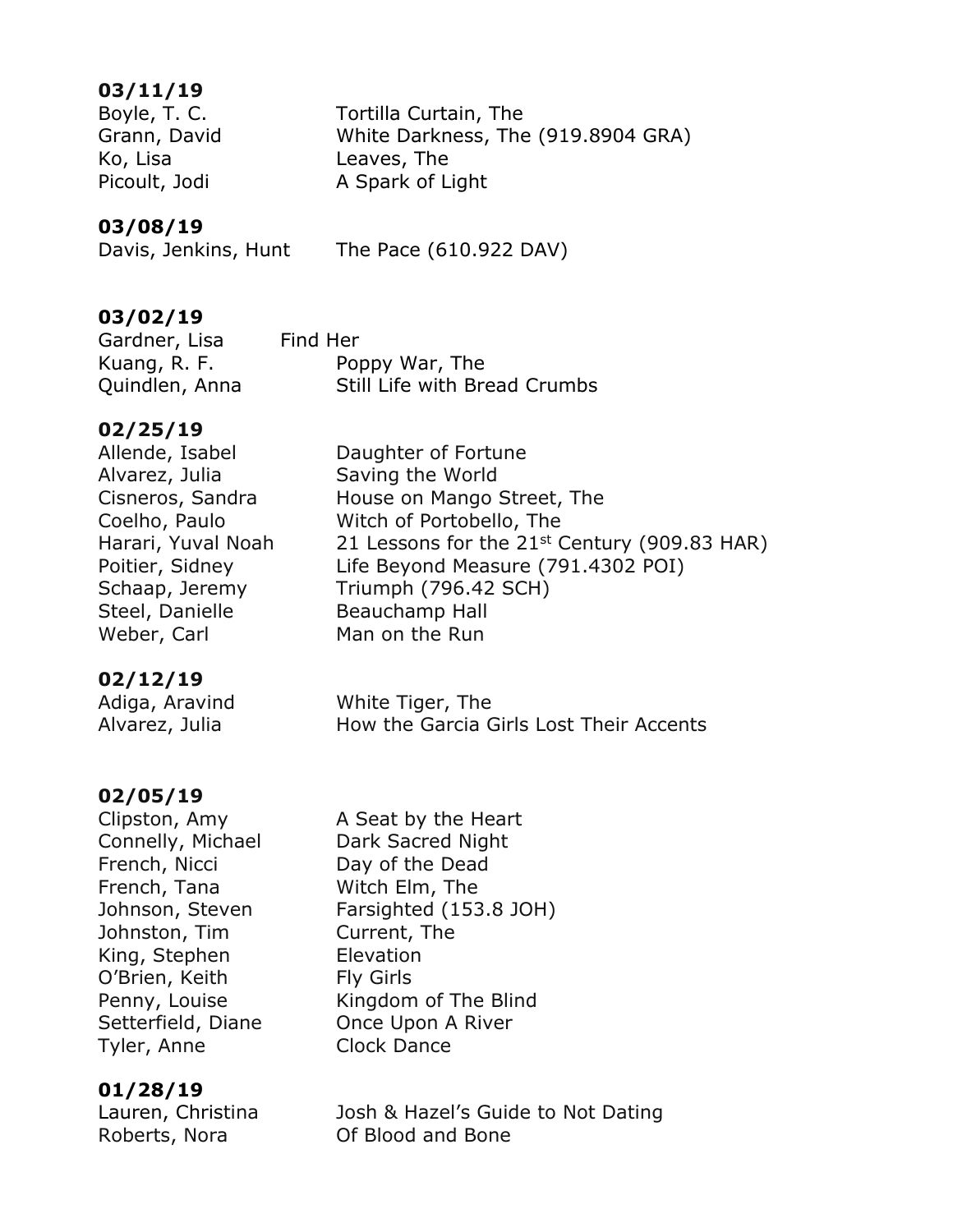#### **01/16/19**

Block, Stefan Merrill Oliver Loving Brown, Sandra Tailspin Child, Lee Past Tense Field, Sally **In Pieces (B FIE)**  Galbraith, Robert Lethal White Grisham, John Reckoning, The Moriarty, Liane Nine Perfect Strangers Mosley, Walter John Woman Obama, Michelle Becoming (B OBA) Patterson, James Ambush Sanford, John Holy Ghost Sparks, Nicholas Every Breath Tangen, Geir **Requiem** Valente, Catherynne M. Space Opera 01/11/19

Burke, James Lee New Iberia Blues, The Dibben, Damian Tomorrow Dobson, Melanie **Catching the Wind** King, Stephen Flight or Fright Hoag, Tami Boy, The Hoang, Helen Kiss Quotient, The Jewell, Lisa **After The Party** Jones, Sandie **Canadie Communism** Other Woman, The Roberts, Sheila Winter at the Beach Stewart, Kirstine **Our Turn (658.4 STE)** Thayne, RaeAnne Season of Wonder

 01/03/19 Bradford, Barbara Taylor Master of His Fate Hillier, Jennifer Jar of Hearts Ide, Joe Righteous Sager, Riley **Last Time I Lied, The** Stone, Victoria Helen Jane Doe

12/20/18

Baldacci, David Long Road to Mercy Woodward, Bob Fear (973.933 WOO)

Albom, Mitch Next person you meet in heaven Green, Hank **An Absolutely Remarkable Thing** Lester, CN Trans Like Me (306.76 LES) Meacham, Jon Soul of America, The (973 MEA) McCall Smith, Alexander The Colors of All The Cattle Orlean, Susan The Library Book (027.4794 ORL) Oluo, Ijeoma So you want to talk about race (305.8009 OLUO)

Hurston, Zora Neale Barracoon (306.3 HUR) McNamara, Michelle I'll Be Gone In The Dark (364.1532 MCN)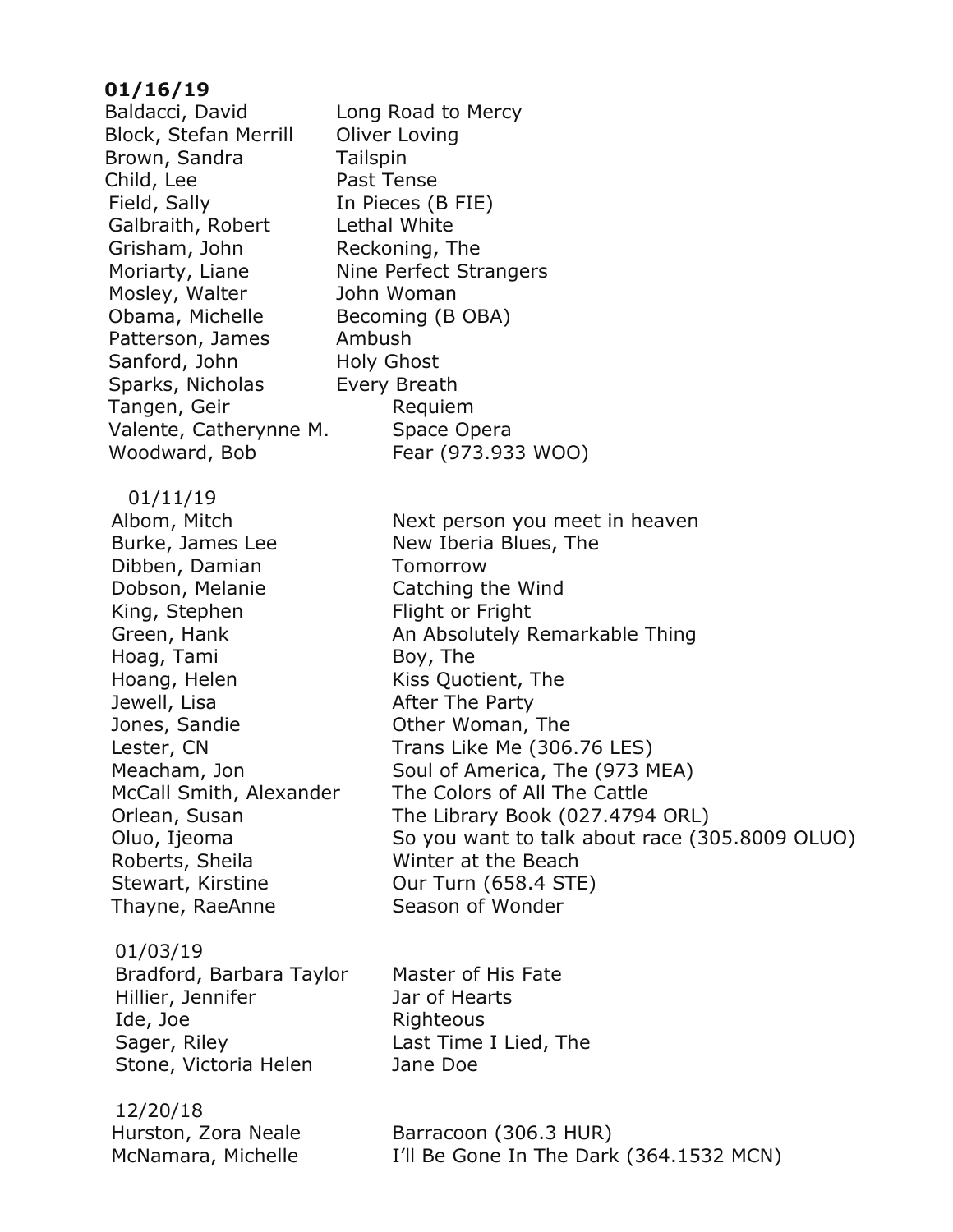|             | Morris, Heather                            | <b>Tattooist of Auschwitz</b>                            |
|-------------|--------------------------------------------|----------------------------------------------------------|
|             | Trigiani, Adriana<br>Witherspoon, Reese    | Tony's Wife<br>Whiskey in a Teacup (791.4302 WIT)        |
|             |                                            |                                                          |
|             | 12/13/18<br>Cleeves, Ann                   | Wild Fire                                                |
|             |                                            |                                                          |
|             | 12/06/18                                   |                                                          |
|             | Deveraux, Jude<br>Winslow, Don             | A Willing Murder<br>Force, The                           |
|             |                                            |                                                          |
|             | 11/15/18                                   |                                                          |
|             | Archer, Jeffrey<br>Clark, Mary Higgins     | Heads You Win<br>You Don't Own Me                        |
|             | Evanovich, Janet                           | Look Alive Twenty-Five                                   |
|             | Goldman, Matt                              | Gone To Dust                                             |
|             | Grafton, Susan                             | S is for Silence                                         |
|             | Morton, Kate                               | Clockmaker's Daughter, The                               |
|             | Ondatje, Michael<br>Ward, J.R.             | Warlight<br>Consumed                                     |
|             |                                            |                                                          |
|             | 11/08/18<br>Davids, Patricia; Price, Sarah | Amish Christmas Letter, The                              |
|             | Beckstrand, Jennifer                       |                                                          |
|             | Andrew, Donna                              | Lark! The Herald angels Sing                             |
|             | Berry, Steve                               | Paris Vendetta, The                                      |
|             | Bradley, Alan<br>Brown, Pierce             | The Grave's a Fine and Private Place<br><b>Iron Gold</b> |
|             | Duchovny, David                            | Miss Subways                                             |
|             | Faye, Lyndsay                              | Whole Art of Detection lost Mysteries of Sherlock        |
| Holmes, The |                                            |                                                          |
|             | Fox, Candice                               | Crimson Lake                                             |
|             | Grafton, Sue<br>Gray, Shelley Shepard      | S is for Silence<br>His Promise                          |
|             | Harris, Robert                             | Munich                                                   |
|             | Hillenbrand, Laura                         | Seabiscuit (798.4 HIL)                                   |
|             | Hobson, Brandon                            | Where the Dead Sit Talking                               |
|             | Karon, Jan                                 | Bathed in Prayer                                         |
|             | Reich, Christopher<br>Sedaris, David       | Rule of Vengeance<br>Calypso (817.6 SED)                 |
|             | Thompson-Spires, Nafissa                   | Heads of the Colored People                              |
|             | Todd, Charles                              | A Forgotten Place                                        |
|             | VanLiere, Donna                            | The Christmas Star                                       |
|             | Zarr, George                               | The Spirit of Christmas Day                              |
|             |                                            |                                                          |

 10/30/18 Hilderbrand, Elin Winter inParadise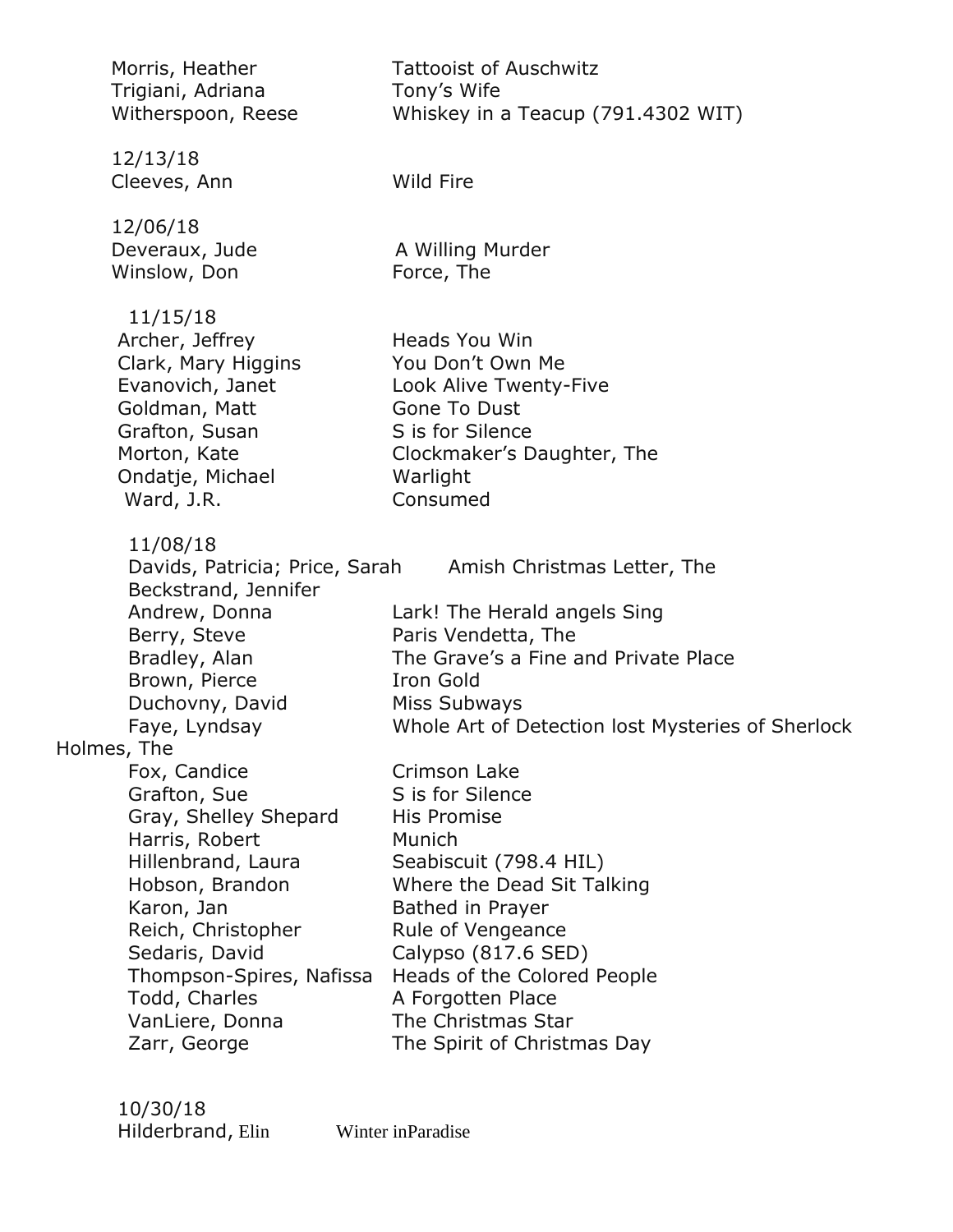## **10/24/18 Delaney, JP** Believe Me Kingsolver, Barbara Unsheltered

Steadman, Catherine Something in the Water

 10/11/18 King, Stephen Pet Sematary Mosley, Walter John Woman Stage, Zoje Baby Teeth Steel, Danielle In His Father's Footsteps

**Transcription** Home in Time for Christmas A Lowcounty Christmas When Life Gives You Lululemons

Goodwin, Doris Kearns Leadership in Turbulent Times (973.09 GOO)

#### **09/27/18**

Mallery, Susan Before we Kiss

#### **09/17/18**

**Emezi, Akwaeke** Freshwater Grisham, John Skipping Christmas Gray, Shelly Shepard Snowfall Okparanta, Chinelo Under the Udala Treees Quinn, Kate Alice Network, The Roby, Kimberla Lawson Better Late Than Never Toro, Guillermo Del Shape of Water, The

#### **09/04/18**

**Orange, Tommy There There** 

#### **08/30/18**

 Dalcher, Christina Vox Hilderbrand, Elin The Perfect Couple King, Stephen The Outsider Macomber, Debbie Cottage by the Sea Patterson, James The 17<sup>th</sup> Suspect

Graham, Heather An Angel for Christmas Woods, Sherryl A Chesapeake Shores Christmas

 Fu, Kim Lost Girls of Camp Forever, The Laureano, Carla Saturday Night Supper Club, The Perry, Anne Christmas Homecoming, A Rogers, Fred Good Neighbor, The (B ROG) Tyson, Neil DeGrasse Accessory to War (358.8 TYSON) Tyson, Timothy B. Blood of Emmett Till, The (364.134 TYS) Urrea, Luis Alberto House of Broken Angels, The Wamariya, Clem Girl who Smiled Beads, The

 Clark, Mary Higgins I've Got My Eyes On You Scottoline, Lisa I See Life Through Rose'-Colored Glasses (SCO 817.6)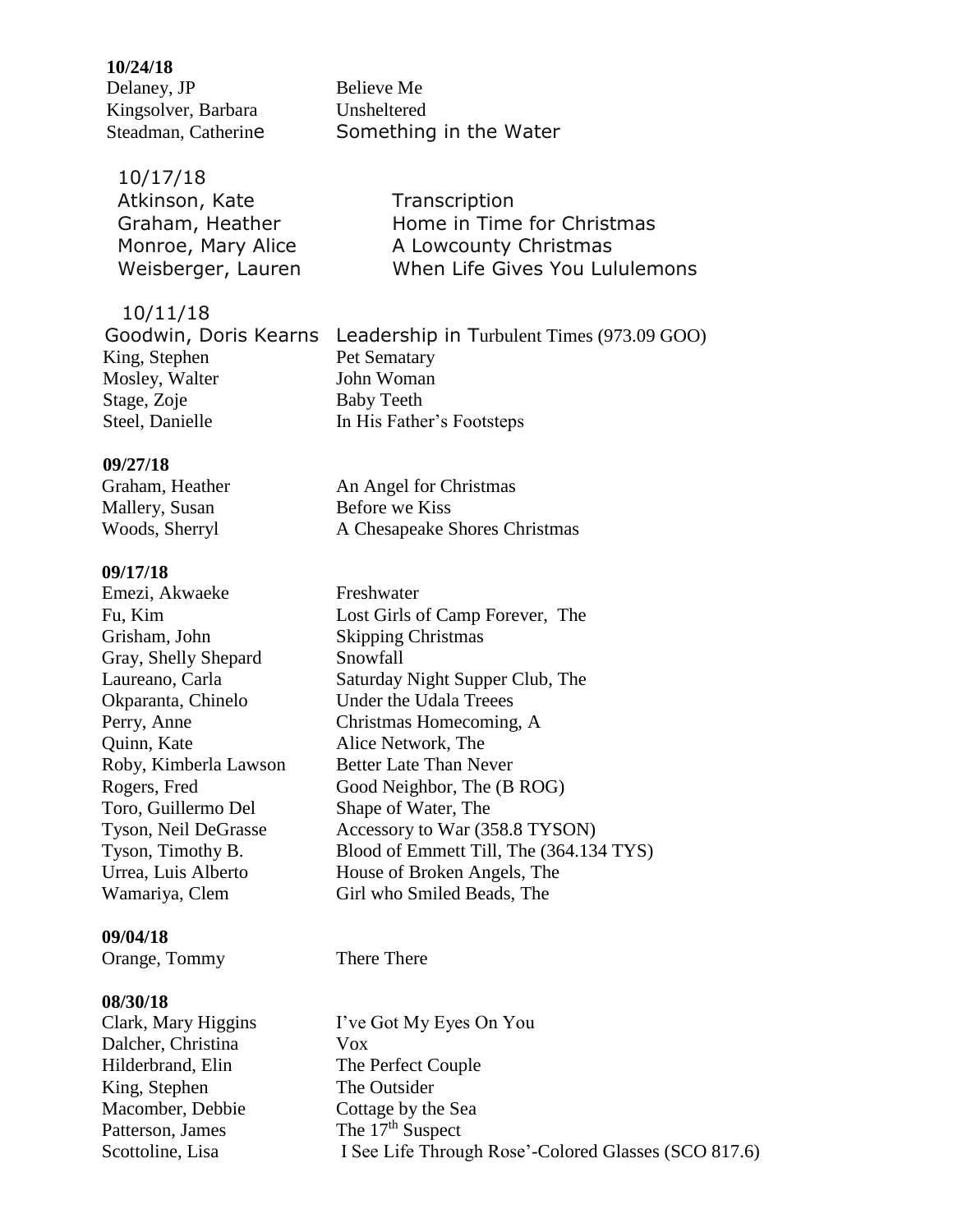Steel, Danielle The Cast

Ware, Ruth The Death of Mrs. Westaway

**08/28/18**

Alexander, Victoria The Lady Travelers Guide to Larceny with a Dashing Stranger

#### **08/27/18**

**Ball, Jesse Census** Bell, Darcey A Simple Favor Dressler, M The Last to See Me Hersh, Seymour M. Reporter (070.92 HER) House, Silas Southernmost Howard, Catherine Ryan The Liar's Girl Wainwright, Loudon III Liner Noters (B WAI)

#### **08/23/18**

Box, C. J. The Disappeared Sanford, John Twisted Prey Smith, Zadie Free Free Westover, Tara Educated (B WES) Woods, Stuart Turbulence

#### **08/07/18**

#### **07/23//18**

**Backman, Fredrik Us Against Yourself** Robinson, Kim Stanley New York 2140

#### **07/17/18**

 Duvall, Dianne Blade of Darkness Frank, Dorothea Benton By Invitation Only Horowitz, Anthony The Word is Murder Koontz, Dean Saint Odd

 Christie, Agatha The Witness for the Prosecution Daniels, Charlie Never Look at the Empty Seats (B DAN) Ehrenreich, Barbara Natural Causes (306.9 EHR) Mandela, Ndaba Going to the Mountain (B MAN)

Comey, James A Higher Loyalty (363.25 COM) Kurson, Robert Rocket Men (629.45 KUR) Lee, Mira T. Everything Here is Beautiful MacNeal, Susan Elia The Prisoner in the Castle Rovelli, Carlo Seven Brief Lessons on Physics Sittenfeld, Curtis You Think It, I'll Say It

Andrews, Donna Toucan Keep a Secret Bragg, Rick The Best Cook in the World (641.5975 BRA) Emerson, Melinda F. Become your own Boss in 12 Months (658.041 Eme) Questlove Creative Quest (153.3 QUE) Richards, Cecile Make Trouble (305.42 RIC)

Bill Clinton, James Patterson President is Missing, The Moore, Lorrie See What Can Be Done (801.95 MOO) Gay, Roxane Not That Bad (364.1532 NOT)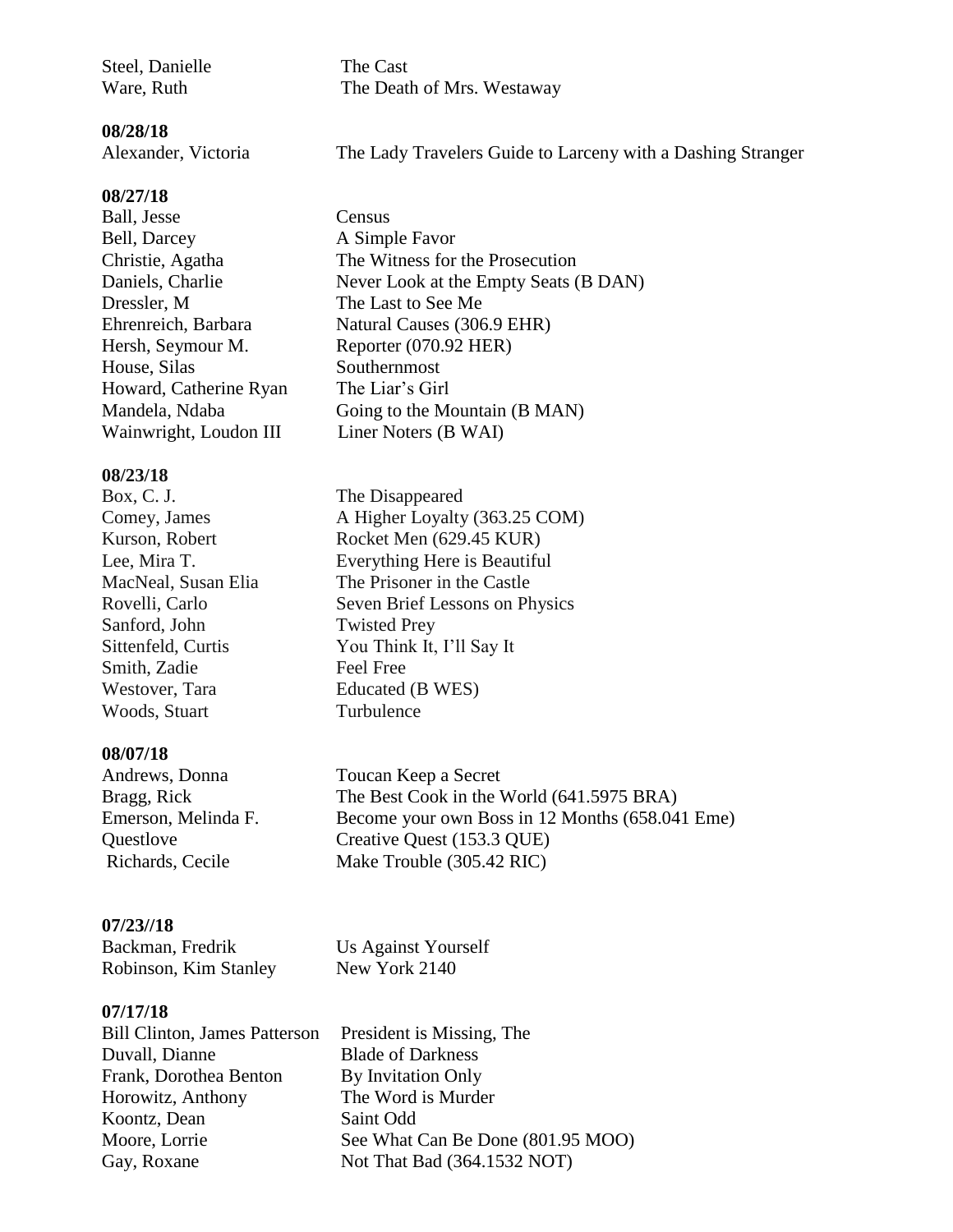#### Onuzo, Chibundu Welcome to Lagos

#### **07/10/18**

**Burke, Alafair** The Wife Gregory, Philippa The Last Tudor

#### **06/29/18**

#### **06/21/18**

Miller, Madeline Circe

#### **06/13/18**

DeBoard, Paula Treick Fragile World, The Hood, Ann Italian Wife, The Johncock, Benjamin Last Pilot, The LaPlante, Alice A Circle of Wives Lawson Roby, Kimberla Best-Kept Secret, The

#### **06/11/18**

Frazier, Charles Varina Nesbo, Jo Macbeth Scottoline, Lisa After Anna

#### **05/30/18**

 Enright, Anne Green Road, The Macallister, Greer Magician's Lie, The Roberts, Nora Shelter in Place

 Evans, Richard Paul Forgotten Road, The Lynch, David Room to Dream (791.4302 Lynch)

**Gardiner, Meg** Into the Black Nowhere George, Elizabeth Punishment She Deserves, The Scott, Amanda Reluctant Highlander, The Steel, Danielle **Accidental Heroes** 

Albright, Madeleine Fascism (320.533 ALB) Dickey, Eric Jerome Bad Men and Wicked Women Mayer, Frances Women in Sunlight Living Language Spanish w/workbooks (468.3 SPANISH) Wolitzer, Meg Female Persuasion, The

Kirn. Walter Blood Will Out (364.1523 KIRN) Lewis, Jenifer Mother of Black Hollywood, The (B LEW) Peppe, Helen Pigs Can't Swim (B POP Thomas, Gordon Shadows Warriors pf World War II (940.54 THO) Whitaker, Mark Smoketown (305.896 WHI) Wohlleben, Peter Inner Life of Animals, The (591.5 WOH)

Andrews, Mary Kay High Tide Club, The

**Benjamin, Melanie Aviator's Wife, The**  Chevalier, Tracy Lady and the Unicorn, The Dombrowski, Chris Body of Water (639.2 DOM) Lukach, Mark My Lovely Wife in the Psych Ward (362.2 LUK) Monroe, Mary Alice Beach House Reunion Mott, Jason Wonder of All Things, The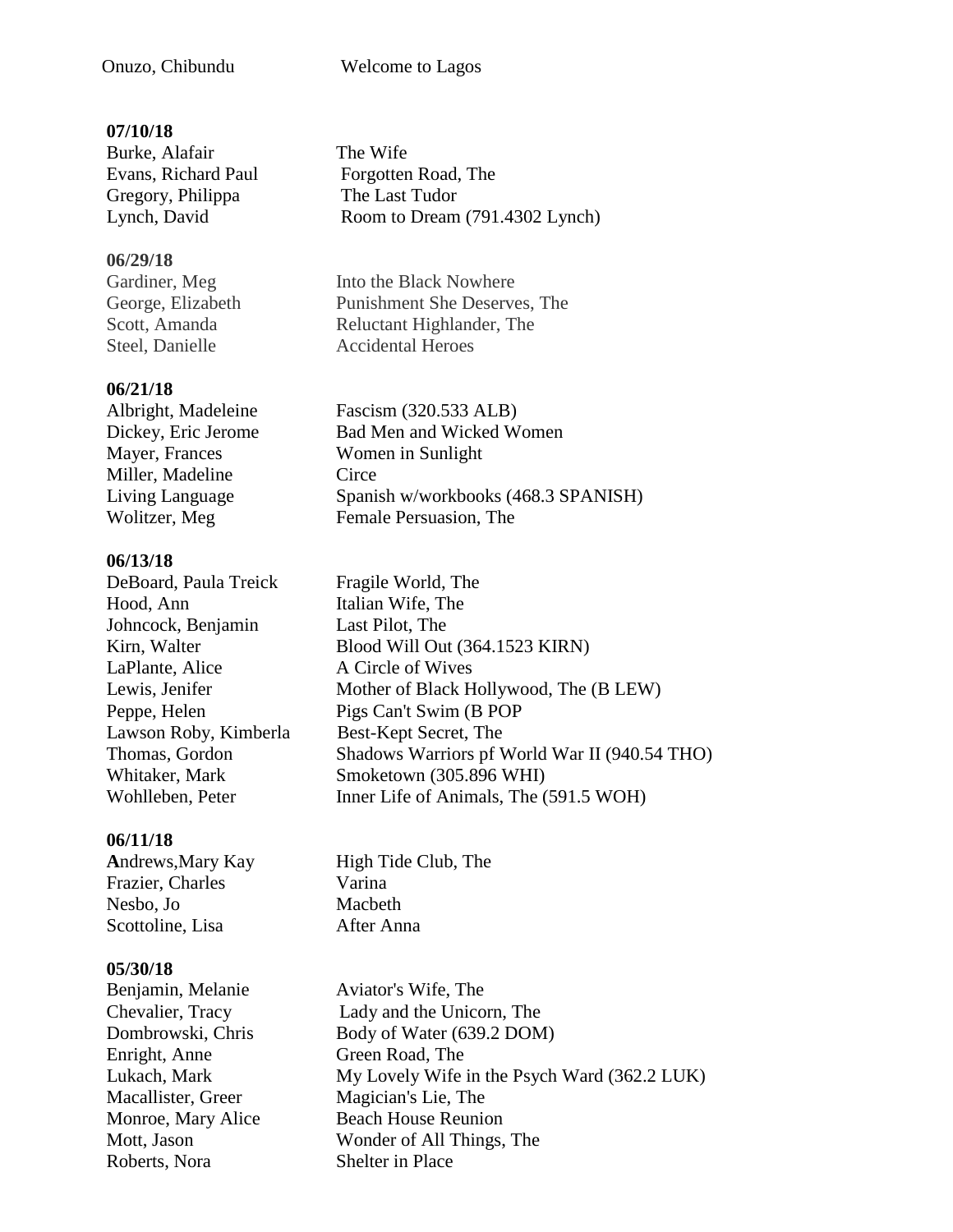| Teege, Jennifer  | My Grandfather Would Have Shot Me (B TEE) |
|------------------|-------------------------------------------|
| Walls, Jeannette | Glass Castle, The                         |
| Wang, Daren      | Hidden Light of Northern Fires, The       |

#### **05/29/18**

| Dennis-Benn, Nicole     | Here Comes The Sun                   |
|-------------------------|--------------------------------------|
| Lamb, Cathy             | <b>What I Remember Most</b>          |
| Mantel, Hilary          | fludd                                |
| Mones, Nicole           | Night in Shanghai                    |
| Morrow, Bradford        | Prague Sonata, The                   |
| Moyes, Jojo             | Girl You Left Behind, The            |
| Otto, Shawn Lawrence    | Sins of our Fathers                  |
| Patrick, Phaedra        | Curious Charms of Arthur Pepper, The |
| Piercy, Marge           | Woman on the Edge of Time            |
| Reilly, Meg Little      | We Are Unprepared                    |
| Richardson, Kim Michele | Liar's Bench                         |
| Smith, Annabel          | Whiskey & Charlie                    |
| Williams, Beatriz       | A Certain Age                        |
| Wright, iO Tillett      | Darling Days (306.768 WRI)           |
|                         |                                      |

#### **05/22/18**

Gordon, Emily V. Super You

#### **05/21/18**

Nicholls, David Us

#### **05/18/18**

**Coster, Naima** Halsey Street Moyes, Jojo Me Before You

#### **05/16/18**

 Gudenkauf, Heather Little Mercies Kwan, Kevin Crazy Rich Asians

#### **05/02/18**

Kline, Christina Baker Orphan Train

#### **04/30/18**

London, Julia Devil in Tartan Moning, Karen Marie High Voltage Picoul t, Jodi House Rules Quinn, Kate Alice Network, The

 Roy, Anuradha Sleeping on Jupiter Silvious, Jan Courage for the Unknown Season (248.843 SIL)

Solomon, Rivers An Unkindness of Ghosts Stewart, Amy Lady Cop Makes Trouble Trigiani, Adriana Supreme Macaroni Company, The

Alexander, Elizabeth Light of the World, The (B ALE) Brown, Peter C. Make it Stick: The Science of Successful Learning (370.15 BRO)

Isaacson, Walter Leonardo Da Vinci (B LEO)

Mason, J.D. Crazy, Sexy, Revenge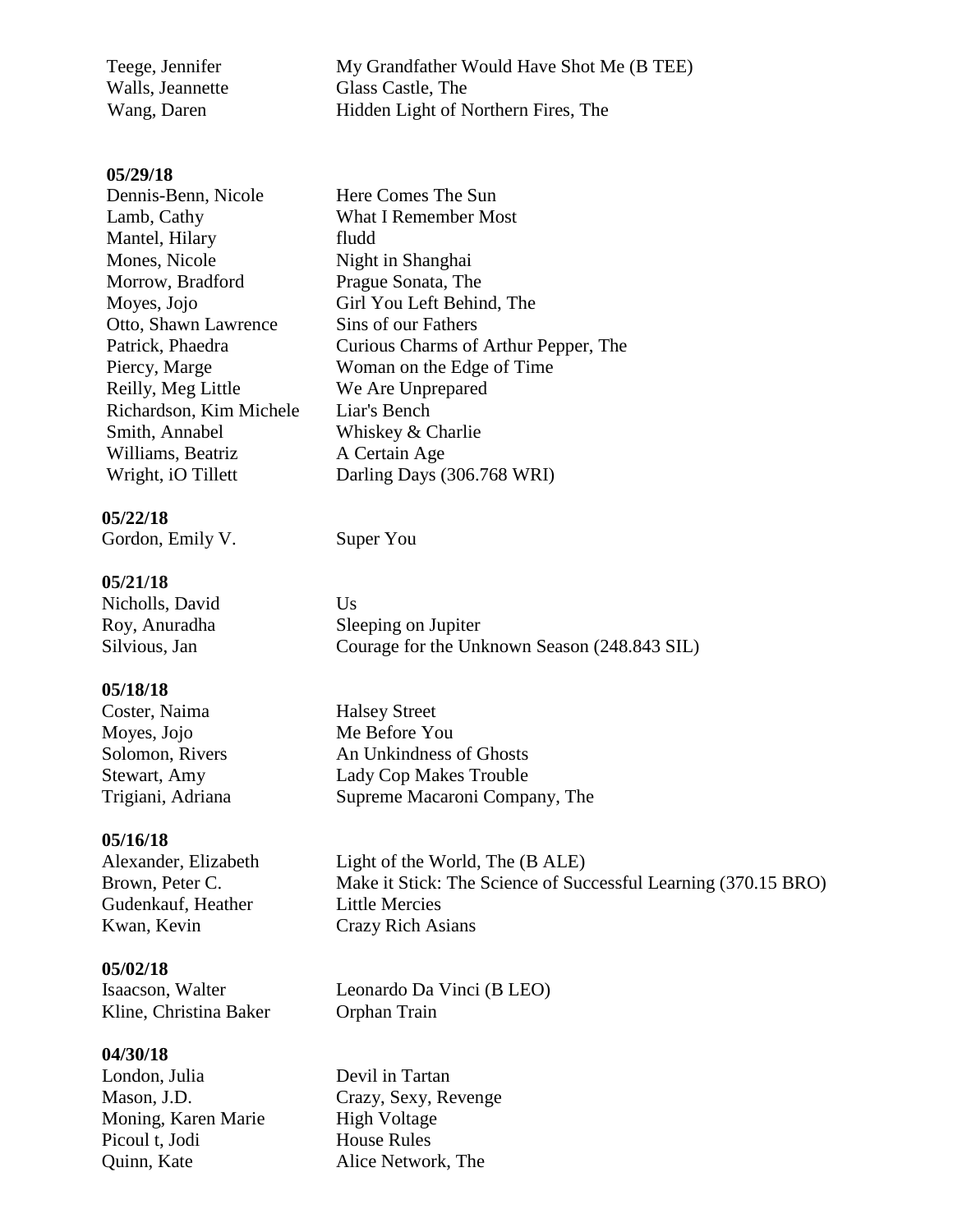#### **04/28/18**

Abbott, Karen Liar Temptress Soldier Spy (973.7 ABB) Brown, Brene Braving the Wilderness (158.2 BRO) MacDonald, Helen H is for Hawk (598.9 MAC)

#### **04/26/18**

Belfoure, Charles Paris Architect, The Bivald, Katrina Readers of Broken Recommend, The McDermott, Alice Someone Ng, Celeste Everything I Never Told You Stedman, M. L. Light Between Oceans, The Wiseman, Ellen Marie Coal River

#### **04/20/18**

**Baldacci, David** Fallen, The Benedict, Marie Other Einstein, The Cash, Wiley Last Ballad, The Connelly, Michael Two Kinds of Truth Deveraux, Jude As You Wish Faulkner, Colleen As Close as Sisters Garcia, Cristina Here in Berlin Gardner, Lisa Look for Me Healey, Emma Elizabeth is Missing Ide, Joe IQ Ohanesian, Aline Orhan's Inheritance Patterson, James Red Alert Shapiro, B. A. Muralist, The Slaughter, Karin Last Breath Strong, Lynn Steger` Hold Still Tanenbaum, Robert K. Without Fear or Favor White, Karen A Long Time Gone

#### **04/16/18**

| Frank, Dorothea Benton  | All the single Ladies              |
|-------------------------|------------------------------------|
| Krentz, Jayne Ann       | Promise Not to Tell                |
| Lippman, Laura          | Sunburn                            |
| McCall Smith, Alexander | Minor Adjustment Beauty Salon, The |
| McCrumb, Sharyn         | Unquiet Grave, The                 |
| Patterson, James        | <b>Fifty Fifty</b>                 |
| Preston & Child         | City of Endless Night              |
|                         |                                    |

**Barnett, Laura** Versions of Us, The

Branard, Lynne **Art of Arranging Flowers**, The Jones, Tayari **An American Marriage** Bremer, Krista My Accidental Jihad (B BRE)

 **04/11/18**

 Robinson, Marilynne What Are We Doing Here? (814.6 ROB) Zomorodi, Manoush Bored and Brilliant (153.3 ZOM)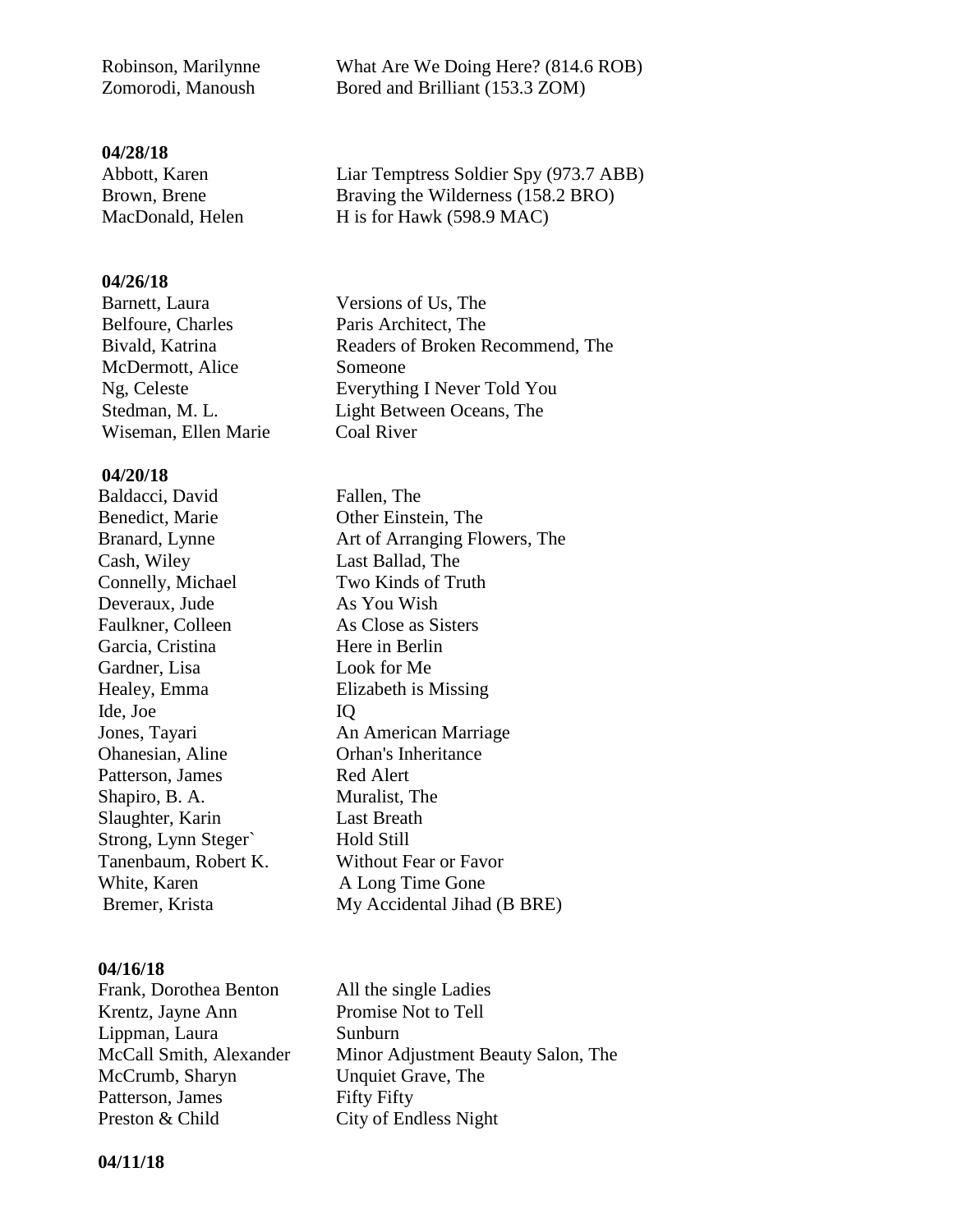Wasdin, Howard E. Easy Day for the Dead

#### **04/10/18**

| Beaton, M.C.         | Death of an Honest Man                |
|----------------------|---------------------------------------|
| Coble, Colleen       | View from RainShadow Bay, The         |
| Johnson, Craig       | Western Star, The                     |
| Lucado, Max          | Trade Your Cares For Calm (248.4 LUC) |
| Macomber, Debbie     | Looking for a Hero                    |
| Robb, J.D.           | Dark in Death                         |
| Steele, Danielle     | <b>Fall from Grace</b>                |
| Winspear, Jacqueline | To Die But Once                       |
|                      |                                       |

#### **04/03/18**

Baatz, Simon Girl On The Velvet Swing, The (364.152 BAA) Black, Lisa Perish Cussler, Clive Typhoon Fury Feehan, Christine Covert Game Graham, Heather Up In Flames Gutcheon, Beth Affliction, The Iweala, Uzodinma Speak No Evil Kaku, Michio Future of Humanity, The (629.45 KAK) Kleypas, Lisa Hello Stranger Webber, Andrew Lloyd Unmasked (B WEB) Mackintosh, Clare Let Me Lie Moore, Liz Unseen World, The Starita, Joe A Warrior of the People (610.92 STA)

#### **03/29/18**

Harper, Jane Force Of Nature Koontz. Dean Ricochet Joe Quindlen, Anna Alternate Side

#### **03/26/18**

**Jiles, Paulette** News of the World Oates, Joyce Carol Beautiful Days

 **03/09/18**

Alexander, Tamera To Wager Her Heart

Brunstetter, Wanda E. Celebration, The Fuller, Kathleen Words from the Heart McElwain, Julie A Murder In Time McElwain, Julie **A** Twist in Time

Kennedy, Gerrick D. Parental Discretion is Advised (728.42 KEN) Machado, Carmen Maria Her Body and Other Parties

**Cobbs, Elizabeth** Hamilton Affair, The

Michaels, Fern Sweet Vengeance Pinker, Steven Enlightenment Now (303.44 PIN)

Margolin, Phillip Third Victim, The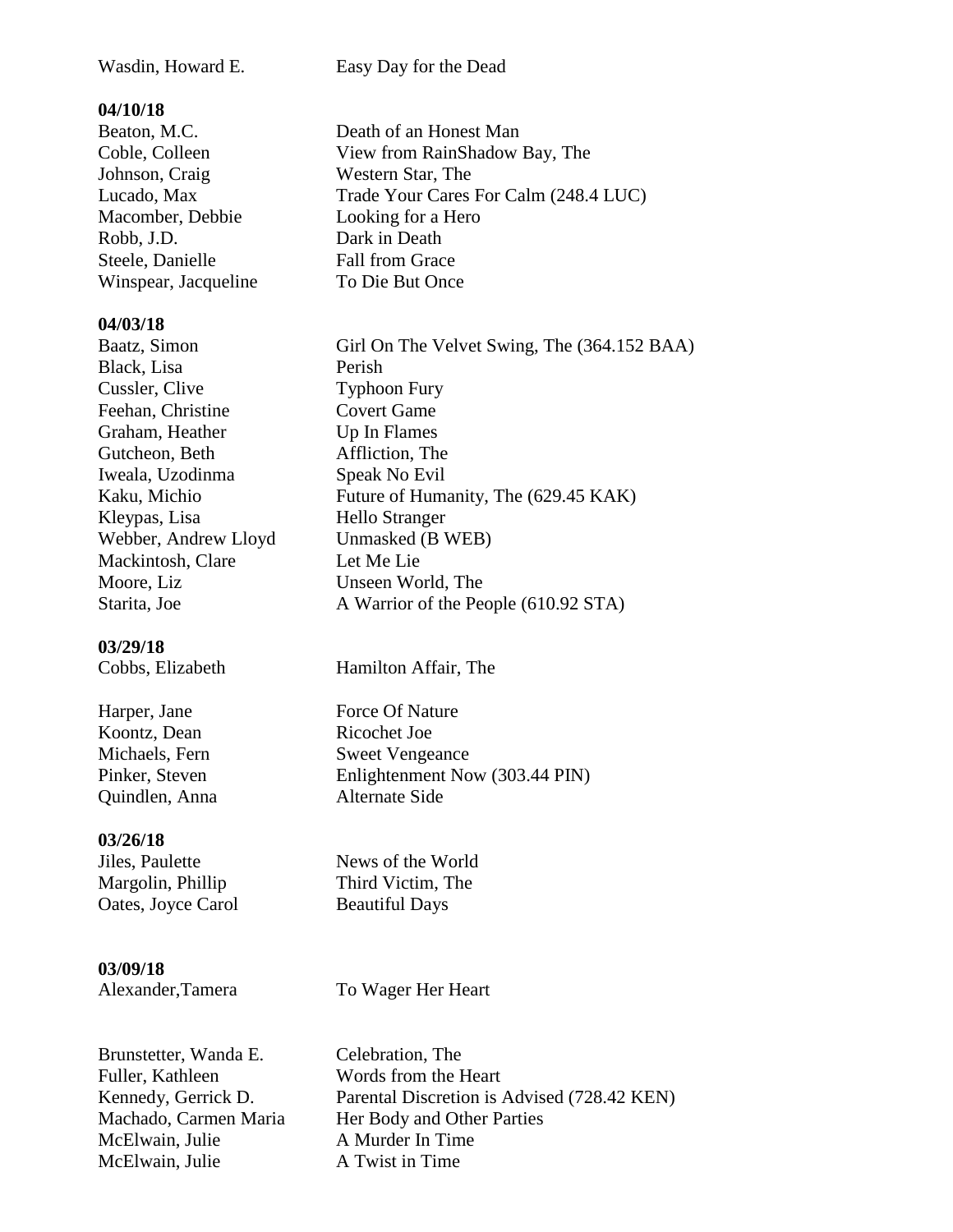Petersheim, Jolina Alliance, The Petersheim, Jolina Divide, The Reay, Katherine Austen Escape, The Sexton, Margaret Wilkerson A Kind of Freedom Thomas, Sherry A Conspiracy in Belgravia Vonnegut, Mark Eden Express, The (616.89 VON)

#### **03/06/18**

**Burke, James Lee Robicheaux** 

#### **02/23/18**

#### **02/19/18**

#### **02/17/18**

Kingsbury, Karen In This Moment Roberts, Nora Year One Woods, Stuart **Unbound** 

#### **02/15/18**

**Baldacci, David** End Game Grisham, John Rooster Bar, The Hannah, Kristin Great Alone, The Hill, Joe Strange Weather Jenkins, Beverly Tempest Reichs, Kathy Two Nights Silber, Joan Improvement Weir, Andy **Artemis** 

Miodownik, Mark Stuff Matters (628.1 MIO) Nance, Malcolm An End To Al-Qaeda (363.325 NAN) Olmsted, Larry Real Food. Fake Food (641.3 OLM) Ortiz, Paul An African American and Latinx History of the United States (305.8009 ORT) Quinn, Susan Eleanor and Hick (973.917 QUI) Shaw MD, Bud Last Night in the OR (617.092 SHA) Tucker, Abigail Lion in the Living Room, The (636.8 TUC)

Hatcher, Robin Lee You're Gonna Love Me

Finn, A.J. Woman in the Window, The Mosley, Walter Down the River Unto the Sea Robb, J.D. Brotherhood in Death

Taibbi, Matt A Killing on Bay Street (363.23089 TAI)

Child, Lee Midnight Line, The Constantine, Liv Last Mrs. Parrish, The Mekhennet, Souad I Was Told To Come Alone (363.325 MEK) Rio M. L. Of We Were Villiains Spence, Annie Dear Fahrenheit 451 (808.6 SPE) Williams, David When the English Fall Wolff. Michael Fire and Fury (973.933 WOL)

Frost, Mark Twin Peaks The Final Dossier Philbrick, Nathaniel In The Heart of the Sea (PHI 910.9164)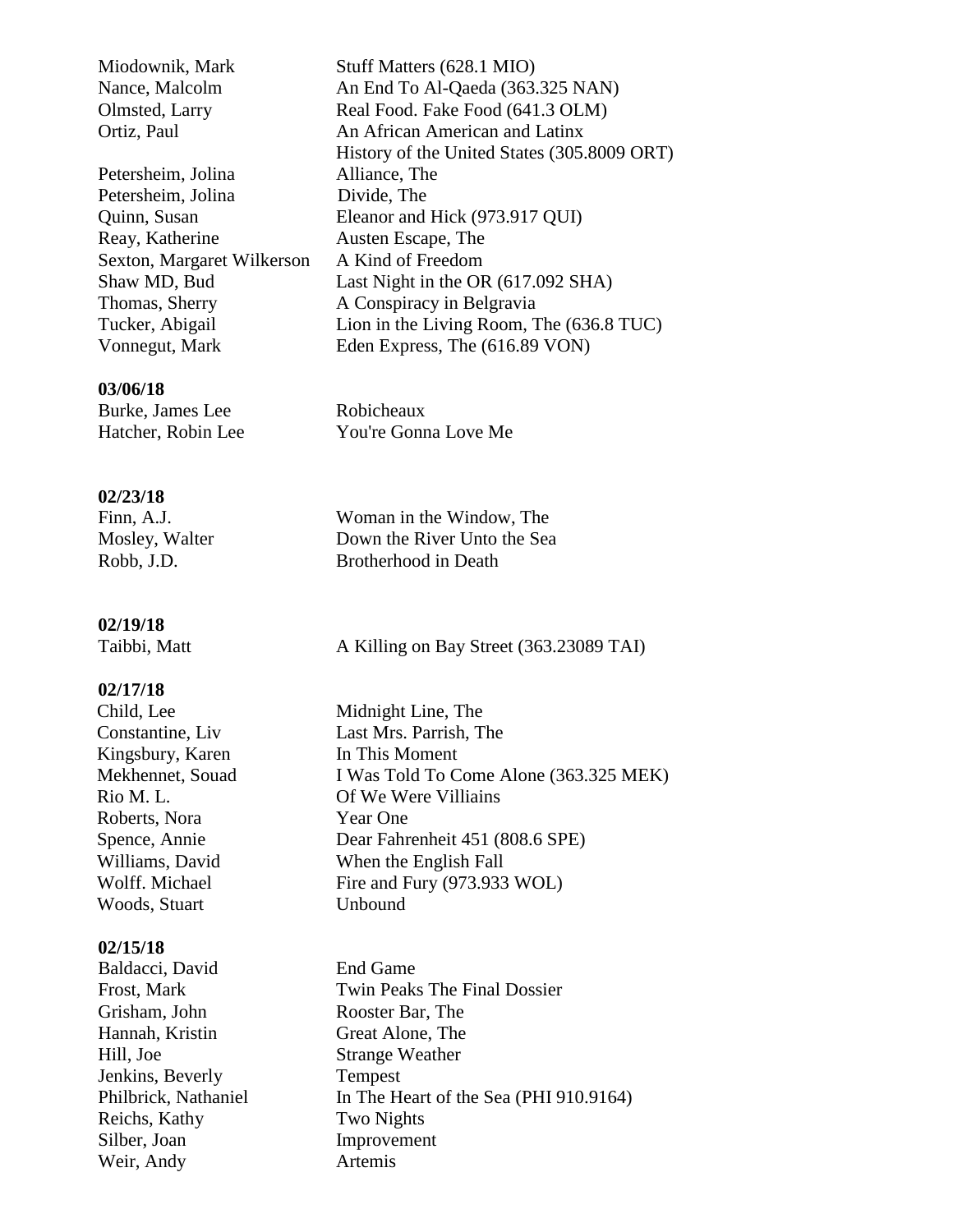#### **01/30/18**

 Andrews, Ilona White Hot Cole, Kresley Wicked Abyss Hanks, Tom Uncommon Type

#### **01/24/18**

#### **01/22/18**

#### **01/17/18**

**Brown, Sandra Seeing Red**  Chabon, Michael Yiddish Policemen's Union, The Cussler, Clive Romanov Ransom, The Darniellle, John Universal Harvester Egan, Jennifer Manhattan Beach Freeman, Sally Mott Jersey Brothers, The (940.54 FRE) Glass, Julia A House Among the Trees Gram, David Killers of the Flower Moon (976.6004 GRA) James, E L Darker Jance, J. A. Proof of Life King, Coretta Scott My Life, My Love, My Legacy (B KIN) O'Reilly, Bill Killing England (973.3 ORE) Patterson, James The Store Pearl, Nancy George & Lizzie Rushdie, Salman Golden House, The Steel, Danielle Right Time, The Vonnegut, Kurt Cat's Cradle Ward, Jesmyn Sing, Unburied, Sing Ward, Geoffrey C./Ken Burns Vietnam War, The

#### **12/29/17**

| Bradford, Barbara Taylor | Secrets of Cavendon                     |
|--------------------------|-----------------------------------------|
| Brown, Dan               | Origin                                  |
| Coben, Harlan            | Don't Let Go                            |
| Gwynne, S.C.             | Empire of the Summer Moon (978.004 GWY) |
| McCall, Alexander Smith  | The House of Unexpected Sisters         |

Union, Gabrielle We're Going to Need More Wine (B UNI)

Ephron, Hallie You'll Never Know, Dear Ford, Richard Between Them (B FOR) Maupin, Armistead Logical Family (B MAU)

#### Dan Rather What Unites Us (323.6509 RAT)

Perry, Sarah Essex Serpent, The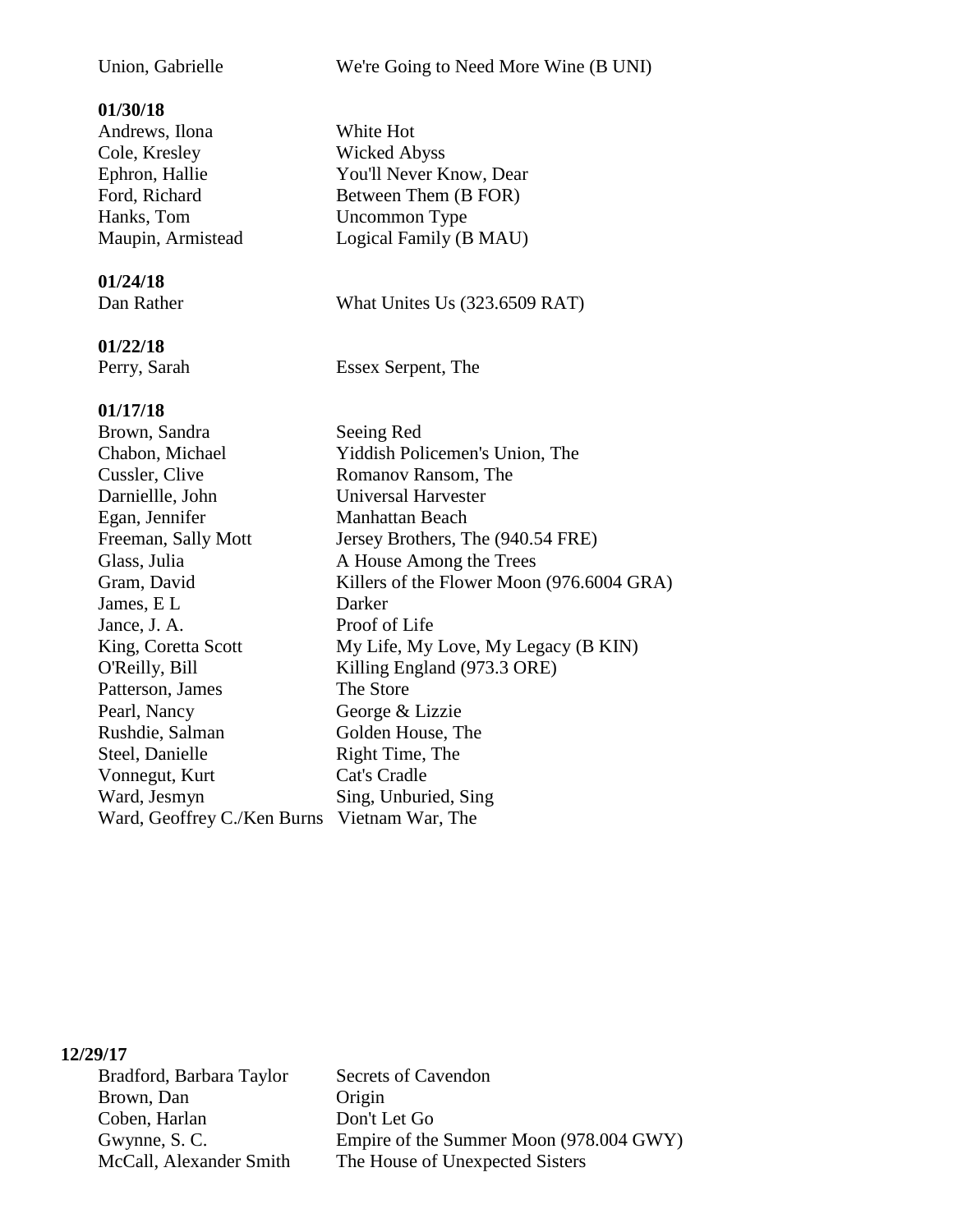**12/18/17**

 **12/11/17 Hilderbrand, Elin** Winter Solstice

Perrotta, Tom Mrs. Fletcher

#### **12/6/17**

Steele, Danielle Fairytale

#### **11/3017**

 Archer, Jeffrey Tell Tale Evans, Richard Paul Noel Diary, The Grafton, Sue Y is for Yesterday Le Carre, John A Legacy of Spies Lodato, Victor Edgar & Lucy Macomber, Debbie Merry and Bright Nesbo, Jo Snowman, The Patterson, James Haunted Penny, Louise Glass Houses Price, Sarah Belle

#### **11/16/17**

Thayne, RaeAnne Sugar Pine Trail Turner, Nikki Always Unique Zane Addicted

Parker, T. Jefferson The Room of White Fire Poundstone, Paula The Totally Unscientific Study of The Search for Human Happiness (792.7602 POU) Reid, Taylor Jenkins The Seven Husbands of Evelyn Hugo Robb, J. D. Secrets in Death Star Wars From A Certain Point of View Steel, Danielle Past Perfect

Asner, Ed The Grouchy Historian (342.02 ASN)

Hoffman, Alice The Blues of Magic Ng, Celeste Little Fires Everywhere

Clark, Mary Higgins Every Breath You Take

Alexander, Tamera Christmas at Carnton Coates, Ta-Nehisi We Were Eight Years in Power (973.932 COA) Gay, Roxane Hunger (306.4613 GAY) Karon, Jan To Be Where You Are Noah, Trevor Born a Crime (B NOA) Patterson, James The People vs. Alex Cross Perry, Tyler Higher is Waiting (277.3 PER) Michaels, Fern Silver Bells (FIC SIL)

Andrews, Donna How the Finch Stole Christmas Evanovich, Janet Hardcore Twenty-Four Faludi, Susan In the Darkroom (B FAL) Ozeki, Ruth All Over Creation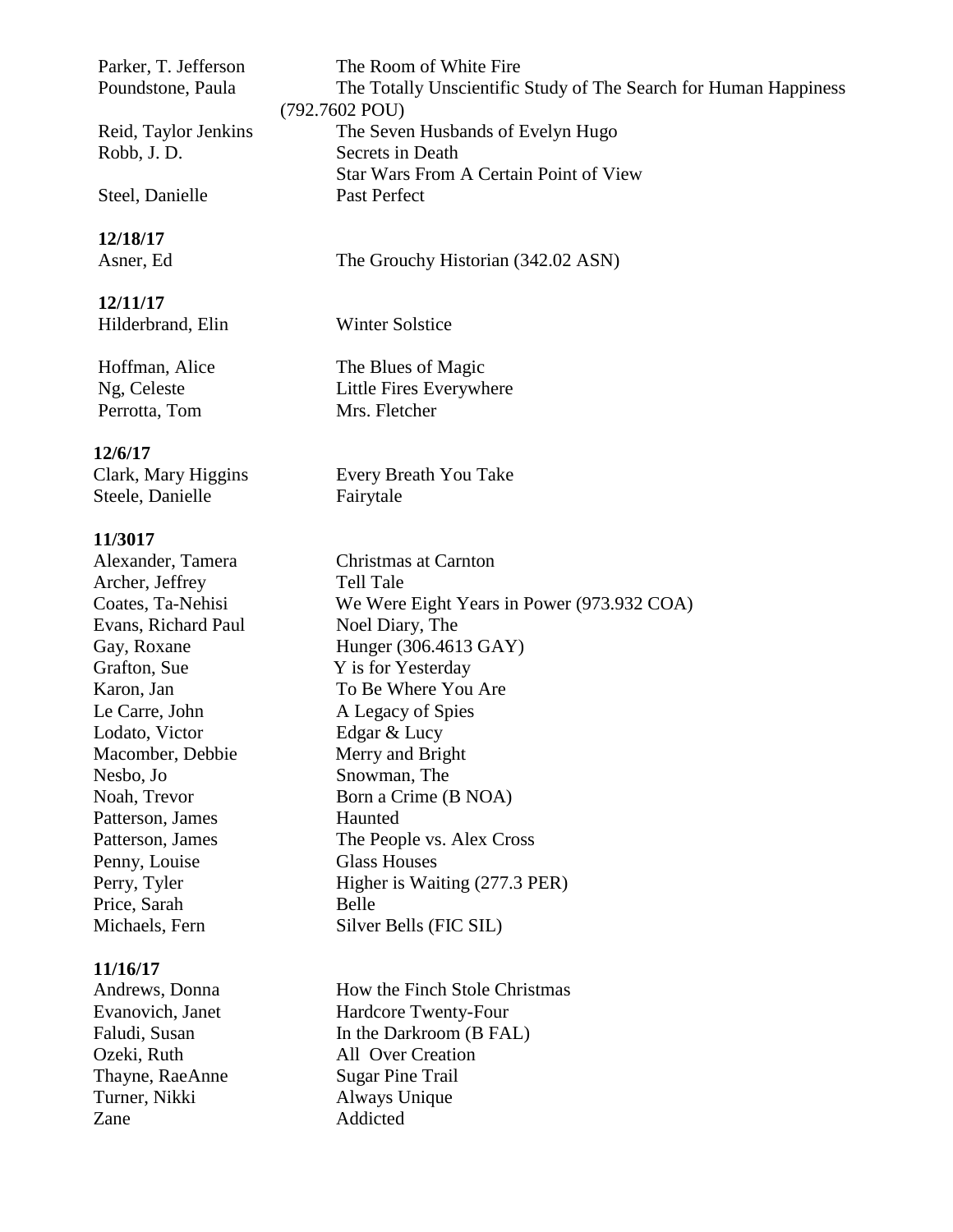#### **11/13/17**

Alexie, Sherman You Don't Have to Say You Love Me (B ALE) Burke, James Lee The Tim Roof Blowdown DeMille, Nelson The Cuban Affair King, Stephen It King, Stephen and Owen King Sleeping Beauties Mallery, Susan Second Chance Girl Woods, Sherryl The Christmas Bouquet

#### **11/3/17**

| Jackson, Joe        | Black Elk: The Life of an American Visionary (B BLA) |
|---------------------|------------------------------------------------------|
| Denton, Kit         | The Breaker                                          |
| Ferreiro, Larrie D. | Brothers at Arms (327.73 FER)                        |
| Franklin, Ruth      | Shirley Jackson: A Rather Haunted Life (B JAC)       |
| Sawyer, Robert J.   | Calculating God                                      |
|                     |                                                      |

A Column of Fire

Benjamin Franklin (B FRA)

Death and the Lit Chick

The Girl Who Takes An Eye For An Eye

The Lost City of the Monkey God

#### **11/2/17**

| Clinton, Hillary Rodham | What Happened    |
|-------------------------|------------------|
| Follett, Ken            | A Column of Fir  |
| Isaacson, Walter        | Benjamin Frankl  |
| Hill, Joe               | NOS4A2           |
| Lagercrantz, David      | The Girl Who Ta  |
| Malliet, G. M.          | Death and the Li |
| Preston, Douglas        | The Lost City of |
| De Rosnay, Tatiana      | The Other Story  |
| Walsh, Courtney         | Hometown Girl    |

#### **10/24/17**

| Brunstetter, Wanda   | The Blessing                                                 |
|----------------------|--------------------------------------------------------------|
| Dickson, Jeanne M.   | <b>Grounded Hearts</b>                                       |
| Keillor, Garrison    | A Christmas Blizzard                                         |
| Waller, Robert James | The Bridges of Madison County                                |
| Warren, Wendy        | New England Bound: Slavery and Colonization in Early America |

#### **10/12/17**

Ali, Monica Brick Lane Berry, Flynn Under the Harrow Block, Lawrence In Sunlight or in Shadow (813.01 In) Dittrich, Luke Patient H. M. (616.85 Dit) Donvan, John and Karen Zucker In a Different Key (616.85 Don) Haslett, Adam Imagine Me Gone Johnson, Julia Claiborne Be Frank with Me McKinty, Adrian The Dead Yard Miasha 'Til Death Morgan C. E. The Sport of Kings Sedaris, David Live at Carnegie Hall (817.6 Sed)

 **10/3/17 Baszile, Natalie Cueen Sugar**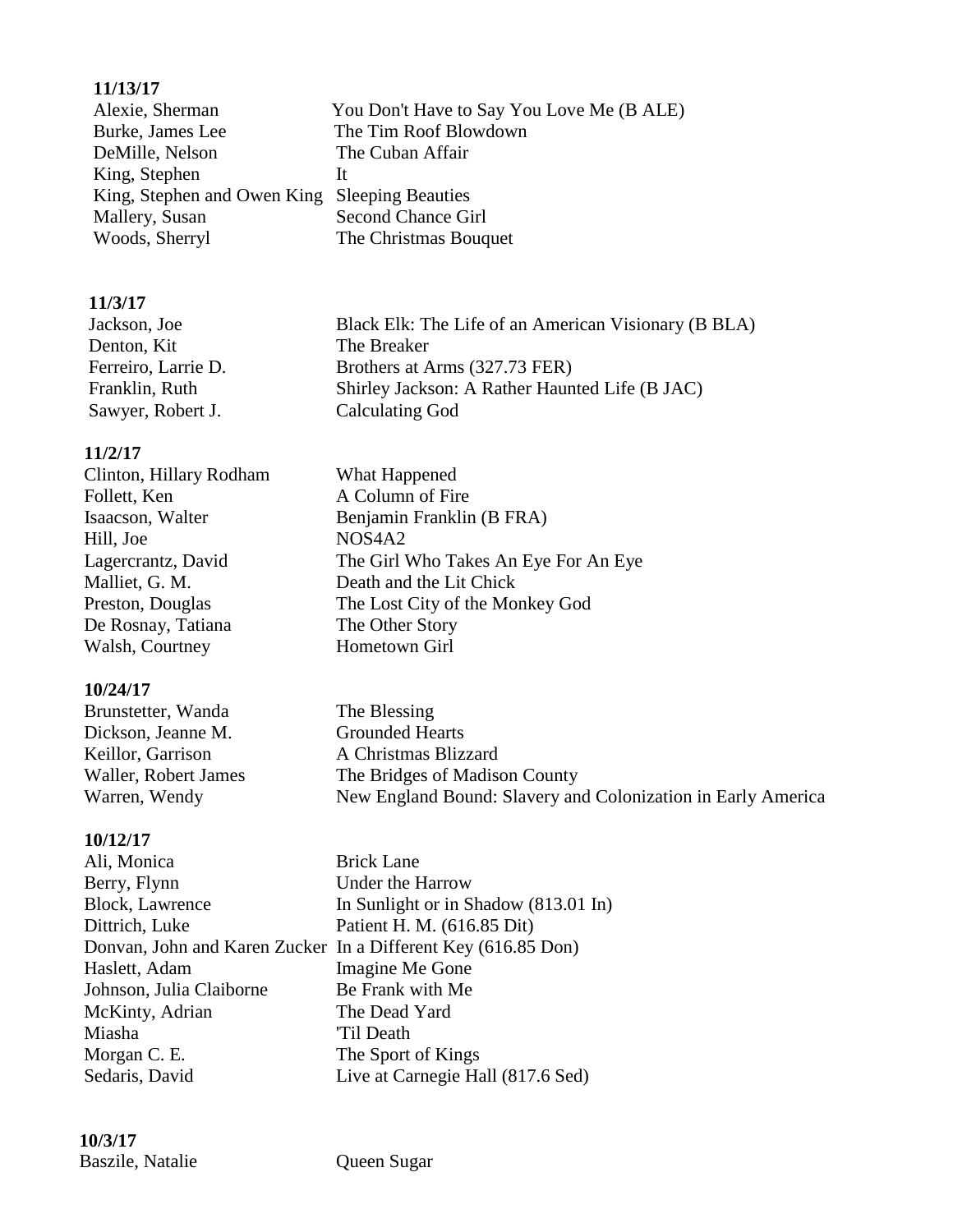Nocera, Joe Indentured (796.04 Noc) Price, Brian and Jerry Stearns In the Embers Scott, Kylie Dirty Spinella, Laura Ghost Gifts Todd, Charles The Shattered Tree Waldfogel, Sabra Sister of Mine Ware, Ruth The Lying Game

#### **09/30/17**

Box, C. J. Paradise Valley Connelly, Michael The Late Show Fairstein, Linda Deadfall Koontz, Dean The Silent Corner Paris, B.A. The Break Down Peters, Elizabeth & Joan Hess The Painted Queen Silva, Daniel House of Spies

#### **9/14/17**

Roberts, Nora Come Sundown Steel, Danielle The Duchess Thor, Brad Use of Force Trigiana, Adriana Kiss Carlo

#### **9/8/17**

Palmer, Diana Undaunted

#### **8/31/17**

Hunt, Angela Risen Magary, Drew The Hike

#### **8/23/17**

 Grisham, John Camino Island Muller, Marcia The Color of Fear Turow, Scott Testimony Ward, J.R. Devil's Cut

Bradford, Jim The Awakening of HK Derryberry (153.1 Bra) Gregory, Dick Defining Moments in Black History Reading (973.04 Gre) Hurley, Kameron The Geek Feminist Revolution (814.6 Hur) Nye, Bill Everything All at Once (153.4 Nye)

Hart, Kevin I Can't Make This Up: Life Lessons (B/Har) Hauck, Rachel The Writing Desk

**Beverly, Jo** Merely a Marriage MacRae, Molly Plaid and Plagiarism

Franken, Al Giant of the Senate (323.73 Fra) Kaplan, Jerry Humans Need Not Apply (006.301 Kap) Roy, Arundhati The Ministry of Utmost Happiness

Goldberg, Leonard The Daughter of Sherlock Holmes Maden, Mike Tom Clancy: Point of Contact Monroe, Mary Alice Beach House for Rent Sedaris, David Theft by Finding: Diaries 1977-2002 Tyson, Neil DeGrasse Astrophysics for People in a Hurry (523.01 Tys)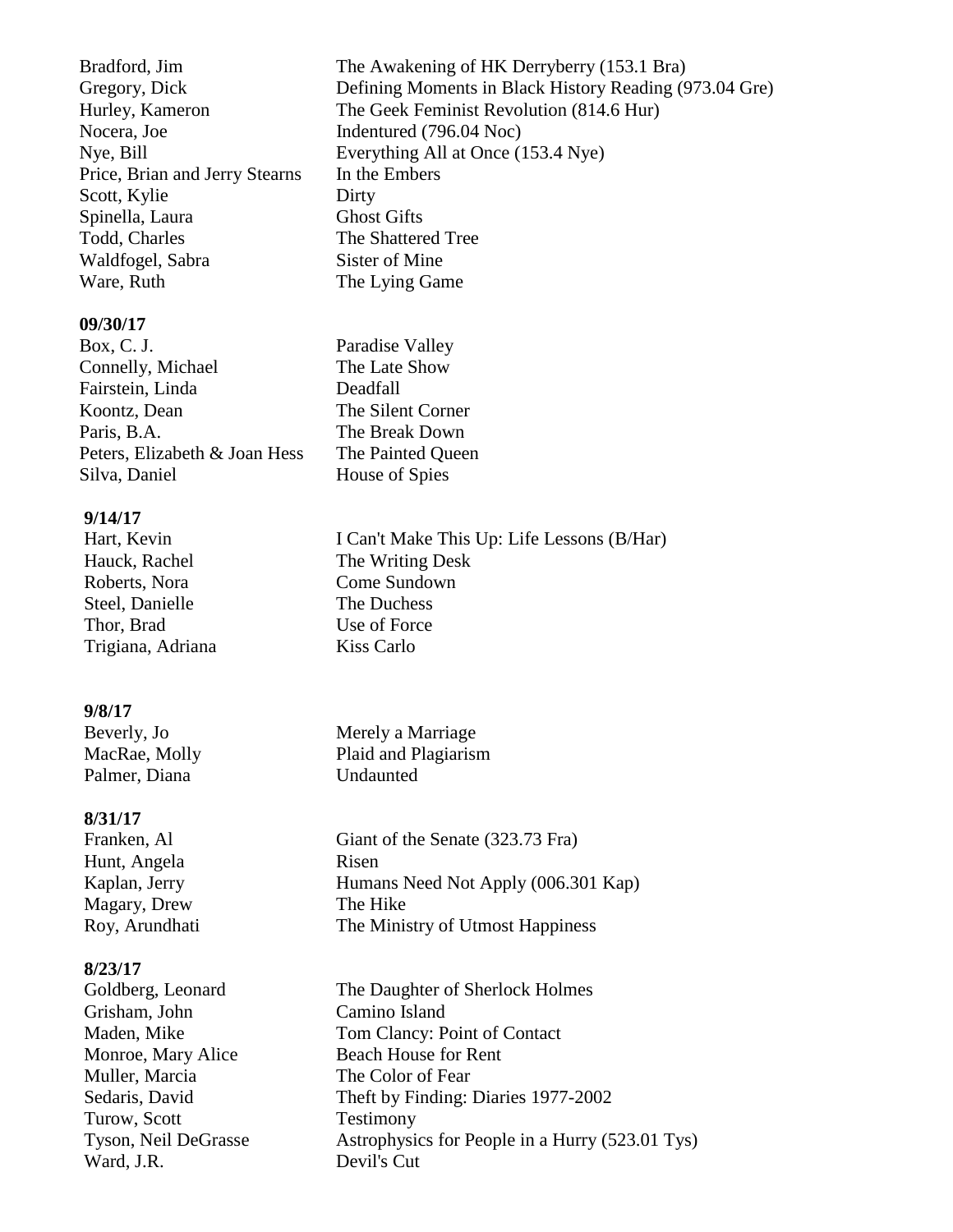#### **7/28/17** *Child, Lincoln* Full Wolf Moon Crichton, Michael Dragon Teeth Frank, Dorothea Benton Same Beach, Next Year King, Stephen Gwendy's Button Box Nesbo, Jo The Thirst

#### **7/26/17**

**Jenner, Caitlyn** Secrets of My Life (B/Jen) Lehane, Dennis Since We Fell Moore, Kate Radium Girls (363.1799 Moo) Paretsky, Sara & Bill Pronzini Mystery Collection Vol. 1 Sandford, John Golden Prey Shaara, Jeff The Frozen Hours Steel, Danielle Against the Odds Turner, Kathleen Send Yourself Roses (B/Tur) Woods, Tiger The 1997 Masters: My Story (796.352 Woo)

#### **6/63/17**

Patterson, James Murder Games Unger, Lisa The Red Hunter

#### **6/26/17**

**Backman, Fredrik Bear Town** Berry, Steve The Lost Order Evans, Richard Paul The Broken Road Hawkins, Paula Into the Water Jackson, Lisa Expecting to Dog Kellerman, Faye Bone Box Kostova, Elizabeth The Shadow Land Shreve, Anita The Stars are Fire Woods, Stuart Fast & Loose Zahn, Timothy Thrawn

**Beaton, M.C.** Death of a Ghost Knott, Robert **Robert B. Parker's Revelation** 

Graham, Heather A Perfect Obsession McCullough, David The American Spirit (973 McC) Quick, Amanda The Girl Who Knew to Much Robbins, Tony Unshakeable (332.024 Rob) Shattuck, Jessica The Women in the Castle

**6/21/17**

**Fluke, Joanne Banana Cream Pie Murder** Hayes, Chris A Colony in a Nation (363.23 Hay)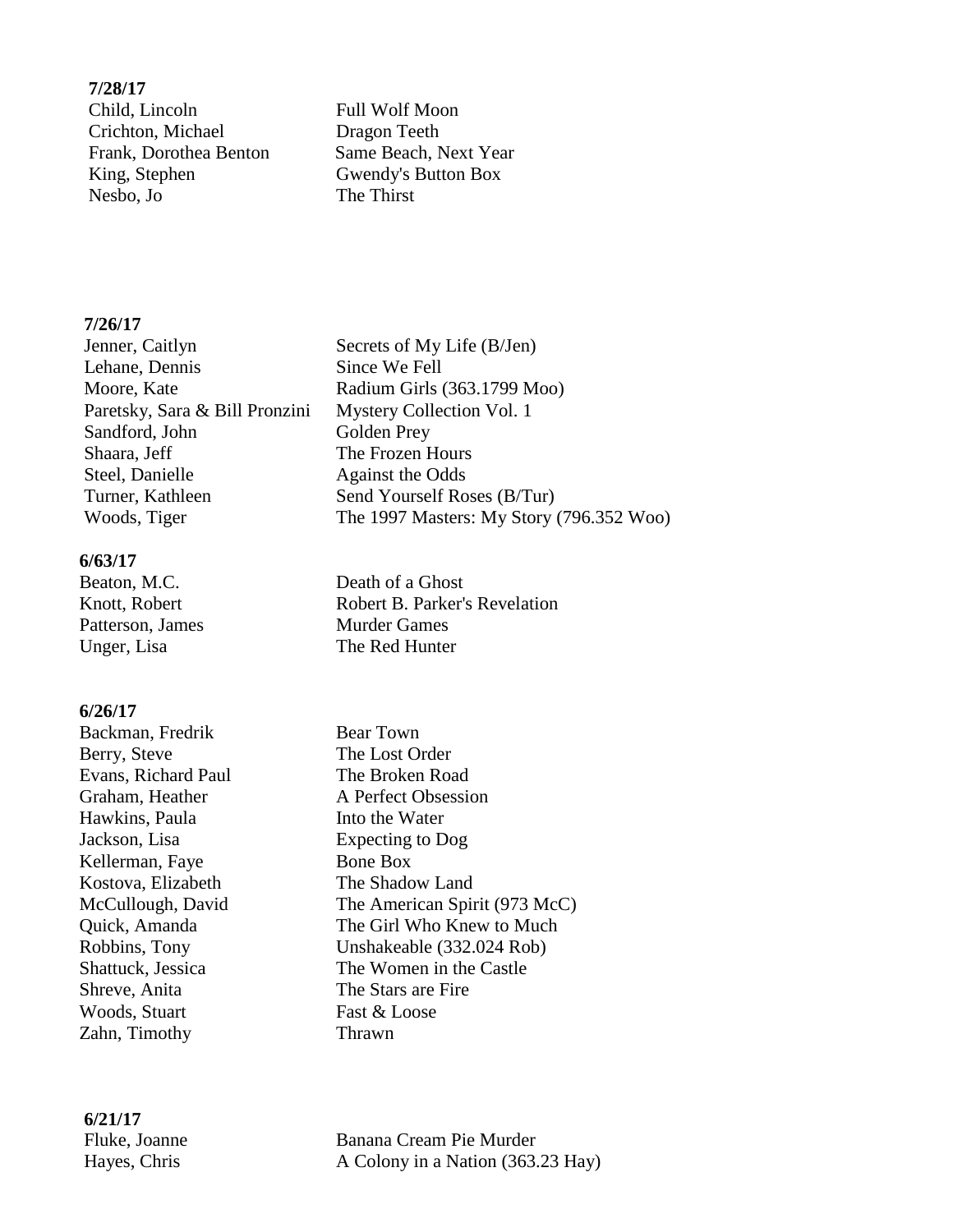Hilderbrand, Elin The Identicals Johansen, Iris Pandora's Daughter Kline, Christina Baker A Piece of the World Leon, Donna Earthly Remains Rankin, Ian Rather Be the Devil Rosenberg, Joel C. Without Warning

#### **6/12/17**

Baldacci, David The Fix Paretsky, Sara Fallout Patterson, James 16<sup>th</sup> Seducation Patterson, James The Black Book Scottoline, Lisa One Perfect Lie

#### **6/8/17**

Jance, J.A. Man Overboard Macomber, Debbie If Not For You Steel, Danielle Dangerous Games

#### **5/31/17**

Baldacci, David Hour Game Coben, Harlan Darkest Fear Coulter, Catherine The Devil's Triangle Cussler, Clive The Cutthroat Iles, Greg Mississippi Blood Robb, J.D. Echoes in Death White, Randy Wayne Mangrove Lightning Winspear, Jacqueline In This Grave Hour

#### **5/9/17**

Delaney, JP The Girl Before Kellerman, Jonathan Heartbreak Hotel

#### **4/27/17**

Wiggs, Susan Starlight on Willow Lake

Atkins, Ace Robert B. Parker's Little White Lies Deaver, Jeffrey The Burial Hour Patterson, James Humans, Bow Down Patterson, James Two From the Heart Sandberg, Sheryl Option B (155.9 San) Strout, Elizabeth Anything is Possible

Warren, Elizabeth This Fight is Our Fight (305.5 War)

Box, C.J. Vicious Circle

Pryor, Richard The Warner Bros. Albums (7 CDs) (782.2 Pry)

Feek, Rory This Life I Live (782.42 Fee) Wilber, Del Quentin A Good Month for Murder (363.25 Wil)

Carlin, George Class Clown (792.76 Car) Gaiman, Neil Norse Mythology (293 Gai) Gardner, Lisa Right Behind You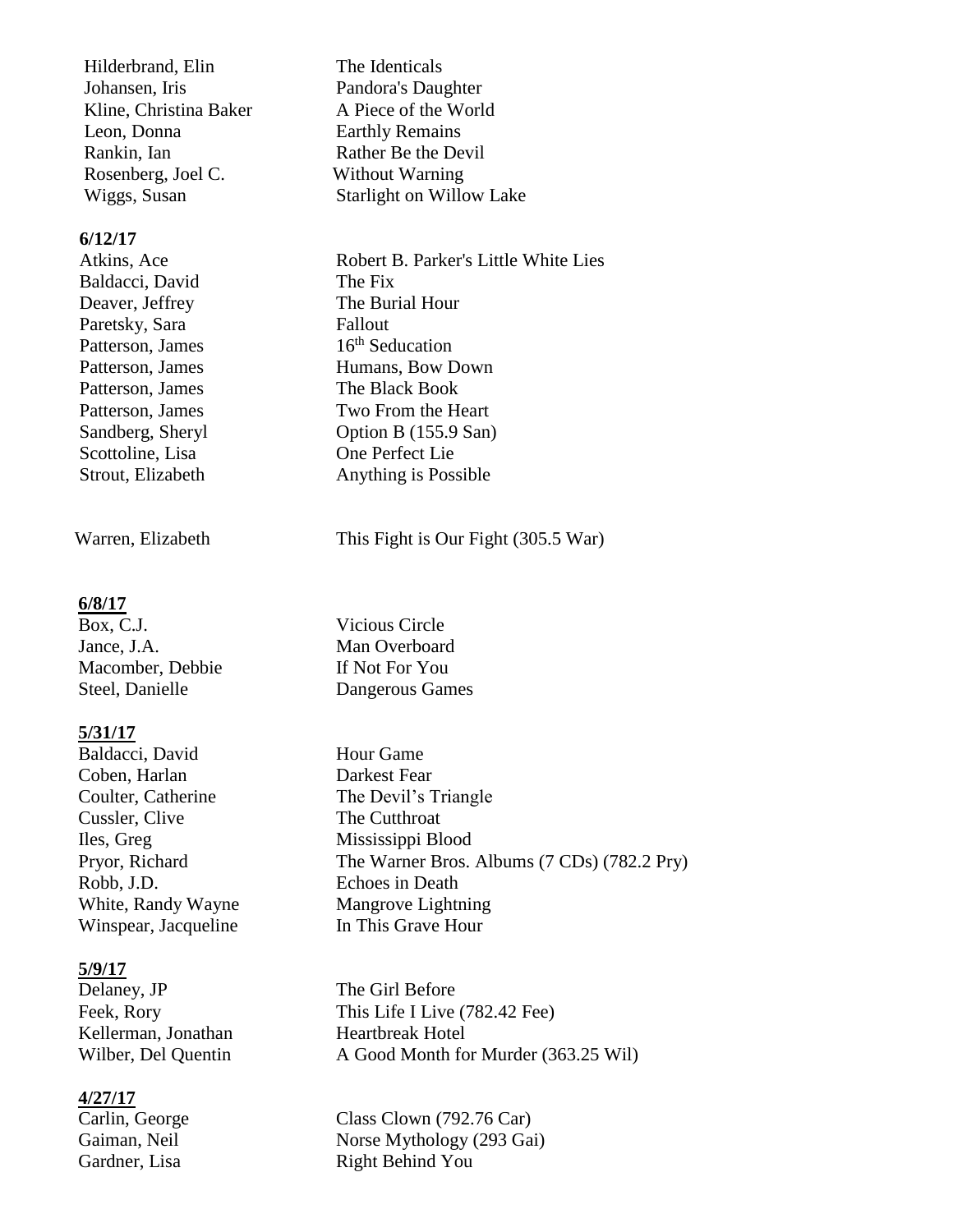Hill, Nathan The Nix Kenyon, Sherrilyn Born of Vengeance Moning, Karen Marie Feversong

#### **4/24/17**

Storm, Melissa Love's Prayer Winspear, Jacqueline Journey to Munich

#### **4/18/17**

Byrne, Kerrigan The Hunter Hardt, Helen Burn Hardt, Helen Melt McKinty, Adrian Rain Dogs Patterson, James Never Never Rockwell, J. B. Serengeti

Steel, Danielle The Mistress Woods, Stuart Below the Belt

#### **4/10/17**

MacDonald, Siobhan Twisted River

#### **4/6/17**

Hubbard, L. Ron Battlefield Earth Mamet, David American Buffalo Martin, Charles Long Way Gone

#### **4/3/17**

Kinsella, Sophie My (Not So) Perfect Life

Frost, Mark The Secret History of Twin Peaks LaHaye, Beverly Seasons Under Heaven

Hardt, Helen Lady Alexander's Love Rogan, Eugene The Arabs: A History (909 Rog)

Ellison, Harlan The City on the Edge of Forever North, Claire The Sudden Appearance of Hope Williams, Terry Tempest The Hour of Land: A Personal Topography of America's National Parks (333.78 Wil) Yong, Ed I Contain Multitudes: The Microbes Within Us... (579 Yon)

Dobson, Melanie Beneath a Golden Veil Huston, Therese How Women Decide (155.3 How) Kilmeade, Brian George Washington's Secret Six (973.4 Kil) Marasco, Ron The Dog Who Was There Porter, Jeff Lost Sound: The Forgotten Art of Radio Storytelling (791.44 Por) Van Dyken, Rachel The Consequence of Seduction Voigt, Emily The Dragon Behind the Glass (597.17 Vog) Yang, Kao Kalia The Song Poet: A Memoir of My Father (305.89 Yan)

Burke, James Lee The Jealous Kind Clark, Mary Higgins All By Myself, Alone Dickerson, Melanie The Huntress of Thornbeck Forest Fisher, Carrie The Princess Diaries (791.43 Fis)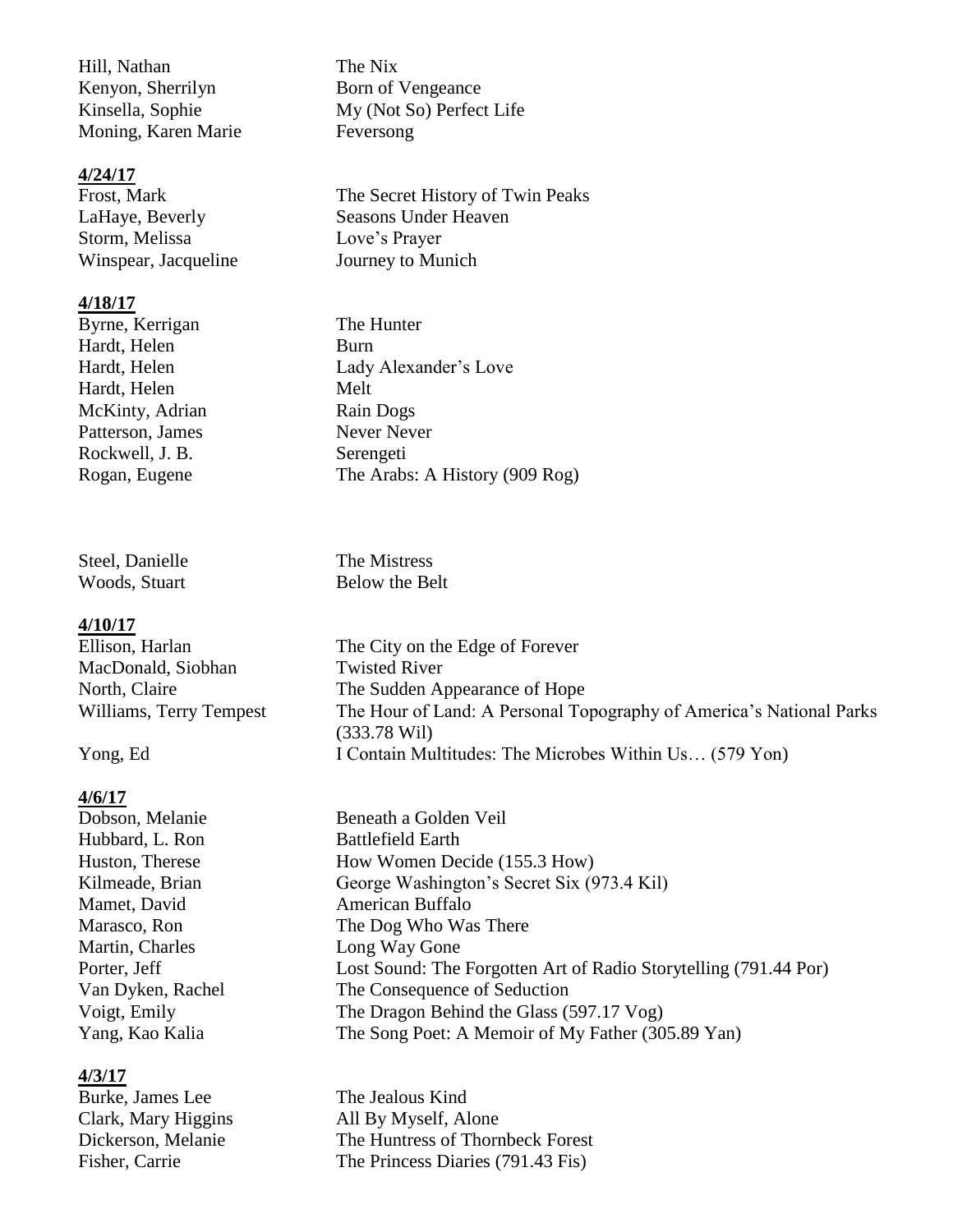#### **3/23/17**

#### **3/21/17**

#### **3/14/17**

Prose, Francine Mister Monkey

#### **3/2/17**

Chabon, Michael Moonglow Gyasi, Yaa Homegoing Perry, Thomas The Old Man

#### **2/23/17**

#### **2/15/17**

Baldacci, David No Man's Land

Passarlay, Gulwali The Lightless Sky (958.104 Pass) Saunders, George Lincoln in the Bardo

Cox, Greg Star Trek Legacies, Book 1: Captain to Captain Dawson, Lucy You Sent Me a Letter McQuiston, Jennifer The Perks of Loving a Scoundrel Quinn, Julia Because of Miss Bridgerton Tan, Chade-Meng Joy on Demand: The Art of Discovering the Happiness Within Wolfe, Tom The Kingdom of Speech (417 Wol)

Chambers, Becky The Long Way to a Small Angry Planet Martin, Charles When Crickets Cry See, Lisa The Tea Girl of Hummingbird Lane White, Karen The House on Tradd Street

Booker, Cory United (328.73 Boo) Campbell, Joseph The Hero With A Thousand Faces (201.3 Cam) Dillard, Annie The Abundance (814.54 Dil) Golabek, Mona The Children of Willesden Lane (942.004 Gol) Ripert, Eric 32 Yolks (641.509 Rip)

Ellis, Helen American Housewife Knight, Phil Shoe Dog (338.7 Kni) Lewis, Michael The Undoing Project (612.8 Lew) Shapiro, James The Year of Lear: Shakespeare in 1606 (822.3 Sha) Wariner, Ruth The Sound of Gravel (289.3 War) White, Karen **On Folly Beach** White, Karen The Beach Trees

Backman, Fredrik Britt-Marie Was Here Chevalier, Tracy At the Edge of the Orchard Clancy, Tom True Faith and Allegiance Duckworth, Angela Grit: The Power of Passion and Perseverance (158.1 Duc) Luceno, James Star Wars: Catalyst Roach, Mary Grunt (355.07 Roa) Wiseman, Beth Love Bears All Things

Amish An Amish Cradle: Four Novellas Connelly, Michael The Wrong Side of Goodbye Fuller, Kathleen A Love Made New Gaiman, Neil The View from the Cheap Seats (824 Gai)